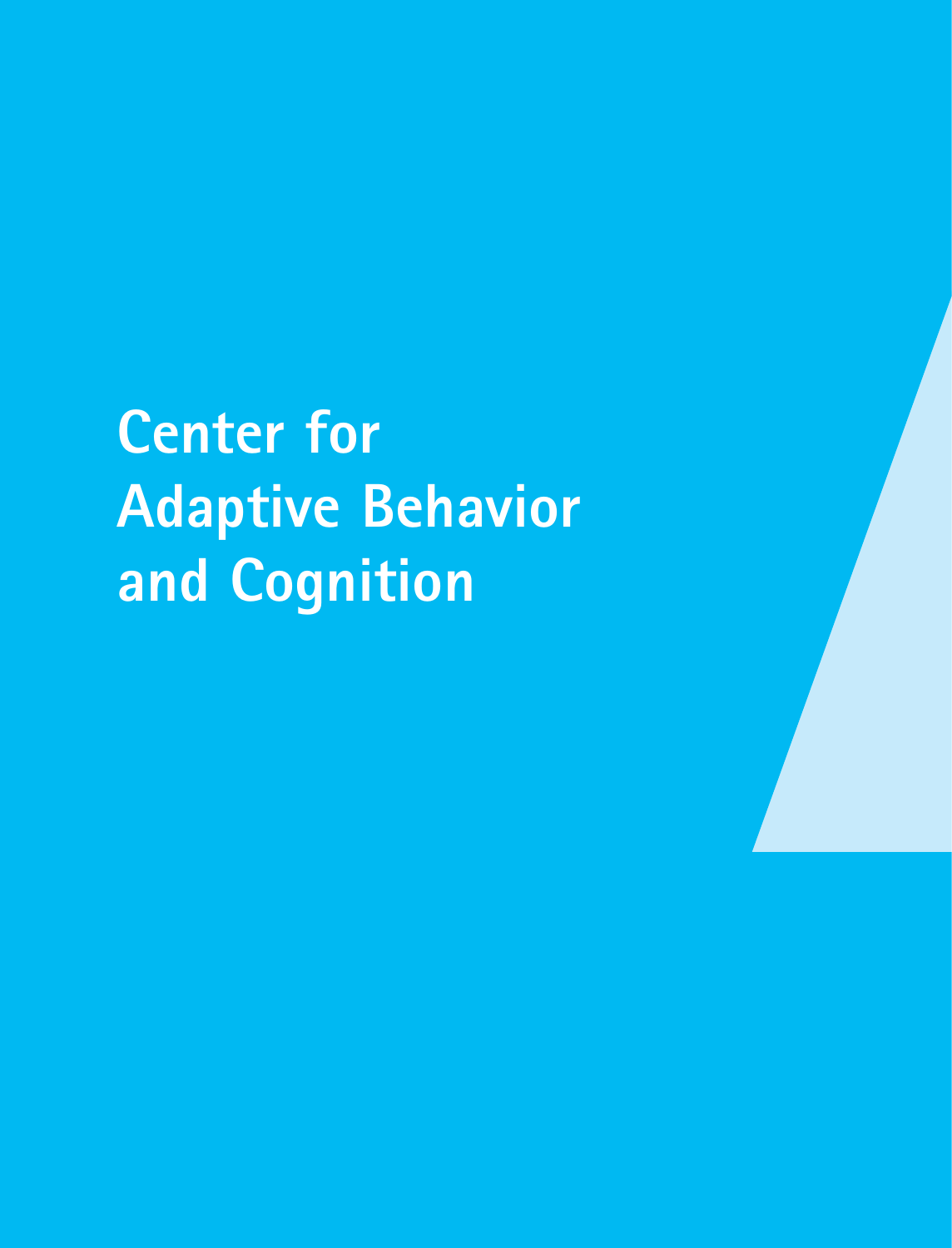# **Contents**

| 60 |
|----|
|    |
| 68 |

# **Scientific Staff 2003–2004**

Uwe Czienskowski, Anja Dieckmann, **Gerd Gigerenzer,** Ralph Hertwig (as of 2003: University of Basel), Ulrich Hoffrage (as of 2004: University of Lausanne), John M. C. Hutchinson, Konstantinos Katsikopoulos, Monika Keller, Jörg Rieskamp, Lael Schooler, Peter M. Todd

### *Postdoctoral Research Fellows*

Will Bennis, Henry J. Brighton, Barbara Fasolo (as of 2004: London School of Economics), Stephanie Kurzenhäuser (as of 2004: University of Basel), Shenghua Luan, Magnus Persson, Markus Raab (as of 2003: University of Flensburg), Torsten Reimer (as of 2003: University of Basel), Julia Schooler, Masanori Takezawa, Annika Wallin (as of 2004: University of Lund)

### *Predoctoral Research Fellows*

Guido Biele (LIFE), Thomas Dudey (as of 2004: itelligence AG), Wolfgang Gaißmaier, Michaela Gummerum (LIFE), Yaniv Hanoch (as of 2004: University of California at Los Angeles), Bettina von Helversen (LIFE), Timothy Johnson, Rui Mata (LIFE), Thorsten Pachur (LIFE), Benjamin Scheibehenne, Andreas Wilke (LIFE), Jutta Wittig (LIFE)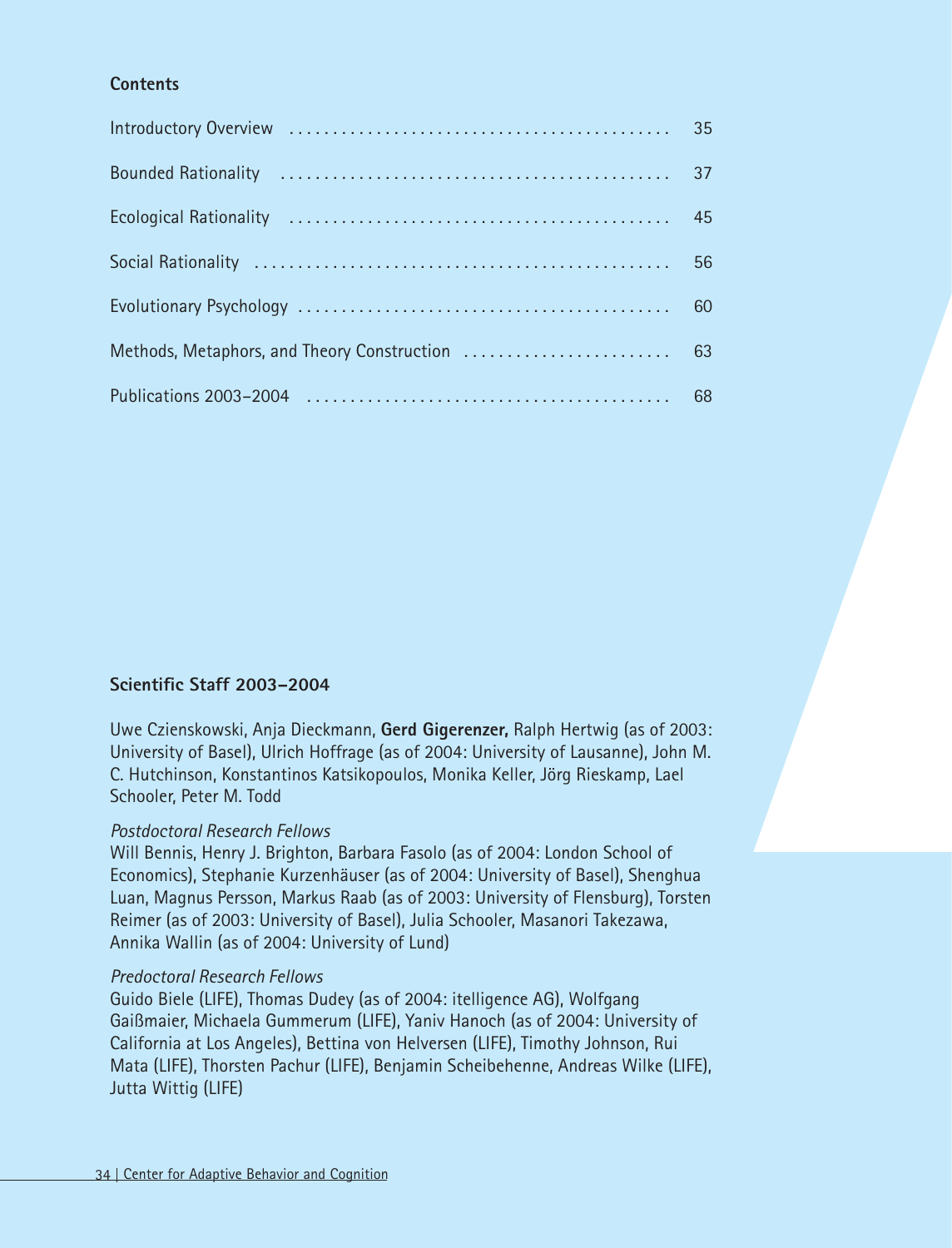# **Introductory Overview**

The Center for Adaptive Behavior and Cognition (ABC) investigates reasoning and decision making under uncertainty at the levels of both individuals and social groups. The research group consists of psychologists, mathematicians, computer scientists, evolutionary biologists, economists, and researchers from other fields. With different methodological abilities—such as experimental methods, computer simulation, and mathematical analysis—they cooperate in solving the same problems.

The ABC program combines a strong theoretical focus with practical applications, that is, the research group both develops specific models and explores their applications. Those applications range from designing aids for webbased decisions to teaching statistical thinking and improving statistical reasoning—for instance, of expert witnesses in law courts—by particular representations of numerical information about risks.

The theoretical focus is on rationality and can be, albeit artificially, divided into three aspects: bounded, ecological, and social rationality.

### **Bounded Rationality**

Models of bounded rationality attempt to answer the question of how people with limited time, knowledge, money, and other scarce resources make decisions. This program is an alternative to the dominant optimization paradigm in cognitive science, economics, and behavioral biology that poses the question of how Laplacean superintelligences or near omniscient beings would behave. We study the proximal mechanisms of bounded rationality, that is, the adaptive heuristics that enable quick and frugal decisions under uncertainty. This collection of heuristics and their building blocks is what we call the adaptive toolbox.

### **Ecological Rationality**

Models of ecological rationality describe the structure and representation of information in actual environments and their match with mental strategies, such as boundedly rational heuristics. To the degree

that such a match exists, heuristics need not trade accuracy for speed and frugality. The simultaneous focus on the mind and its environment, past and present, puts research on decision making under uncertainty into an evolutionary and ecological framework, a framework that is missing in most theories of reasoning, both descriptive and normative. In short, we study the adaptation of mental and social strategies to real-world environments rather than compare strategies to the laws of logic and probability theory.

### **Social Rationality**

Social rationality is a variant of ecological rationality, one for which the environment is social rather than physical or technical. Models of social rationality describe the structure of social environments and their match with boundedly rational strategies people use. There is a variety of goals and heuristics unique to social environments. That is, in addiTruth is ever to be found in simplicity, and not in the multiplicity and confusion of things. *Isaac Newton*

In this world nothing is certain but death and taxes. *Benjamin Franklin*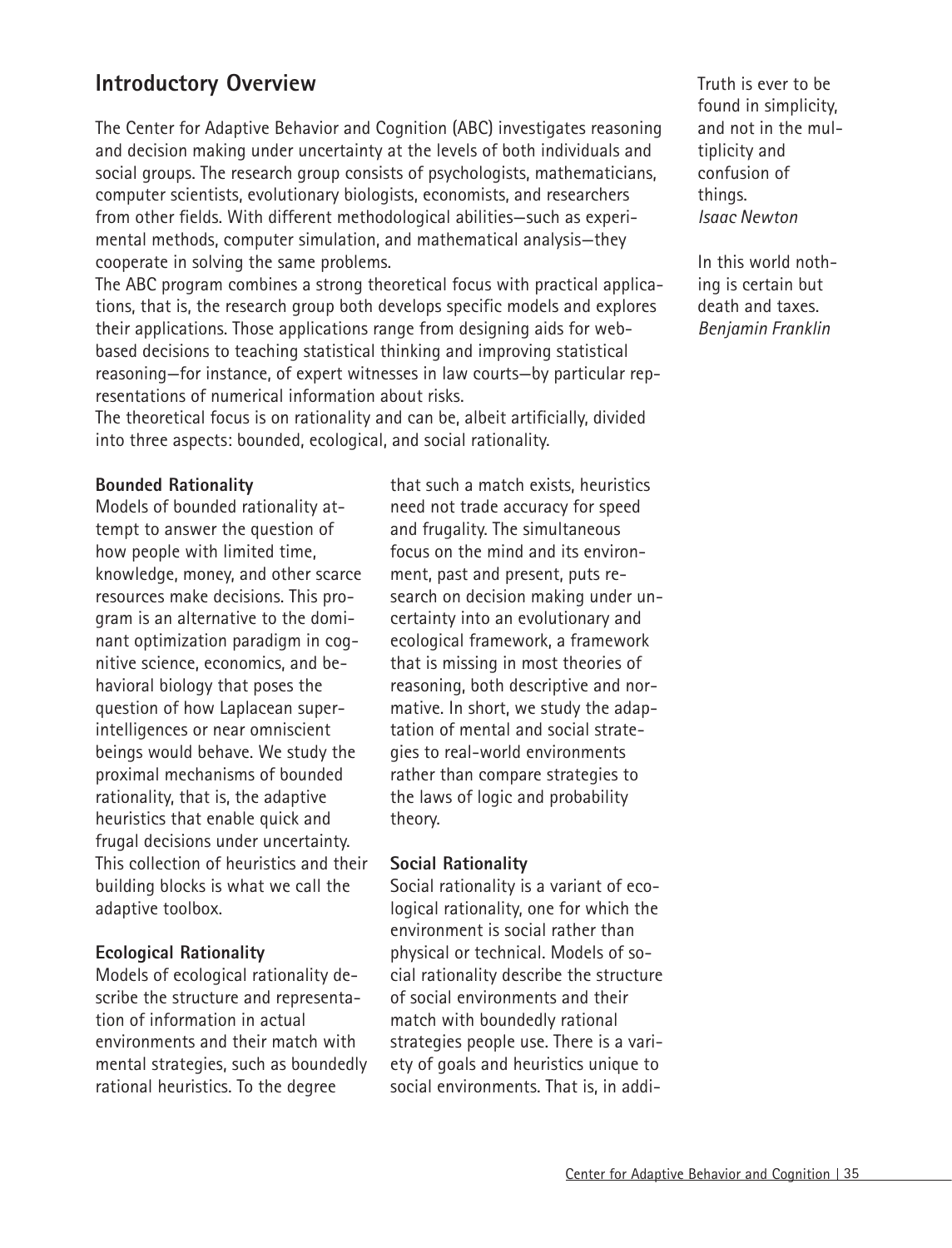tion to the goals that define ecological rationality—to make fast, frugal, and fairly accurate decisions—social rationality is concerned with goals, such as choosing an option that one can defend with argument or moral justification, or that can create a

consensus. To a much higher degree than for the purely cognitive focus of most research on bounded rationality, socially adaptive heuristics include emotions and social norms that can act as heuristic principles for decision making.

These three notions of rationality (according to which the present text is largely structured) converge on the same central issue: to understand human behavior and cognition as adaptations to specific environments, ecological and social, and to discover the heuristics that guide adaptive behavior. In a fourth section, we report on work that directly relates to evolutionary psychology, which, as a metatheoretical framework, lies behind the "adaptive" in our center's name. The research reported in the last section relates to methodological, historical, and theoretical questions, in particular the influence of methodological preferences—such as linear models—on theories of cognition. Our reflections on methodologies constitute a source of ideas that is of central importance to modeling visions of rationality.

The ABC program is an invitation to take a journey into an exciting territory. The journey ventures into a land of rationality that is different to the familiar one we know from the many stories in cognitive science and economics—tales in which humans with unlimited time and knowledge live in a world where the sun of enlightenment shines down in beams of logic and probability. The new land of rationality we set out to explore is, in contrast, shrouded in a mist of uncertainty. People in this world have only limited time, knowledge, and computational capacities with which to make inferences about what happens in their world. The notions of bounded, ecological, and social rationality are our guides to understanding how humble humans survive without following the heavenly rules of rational choice theory.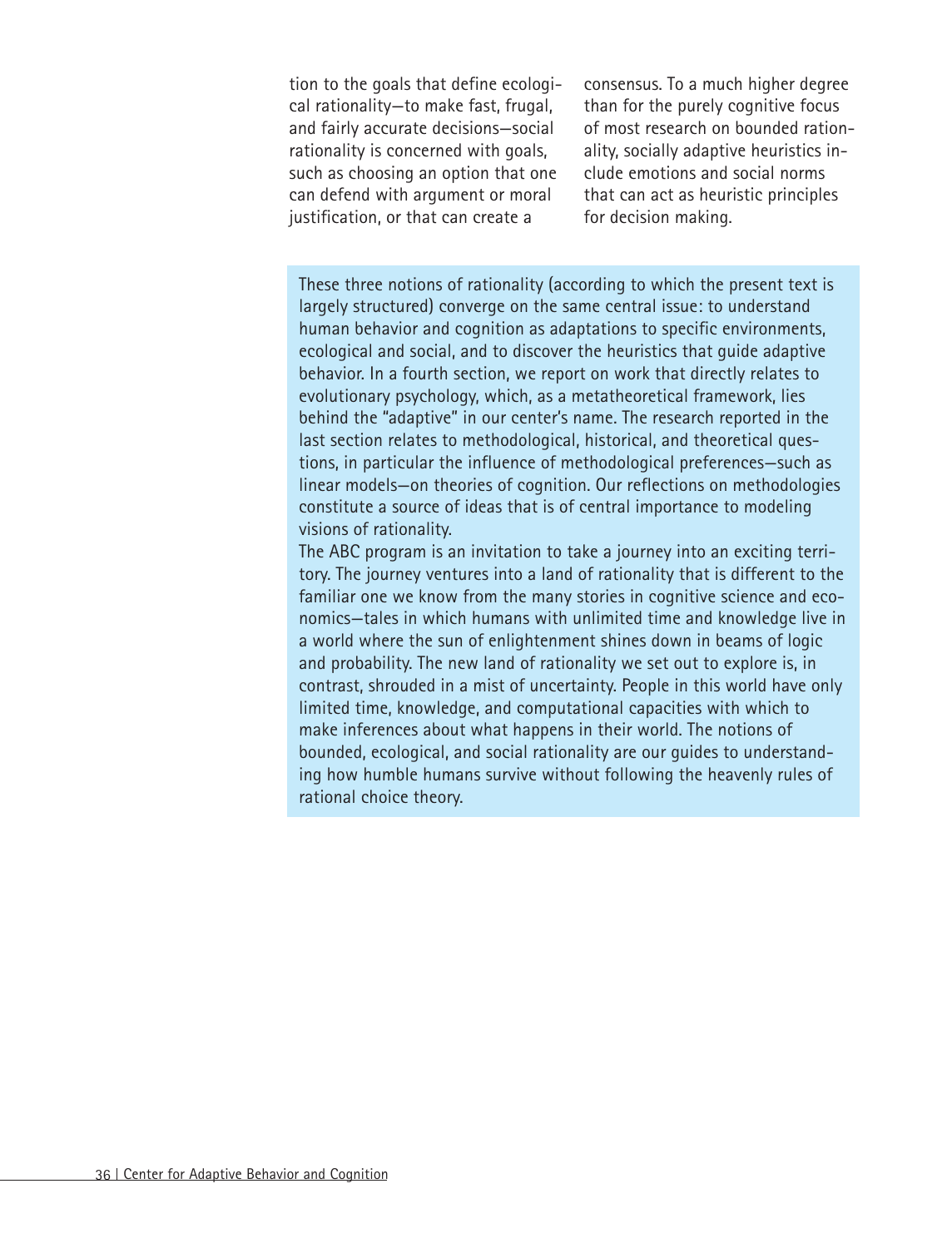# **Bounded Rationality**

Humans and animals must make inferences about unknown features of their world under constraints of limited time, knowledge, and computational capacities. We do not conceive bounded rationality as optimization under constraints, nor do we think of bounded rationality as the study of how people fail to meet normative ideals. Rather, bounded rationality is the key to understanding how people make decisions without utilities and probabilities. Bounded rationality consists of simple step-by-step rules that function well under the constraints of limited search, knowledge, and time—whether an optimal procedure is available or not. Just as a mechanic will pull out specific wrenches, pliers, and spark-plug gap gauges to maintain an engine rather than just hit everything with a hammer, different domains of thought require different specialized tools. The notion of a toolbox full of unique single-function devices lacks the beauty of Leibniz's dream of a single allpurpose inferential power tool. Instead, it evokes the abilities of a craftsman, who can provide serviceable solutions to almost any problem with just what is at hand.

### **The Adaptive Toolbox**

This repertoire of specialized cognitive mechanisms, which include fast and frugal heuristics, were shaped by evolution, learning, and culture for specific domains of inference and reasoning. We call this collection of mechanisms the "adaptive toolbox." We clarify the concept of an adaptive toolbox as follows:

- It refers to a specific group of rules or heuristics rather than to a general-purpose decision-making algorithm.
- These heuristics are fast, frugal, and computationally cheap rather than consistent, coherent, and general.
- These heuristics are adapted to particular environments, past or present, physical or social.
- The heuristics in the adaptive toolbox are orchestrated by some mechanism reflecting the importance of conflicting motivations and goals.

## **Fast and Frugal Heuristics**

Fast and frugal heuristics generally consist of three building blocks: simple rules for guiding search for information (in memory or in the environment), for stopping search, and for decision making. They are effective when they can exploit the structures of information in the environment. That is, their rationality is a form of "ecological rationality" rather than one of consistency and coherence. We have continued to explore how fast and frugal heuristics mesh with diverse disciplines, such as biology, economics, and cognitive psychology, and have applied them in the areas of consumer behavior, medicine, and the law. For example, a review by Hutchinson and Gigerenzer (in pressb) compares ABC's approach to biologists' research into simple rules of thumb used by animals. A primary goal of the paper is to highlight what each school might learn from the other. For instance only a few papers

#### **Key References**

**Hutchinson, J. M. C.,** & **Gigerenzer, G.** (in press-b). Simple heuristics and rules of thumb: Where psychologists and behavioural biologists might meet. *Behavioural Processes*.

**Gigerenzer, G.** & Selten, R. (Eds.). (2001a). *Bounded rationality: The adaptive toolbox.* Cambridge, MA: MIT Press (377 p.).



**Gigerenzer, G., Todd, P. M.,** & **the ABC Research Group.** (1999). *Simple heuristics that make us smart.* New York: Oxford University Press (416 p.).

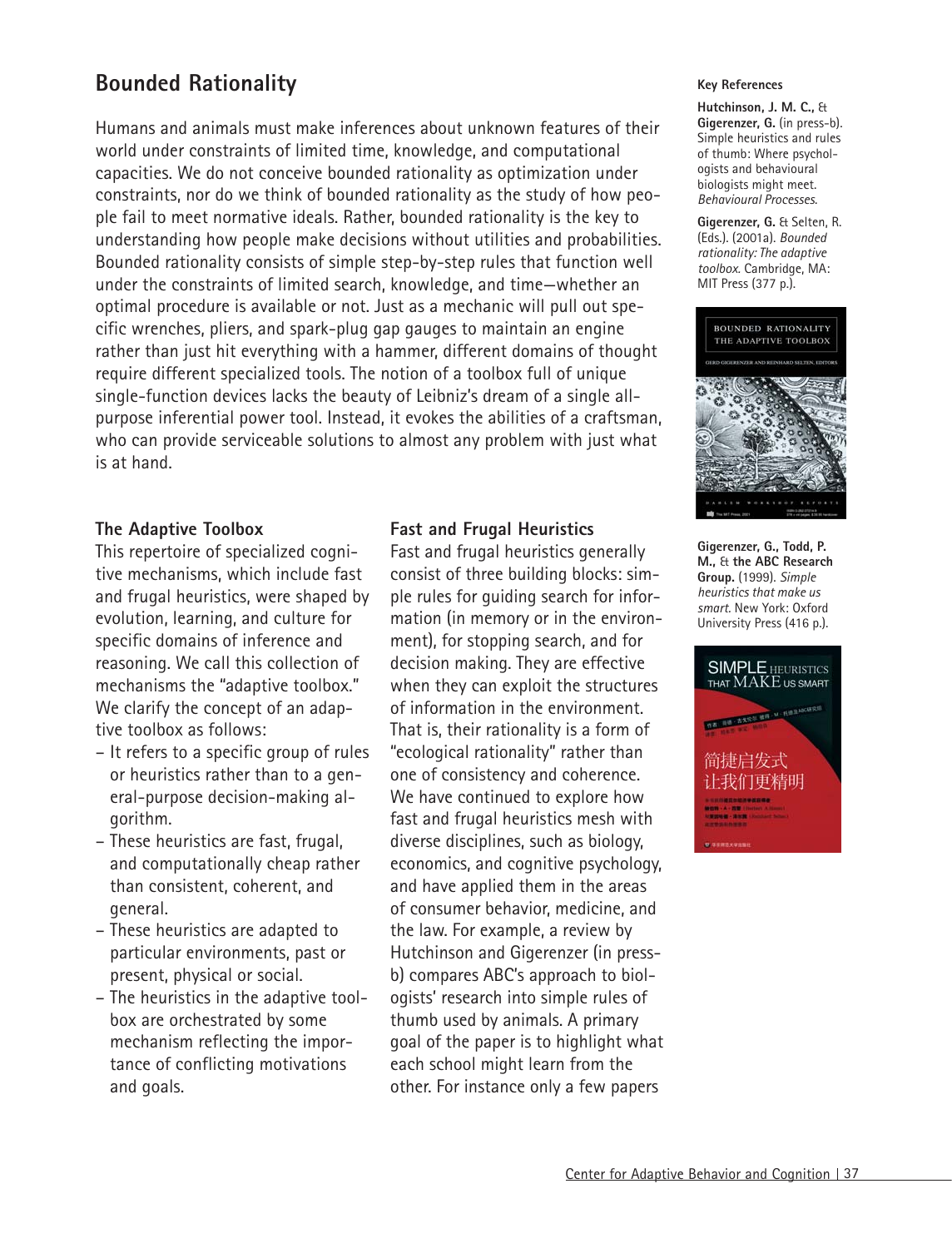#### **Key Reference**

**Martignon, L.,** Foster, M., Vitouch, O., & **Takezawa, M.** (2003). Simple heuristics versus complex predictive instruments: Which is better and why? In D. Hardman & L. Macchi (Eds.), *Thinking: Psychological perspectives on reasoning, judgment and decision making* (pp. 189–211). Chichester: Wiley.

in biology recognize that simple rules might outperform more complex ones, and biology lacks ABC's theoretical perspective on how the best method of combining information from several cues depends on the statistical structure of the environment. ABC might learn from biological examples of the order in which cues are inspected, which seems to depend not so much on validity, but on the cost of inspecting different cues and when each becomes apparent as the animal approaches. In the following, we will selectively report on some of the new findings and new areas of applications

### **Fast and Frugal Trees**

A man is rushed to the hospital with serious chest pains. The doctors suspect a myocardial infarction (heart attack) and need to make a quick decision: Should the patient be as-

*Figure 1.* A fast and frugal tree for coronary care unit allocation.



signed to the coronary care unit or a regular nursing bed? In a Michigan hospital, doctors sent 90% of their patients to the coronary care unit. This defensive decision making lead to a reduction in the quality of care because of overcrowding in the coronary care unit. An expert system and logistic regression did a better job of triage than the physicians, but the doctors did not take to these systems because they did not understand how they worked. To find a solution, researchers and the University of Michigan Hospital (Green & Mehr, 1997) used the building blocks of Take The Best to design the simple classification tree depicted in Figure 1.

The Green and Mehr (1997) tree is an example of a *fast and frugal tree,* a concept introduced by Martignon, Forster, Vitouch, and Takezawa (2003). These trees are simple sequential heuristics for assigning objects to one of two categories based on the values of a small number of binary cues. Even though they require little information, they still produce accurate classifications. In the heart disease example, the heuristic first asks whether the ST segment in the electrocardiogram is elevated or not. If it is, the patient is immediately classified as being at a high risk. If the ST segment is not elevated, the value of a second cue is inspected, and so on. The important point is that after each cue is looked up a classification can be made without consulting additional cues. Understanding why these simple trees perform so well and how they relate to other heuristics is currently an active area of research in the group. The simplicity of these trees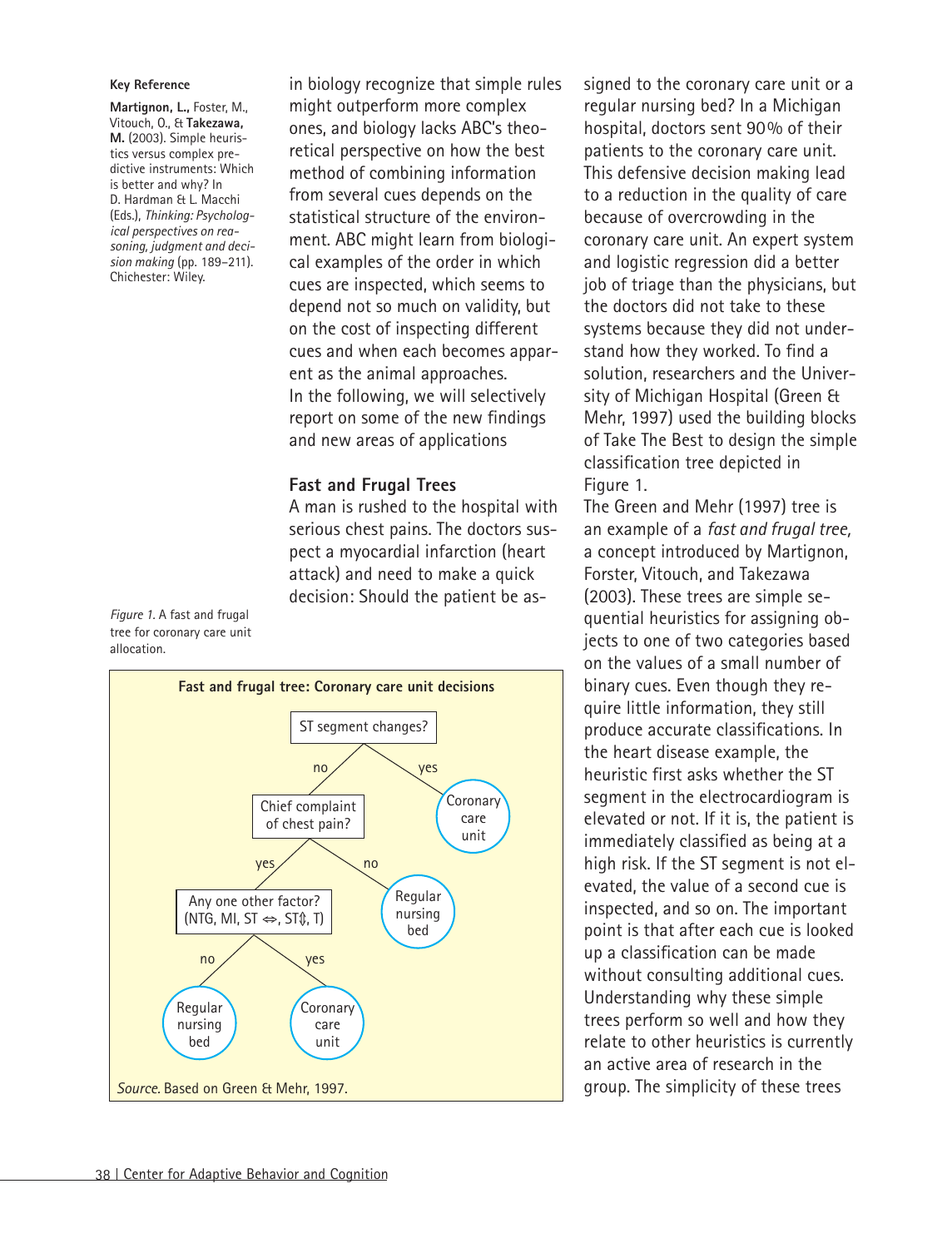produces pedagogical benefits as well. Fast and frugal trees can be drawn simply, making them easy for practitioners to see how they work. In another application, Dhami (2003) used fast and frugal trees to describe the process by which jurors in England make bail-or-jail decisions.

### **Coping With Too Much Choice**

For many fast and frugal heuristics, including the trees described above, the number of alternatives in the choice set is fixed, and the focus is on how information about these alternatives is processed. We now turn to a set of studies where the focus is on situations in which there are many options to choose from.

### *Take the First*

Research into decision making often uses tasks in which participants are presented with alternatives from which they must choose. Although tasks of this type may be useful in determining measures (e.g., preference) related to explicitly stated alternatives, they neglect an important aspect of many real-world decisionmaking environments, namely, the

option-generation process. In handball, for instance, a player generates options under time pressure: pass the ball to the player on the left, the right, or take a shot. Do players make better decisions if they have more time to generate more options? Johnson and Raab (2003) placed experienced handball players in realistic situations that they might encounter during play and asked the athletes what they would do. Figure 2 shows that the quality of the options, as rated by experts, deteriorates with each successive option generated.

*Decision-Facilitating Websites* The number of options is not only an issue in sports, but even more so for consumers: Most decisions nowadays present us with the "tyranny" of too much information and too much choice. One dramatic example is shopping online, where one is easily confronted with hundreds, if not thousands, of products characterized by dozens of attributes. To assist these difficult choices, a number of "decision-facilitating websites," such as www.activebuyersguide.com have



*Figure 2.* Frequency of "appropriate" decisions, as rated by experts, summed over participants and trials, for the generated options in each serial position, with standarderror bars. The result illustrates that a decision based on the first alternative that comes to mind is often better than one based on generating many alternatives.

*Source.* Johnson & Raab, 2003.

**Key References**

Dhami, M. K. (2003). Psychological models of professional decision-making. *Psychological Science, 14,* 175–180.

Johnson, J. G., & **Raab, M.** (2003). Take the first: Option-generation and resulting choices. *Organizational Behavior and Human Decision Processes, 91,* 215–229.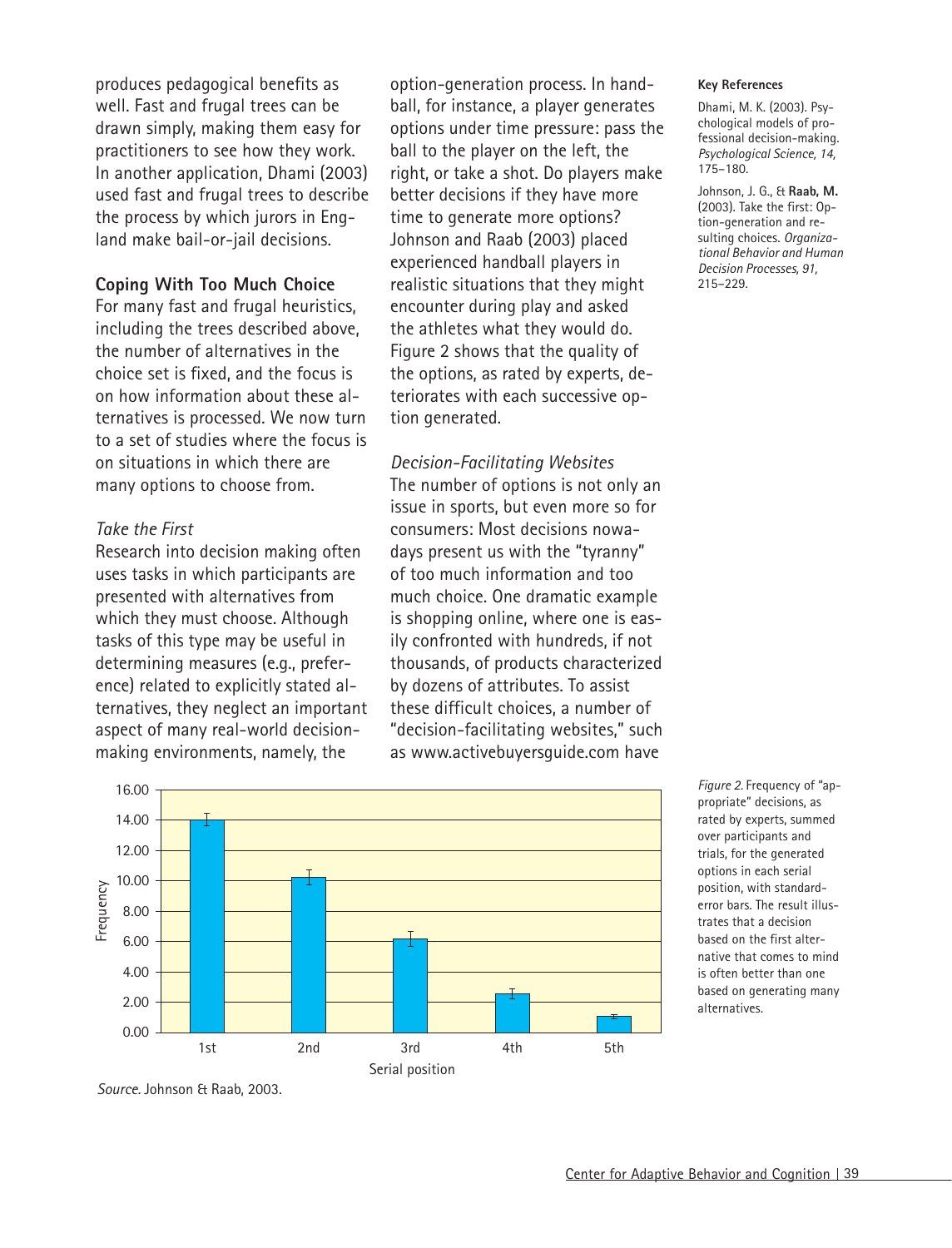#### **Key References**

**Fasolo, B.,** McClelland, G. H., & Lange, K. A. (in press). The effect of site design and inattribute correlations on interactive web-based decisions. In C. P. Haugtvedt, K. Machleit, & R. Yalch (Eds.), *Online consumer psychology: Understanding and influencing behavior in the virtual world.* Mahwah, NJ: Erlbaum.

**Fasolo, B.,** McClelland, G. H., & **Todd, P. M.** (in press). Escaping the tyranny of choice: When fewer attributes make choice easier. *Marketing Theory* (Special issue on Judgement and Decision Making).

**Hutchinson, J. M. C.** (2005). Is more choice always desirable? Evidence and arguments from leks, food selection, and environmental enrichment. *Biological Reviews, 80,* 73–92.

appeared on the Internet. Curiously, there appear to be two prevailing designs of decision-facilitating websites: those that facilitate fast and frugal decisions that do not require compensation between a bad and a good attribute (noncompensatory sites); and those that draw on the normative decision process of Multi-Attribute Utility Theory, and let good and bad attributes compensate for each other (compensatory sites). First appearing in the US, decisionfacilitating websites gradually migrated to Europe. Fasolo, Motta, and Misuraca (in press) review and compare decision-facilitating websites popular in the US and in Europe, focusing on Italy. The review highlights the greater popularity of noncompensatory sites because of their greater transparency and userfriendliness, compared to compensatory websites.

Fasolo, McClelland, and Lange (in press) ran experiments to compare consumers' perceptions and choices on compensatory and noncompensatory sites. They found that liking and quality of choices on the two sites depended on the structure of the choice environment. When choices presented trade-offs among conflicting attributes (i.e., where attributes were negatively correlated), the compensatory site was better liked, but choice was perceived as difficult. Vice-versa, when trade-offs were not present (attributes were positively correlated), the noncompensatory site was better liked and choice was perceived as easy. This work highlighted the need to investigate compensatory multiattribute algorithms that could combine the advantages of the two website

designs: frugality and transparency, on the one hand, and ability to integrate conflicting attributes, on the other. Fasolo, McClelland, and Todd (in press) examine one such algorithm that could be implemented in future decision-facilitating websites. By means of simulations, they show that, in the presence of two constraints, consumers can make good choices despite neglecting most of the available product attributes. In particular, only one attribute is enough to select a good option—one within 90% of the highest value possible—as long as either the attributes are all positively correlated, or they are of unequal importance to the decision maker.

# *Biological Examples of Excessive Choice*

Hutchinson (2005) reviewed evidence in animals of whether too much choice is ever aversive. The three key questions were whether animals prefer to visit sites where there is more choice, whether they are more likely to choose an item at such sites, and whether the items chosen at more diverse sites are better. For instance, a reanalysis of data on mating skew in leks (aggregations of males) of different sizes suggested that the probability of choosing one of the top *n*% of males might be highest at intermediate lek sizes.

# **Modeling the Hindsight Bias With Fast and Frugal Heuristics**

Some years ago, the work on fast and frugal heuristics was extended to model a well-known phenomenon of memory research, the hindsight bias. Hindsight bias can occur when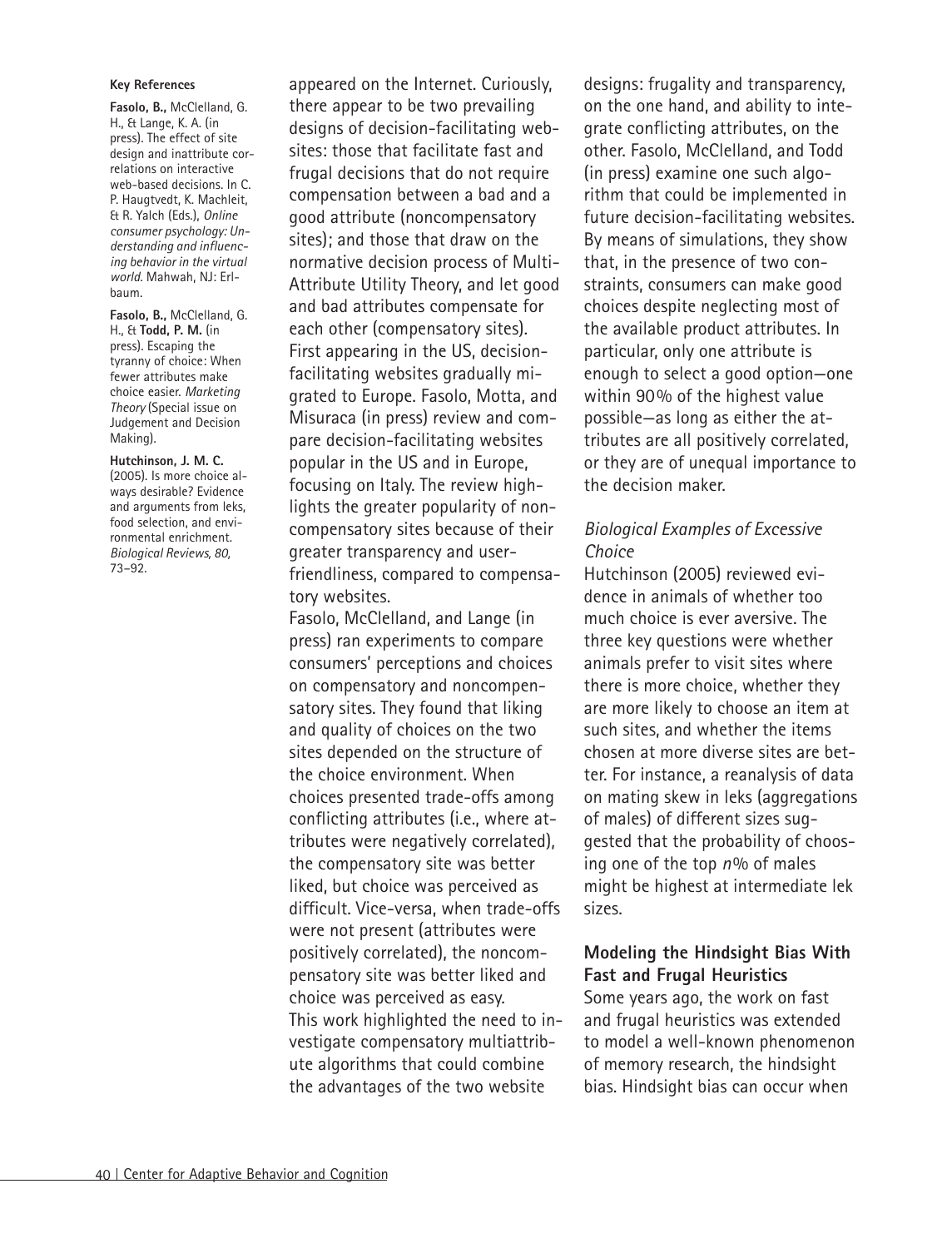people make a judgment or choice and are later asked to recall what their judgment had been. If, in the interim, they are told what the correct judgment should have been, their memory for their own judgment tends to become biased toward the new information. To explain this phenomenon, Hoffrage, Hertwig, and Gigerenzer (2000) developed the RAFT model (Reconstruction After Feedback with Take The Best). The core assumption of the model is that new information updates the knowledge base, which, in turn, will be used to reconstruct the initial response.

Recently, Hertwig, Fanselow, and Hoffrage (2003) put this model to a further test. Although typically considered to be a robust phenomenon, the hindsight bias is subject to moderating circumstances. A well-known meta-analysis of the phenomenon revealed that the more experience people have with the task under consideration, the smaller is the resulting hindsight bias. This observation is one benchmark against which the explanatory power of the process models of hindsight bias can be measured. Can the RAFT model account for this "expertise effect"? Yes. Specifically, using computer simulations of the RAFT model, Hertwig, Fanselow, and Hoffrage observed that the more comprehensive decision makers' prior knowledge is, the smaller is their hindsight bias. In addition, they made two counterintuitive observations: First, the relation between prior knowledge and hindsight bias appears to be independent of how knowledge is processed. Second, even if prior knowledge is false, it can reduce hindsight

bias. This work was included in a special issue on the hindsight bias, which appeared 2003 in *Memory,* with Ulrich Hoffrage and Rüdiger Pohl as quest editors.

### **The Benefits of Cognitive Limits**

The premise that human information-processing capacity is limited is usually accompanied by another assumption, namely, that these limitations pose a liability: They constrain our cognitive potential. These limitations bar us from performing feats, such as reciting the *Iliad* from memory or, for many of us, remembering the three things we were to pick up at the store. Even more sinister, though, is that these cognitive limits are also suspected of being culpable for lapses of reasoning. The link between cognitive limitations and reasoning errors, more generally, and human irrationality can be found in such disparate research programs as Piaget's theory of the cognitive development of children, Johnson-Laird's mental model theory, and Kahneman and Tversky's heuristicsand-biases program. By bringing together ideas on cognitive limits from a variety of fields, Hertwig and Todd (2004) challenge the seemingly obligatory connection between cognitive limitations and human irrationality. While not doubting that limits can exact a price, they question their exclusively negative status. First, the thesis is put forth that decision-making strategies that take limitations into account need not be less accurate than strategies with little regard for those limitations; in fact, in psychologically important contexts, simple strategies can actually outperform "unbounded" strate-

#### **Key References**

**Hertwig, R., Fanselow, C.,** & **Hoffrage, U.** (2003). Hindsight bias: How knowledge and heuristics affect our reconstruction of the past. *Memory, 11,* 357–377.

**Hertwig, R.,** & **Todd, P. M.** (2003). More is not always better: The benefits of cognitive limits. In D. Hardman & L. Macchi (Eds.), *Thinking: Psychological perspectives on reasoning , judgment, and decision making* (pp. 213– 231). Chichester: Wiley.

**Hoffrage, U.,** & Pohl, R. F. (Eds.). (2003). Hindsight bias. Special Issue of *Memory* (Vol. 11, Issue 4/5, pp. 329–504; 11 articles).



**Hoffrage, U., Hertwig, R.,** & **Gigerenzer, G.** (2000). Hindsight bias: A by-product of knowledge updating? *Journal of Experimental Psychology: Learning, Memory, and Cognition, 26,* 566–581.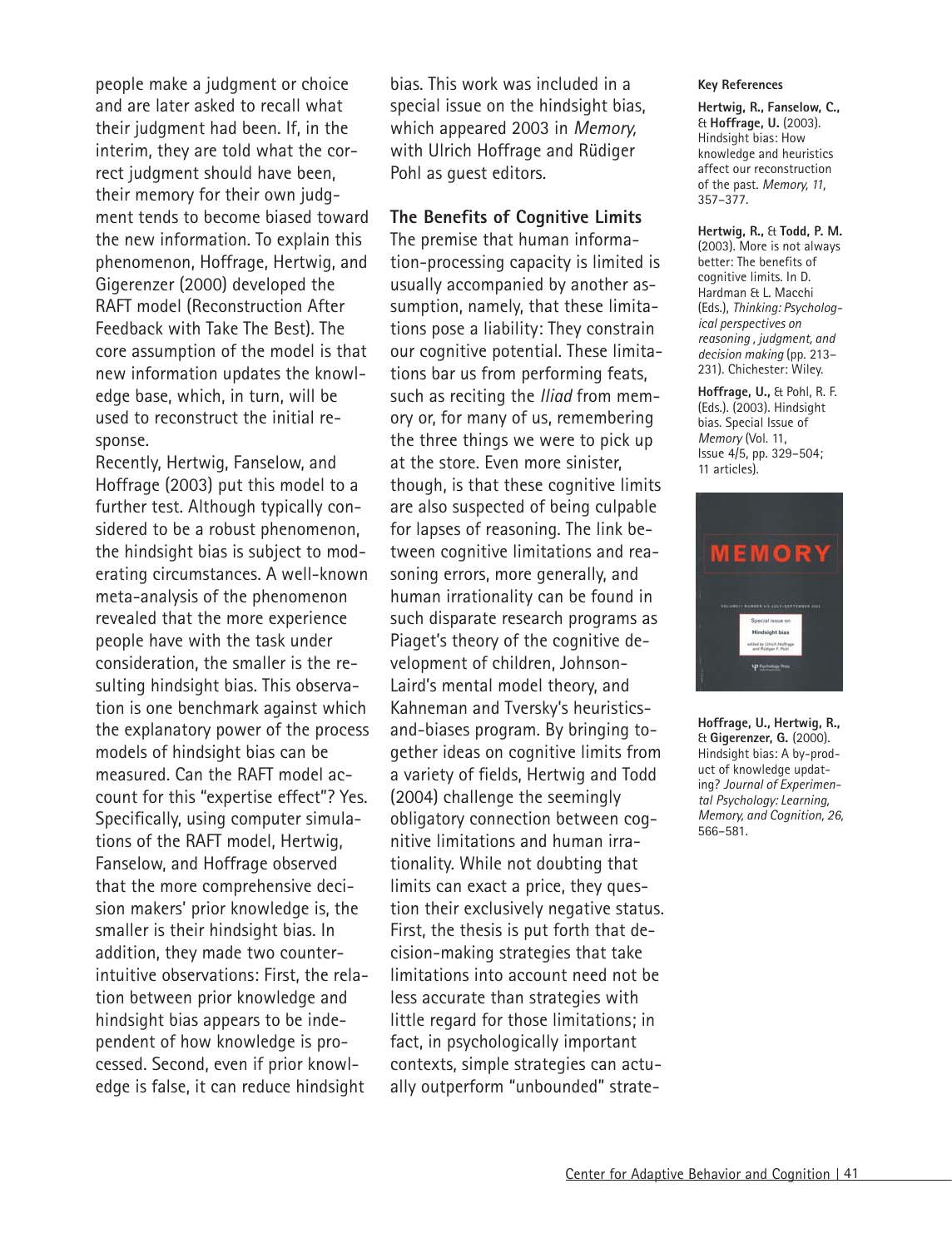#### **Key References**

**Schooler, L. J.,** & **Hertwig, R.** (in press). How forgetting aids heuristic inference. *Psychological Review.*

**Goldstein, D. G.,** & **Gigerenzer, G.** (2002). Models of ecological rationality: The recognition heuristic. *Psychological Review, 109,* 75–90.

gies. Second, it is argued that limitations in processing capacity can actually enable rather than disable important adaptive functions. Third, it is suggested that some of the reasoning errors produced by the mind's cognitive limits fulfill important adaptive functions. Finally, the assumption is challenged that simple decision-making strategies have evolved in response to the cognitive limitations of the human mind. The reverse causality is suggested and the thesis is submitted that capacity constraints may, in fact, be a byproduct of the evolution of simple strategies.

## *How Forgetting Aids Heuristic Inference*

Forgetfulness is amongst our most troublesome cognitive limitations. Why don't we have the perfect recall of a computer memory chip? A few theorists have argued that forgetting should not be seen as a limitation, but as key to the proper working of human memory. Essentially, forgetting prevents outdated information from interfering with more recent information that is likely to be more relevant. Schooler and Hertwig (in press) propose that forgetting may, in addition, prove beneficial for inference heuristics that exploit mnemonic information, such as recognition and retrieval fluency. To explore the mechanisms that link loss of information and heuristic performance, they implemented the *recognition heuristic* (Goldstein & Gigerenzer, 2002) and the *fluency heuristic* (e.g., Jacoby & Dallas, 1981) in ACT-R (Anderson & Lebiere, 1998). The ACT-R research program strives to develop a coherent theory

of cognition, specified to such a degree that phenomena from perceptual search to the learning of algebra can be modeled within the same framework. In particular, ACT-R offers a plausible model of memory that is tuned to the statistical structure of environmental events. This model of memory was central to Schooler and Hertwig's (in press) implementation of the *recognition heuristic* and the *fluency heuristic,* both of which depend on phenomenological assessments of memory retrieval. The former operates on knowledge about whether a stimulus can be recognized, while the latter relies on an assessment of the fluency, the speed, with which a stimulus is processed. By grounding these memory-based heuristics in a cognitive architecture, they aimed to precisely define these heuristics and analyze whether and how loss of information—that is, forgetting—fosters their performance. Using computer simulations, the authors demonstrated that forgetting boosts the accuracy of the recognition heuristic (Goldstein & Gigerenzer, 2002), which relies on systematic failures of recognition to infer which of two objects scores higher on a criterion value. Similarly, simulations of the fluency heuristic, which arrives at the same inference on the basis of the speed with which the two objects are recognized, indicate that forgetting helps maintain the discriminability of recognition speeds. Thus, the ignorance that forgetting brings can, paradoxically, enhance inferences about real objects in the world.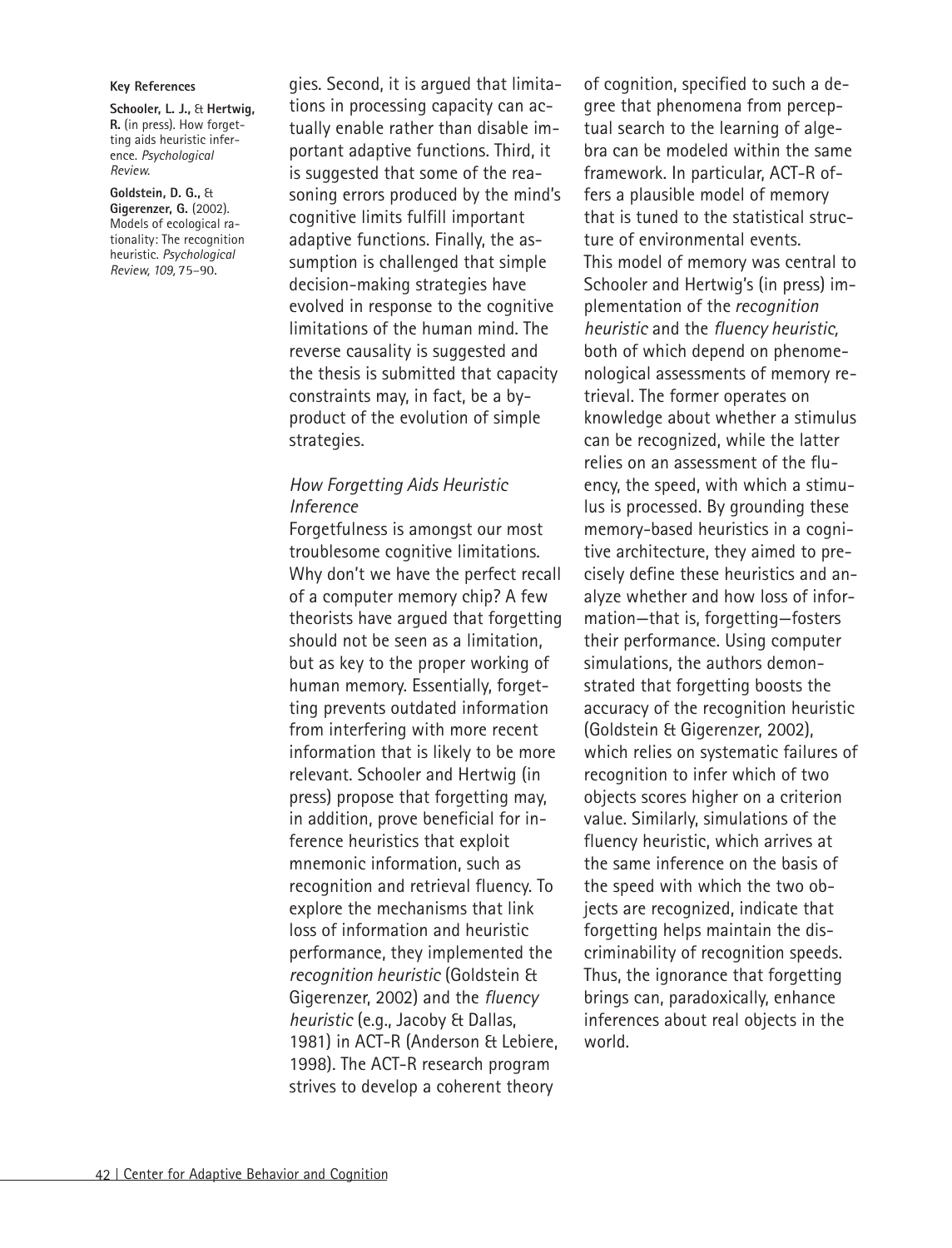# *How Emotions Aid Fast and Frugal Heuristics*

Following Herbert Simon's claim that a complete explanatory account of human rationality must identify the significance of emotions for choice behavior, Muramatsu and Hanoch (in press) propose a strategy to study the significance of emotion in decision-making processes. They argue that emotions exert systematic influence on thinking and choice. They alter one's goal prioritization, determine the relative salience of aspects of a task, shape cost–benefit assessments, often tell us when to stop processing information, and render unthinkable many options for the decision maker.

Hanoch and Vitouch (2004) challenge the idea that high levels of emotional arousal are necessarily detrimental for performance, which is a common interpretation of the Yerkes-Dodson Law. In contrast to prevailing assumptions that having more information available is necessarily preferable to having less information, they show that the adaptive value of high emotional arousal stems precisely from its ability to restrict agents' attention. By this process agents are able to perform two vital functions: (i) focus their attention on the most urgent and vital information within the environment while overlooking peripheral information and (ii) mobilize the body to deal quickly with urgent problems.

### **Heuristics and the Law**

Most lawyers would posit "heuristics and the law" to be a nonissue. In continental law, rules are generated by Parliament, and they are applied

by the executive or by the courts. All these formal institutions function under complex procedural rules that do not seem open for parsimonious context-specific decision rules. On closer inspection, however, one finds legislators responding to scandal, administrators taking one-reason decisions, and courts cutting through complex cases by relying on what they perceive to be their salient features. Research in psychology has identified situations in which *fast and frugal* heuristics can lead to more accurate decisions than more elaborate strategies that use more information, time, and resources. Can a less-is-more approach be applied to law as well? When are fewer rules better than more? Should legal rules be designed so that the authorities entrusted with their application need less information? How many tax laws does a society need?

These results can provide a new perspective and stimulation for two important programs. The *law and economics* movement offered rational choice theory as a descriptive account of human behavior and social or aggregate utility maximization as

### **Dahlem Workshop on Heuristics and the Law**

In June 2004, 40 scholars from law, psychology, economics, and related fields participated in a five-day Dahlem workshop to clarify the role of heuristics in the law. The workshop was organized by Christoph Engel, of the Max Planck Institute for Research on Collective Goods in Bonn, and Gerd Gigerenzer, and centered on four key questions: Are heuristics a problem or a solution? What is the role of heuristics in making law? What is the role of heuristics in court? How do heuristics mediate the impact of law on behavior?

As in all Dahlem workshops, the conference was not based on a series of talks. Rather, the editors asked 16 of the participants to write a paper on a specified topic, and these were distributed months before the workshop to all participants. The participants were then asked to comment on the papers whose topics they felt competent on, and these comments were also distributed before the workshop started. The five days of meetings were spent exclusively on intensive discussion and on writing the four group reports, addressing the four key questions. The revised chapters will be published by MIT Press.

#### **Key References**

Engel, C., & **Gigerenzer, G.** (Eds.). (in press). *Heuristics and the law.* Cambridge, MA: MIT Press.

Muramatsu, R. & **Hanoch, Y.** (in press). Emotion as a mechanism for bounded rational agents: The fast and frugal way. *Journal of Economic Psychology.*

**Hanoch, Y.,** & **Vitouch, O.** (2004). When less is more: Information, emotional arousal and the ecological reframing of the Yerkes-Dodson Law. *Theory and Psychology, 14* (4), 427–452.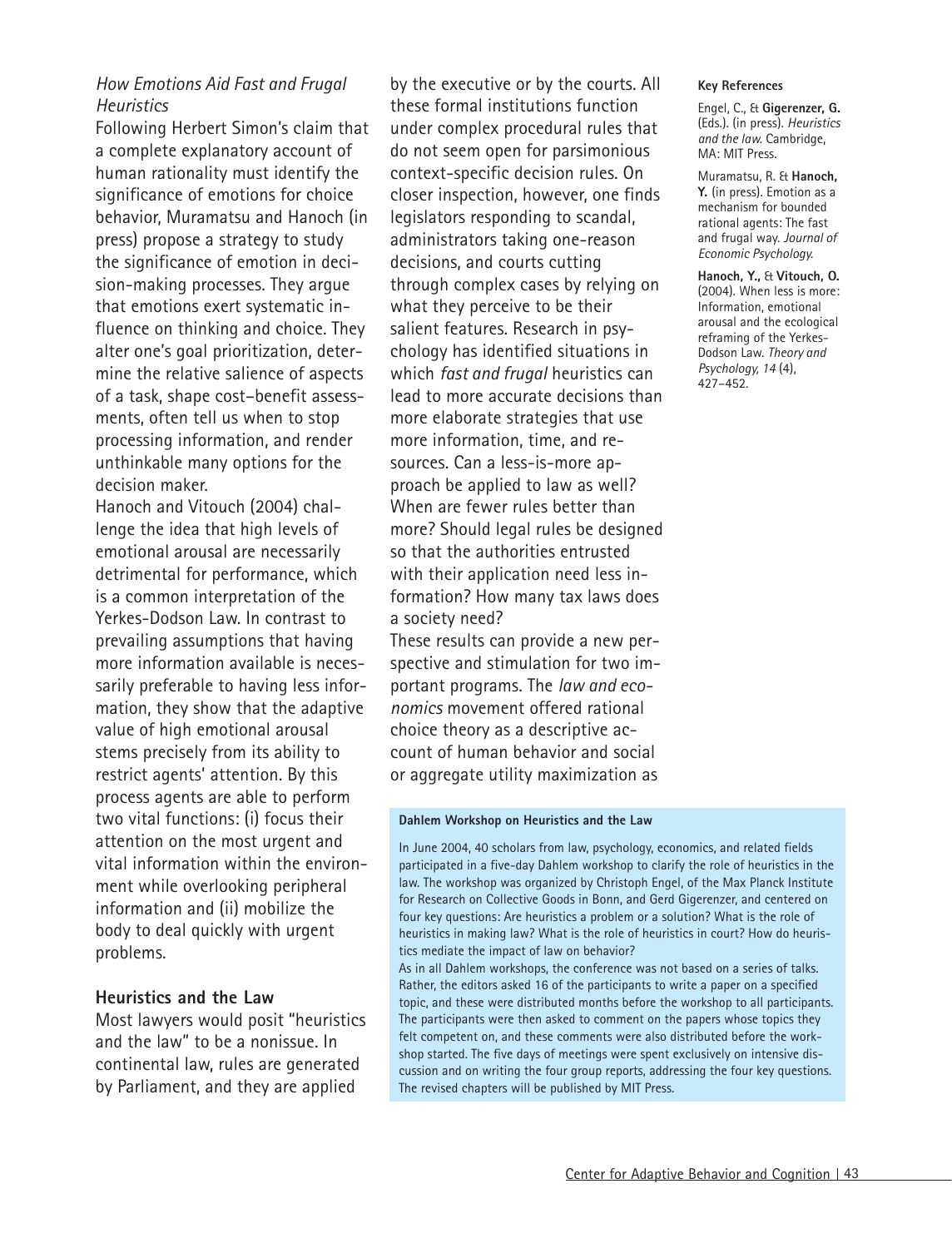a prescriptive goal for the design of legal rules. However, many scholars in the law and economics tradition became dissatisfied with a standard of individual utility maximization that sometimes ran dangerously close to being nonfalsifiable. This had particular salience in areas such as smoking or obesity, where large portions of the policy community simply refused to accept the idea that individual choices were *not* amounting to a problem, even for the individual choosers themselves. The second project, *behavioral law and economics,* has been heavily influenced by the conceptual framework of the heuristics and biases program. This has been enormously fruitful research, but has been inclined to share the same halfempty-glass perspective displayed by the judgment and decision-making literature more generally. Behavioral law and economics scholars have tended to extrapolate from the heuristics and biases research without appreciating the way in which that research's aim of identifying "general-purpose heuristics" might not be well suited to the purpose of making domain-specific policy recommendations.

**The ABC Research Group in 2004**



Left to right, front row to back row: Monika Keller, Rocio Garcia Retamero, Gerd Gigerenzer, Henry Brighton, John Hutchinson; Michaela Gummerum, Tim Johnson, Benjamin Scheibehenne, Shenghua Luan; Lael Schooler, Bettina von Helversen, Anja Dieckmann, Masanori Takezawa; Ulrich Hoffrage, Nathan Berg, Jörg Rieskamp; Rui Mata, Will Bennis, Wolfgang Gaißmaier, Thorsten Pachur; Magnus Persson, Andreas Wilke, Jutta Wittig, Guido Biele, Peter Todd (not pictured: Uwe Czienskowski, Yaniv Hanoch, Konstantinos Katsikopoulos, Julia Schooler).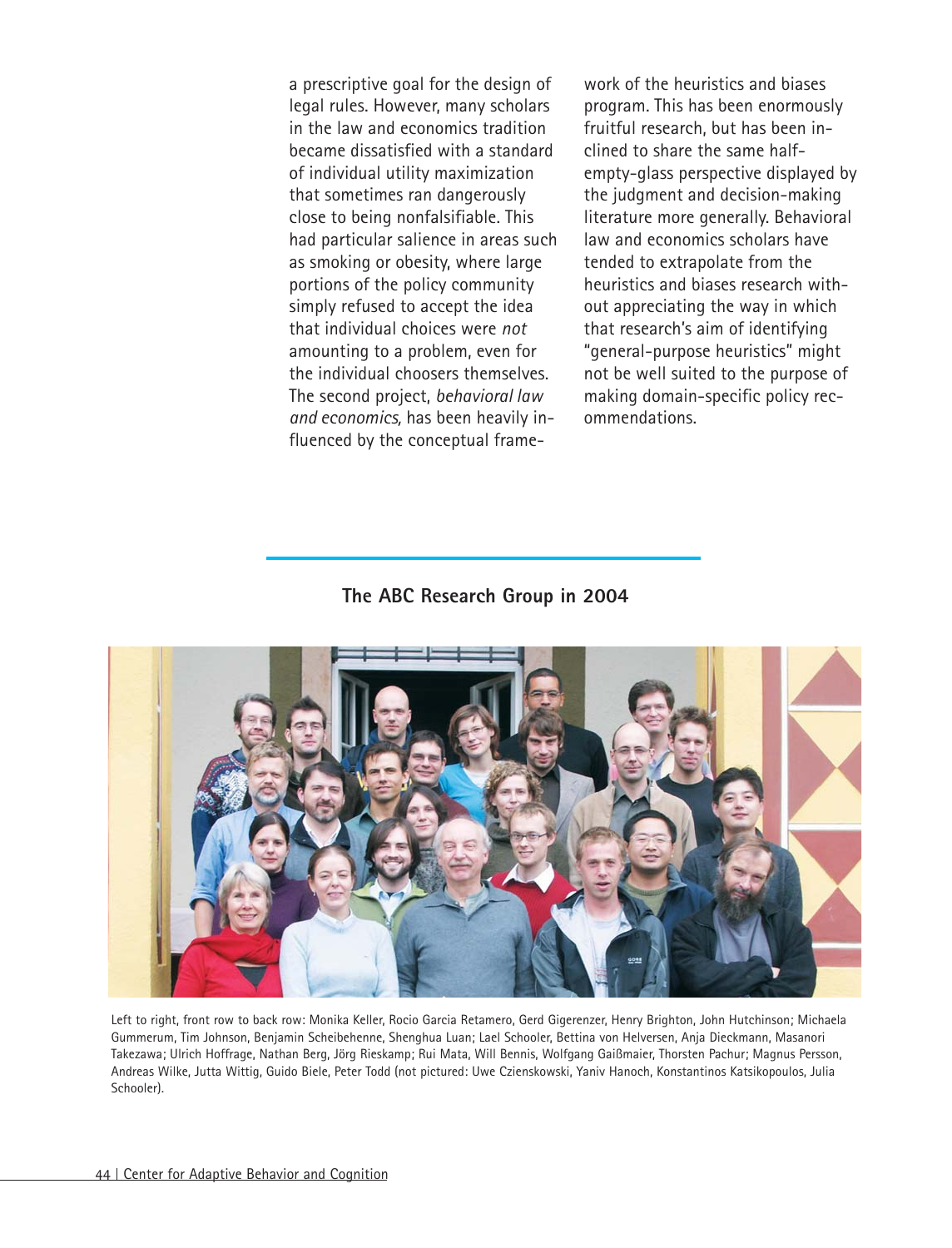# **Ecological Rationality**

Fast and frugal heuristics can perform as well, or better, than algorithms that involve complex computations. Even if humans had the mental computational power to use such complex algorithms, they would not gain much, if anything at all, by using them. The astonishingly high accuracy of these heuristics indicates their ecological rationality; fast and frugal heuristics exploit the statistical structure of the environment, and they are adapted to this structure. Our upcoming group book, the follow-up to *Simple Heuristics That Make Us Smart,* will focus on ecological rationality by exploring the ways that simple decision mechanisms fit with particular information structures in their environment. The book will cover heuristic building blocks and decision trees, social and nonsocial environments, as well as how people structure their own environments for easier cognition, and it will feature decision domains ranging from medical diagnosis to choosing a parking space. Navigating through the environment puts people into the business of making bets: Bets about the structure of the environment and about the risks they face. In this section, we highlight the costs that can be paid when people place bad bets about the risks of travel, and explore the processes that people use to assess risk.

## **The Risky Business of Avoiding Risks**

Catastrophic events, such as the terrorist attack on September 11, 2001, in which many people are killed at one point in time, as opposed to situations where the same number of people are killed over a longer period, tend to generate great fear.

These high-consequence, but lowprobability events are called *dread risks.* If Americans avoided the dread risk of flying after the terrorist attack and instead drove some of the miles not flown, one would expect an increase in traffic fatalities—a second toll of lives that has apparently gone unnoticed. But has this happened?



**Key Reference**

**Gigerenzer, G.** (2004a). Dread risk, September 11, and fatal traffic accidents. *Psychological Science, 15,* 286–287.

*Figure 3.* Number of fatal traffic accidents in the United States in 1996 through 2000 versus 2001. The blue line represents the means for the years 1996 through 2000, the vertical black bars indicate the highest and lowest values for those years, and the red squares indicate the values for 2001. Note the increase of fatal traffic accidents in the three months following September 11. During these months an estimated 350 Americans lost their lives on the road, presumably in the attempt to avoid the risk of flying.

*Source.* Gigerenzer, 2004a.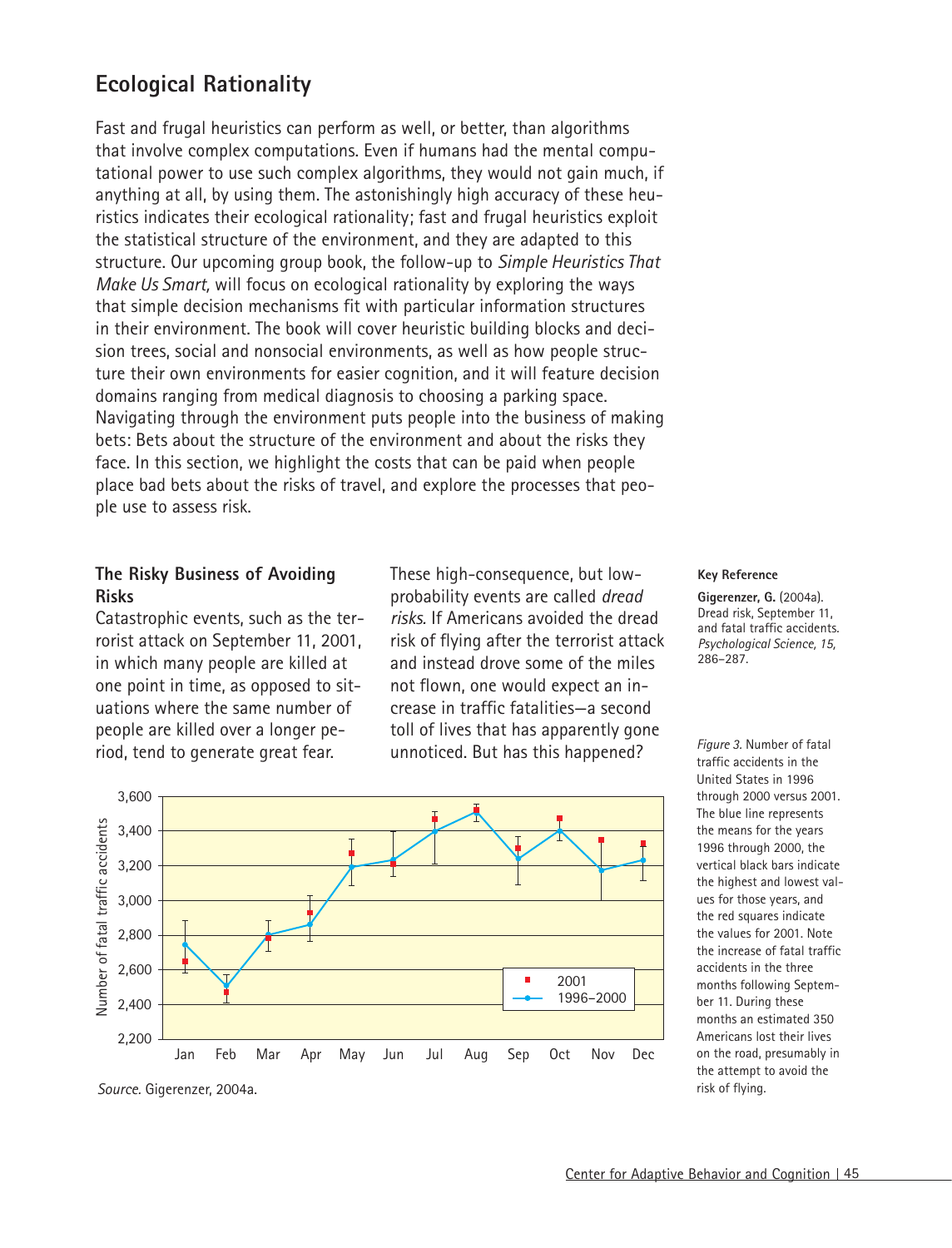#### **Key References**

**Hertwig, R., Pachur, T.,** & **Kurzenhäuser, S.** (in press). Judgments of risk frequencies: Tests of possible cognitive machanisms. *Journal of Experimental Psychology: Learning, Memory, and Cognition.* 

**Pachur, T., Rieskamp, J.,** & **Hertwig, R.** (in press). The social circle heuristic: Fast and frugal decisions based on small samples. In K. Forbus, D. Gentner, & T. Regier (Eds.) *Proceedings of the 26th Annual Conference of the Cognitive Science Society*. Mahwah, NJ: Erlbaum.

**Hertwig, R.,** Barron, G., Weber, E. U., & Erev, I. (2004). Decisions from experience and the effect of rare events in risky choice. *Psychological Science, 15,* 534–539.

After September 11, millions of Americans stopped, or reduced, their air travel. According to the Air Transport Association, the national revenue passenger miles decreased in October, November, and December 2001 by 20%, 17%, and 12%, respectively. Reports of increased vehicle miles from the American Office of Highway Policy Information suggest that a number of these Americans instead chose to drive: Compared with 2000, monthly miles driven were on average 0.9% higher before September 2001, but 2.9% higher in the three months following. In the last three months of the year, the largest traffic increase occurred on rural interstate highways (5.3%), which is consistent with the hypothesis that there was an increase in long-distance travel by car. As Figure 3 shows, the number of fatal crashes from January through August 2001 closely followed the numbers for the five preceding years, whereas from October through December 2001, it consistently rose at or above the upper range of the previous years. A more detailed analysis (Gigerenzer, 2004a) estimated that 350 people lost their lives by trying to avoid the risk of flying in the three months following September 2001. This number is higher than the total number of passengers and crew killed on the four fatal planes. Preventing terrorist attacks is difficult, but avoiding the second, psychologically caused toll of lives is possible, and should become a focus of security policy. The pictures of the planes striking the twin towers —shown again and again on TV appealed to emotion and increased fear. In contrast, few citizens were

exposed to the fact that driving a car for 12 miles is as risky as one nonstop flight (even after September 11). Thus, if one arrives safely at the airport with the car, the most dangerous part of the trip may already be past. To prevent a similar secondary toll of lives happening again in the future, the public should be better informed about psychological reactions to catastrophic events and the potential risk of avoiding risk.

## **Sample-Based Inferences About Risk**

When trying to infer the frequency of occurrence of events in real-world environments, people cannot typically consult frequency tables that provide summary statistics. Instead, they need to make such inferences on the basis of limited information. Such information can come in two forms—either in terms of cues or in terms of samples of the event in question. Most heuristics in the adaptive toolbox embody cue-based inferences, but recently ABC has begun to consider models for samplebased inferences. Pachur, Rieskamp, and Hertwig (in press) developed and tested the social circle heuristic, a heuristic for judging which of two events (e.g., health risks) occurs more often in the population. The heuristic relies exclusively on the number of occurrences of the events in a person's social circle (i.e., self, friends, family, acquaintances), which are searched sequentially. As soon as enough occurrences of the events are recalled to discriminate between the frequencies of the events, search is stopped. The heuristic implies that frequency judgments are often made based on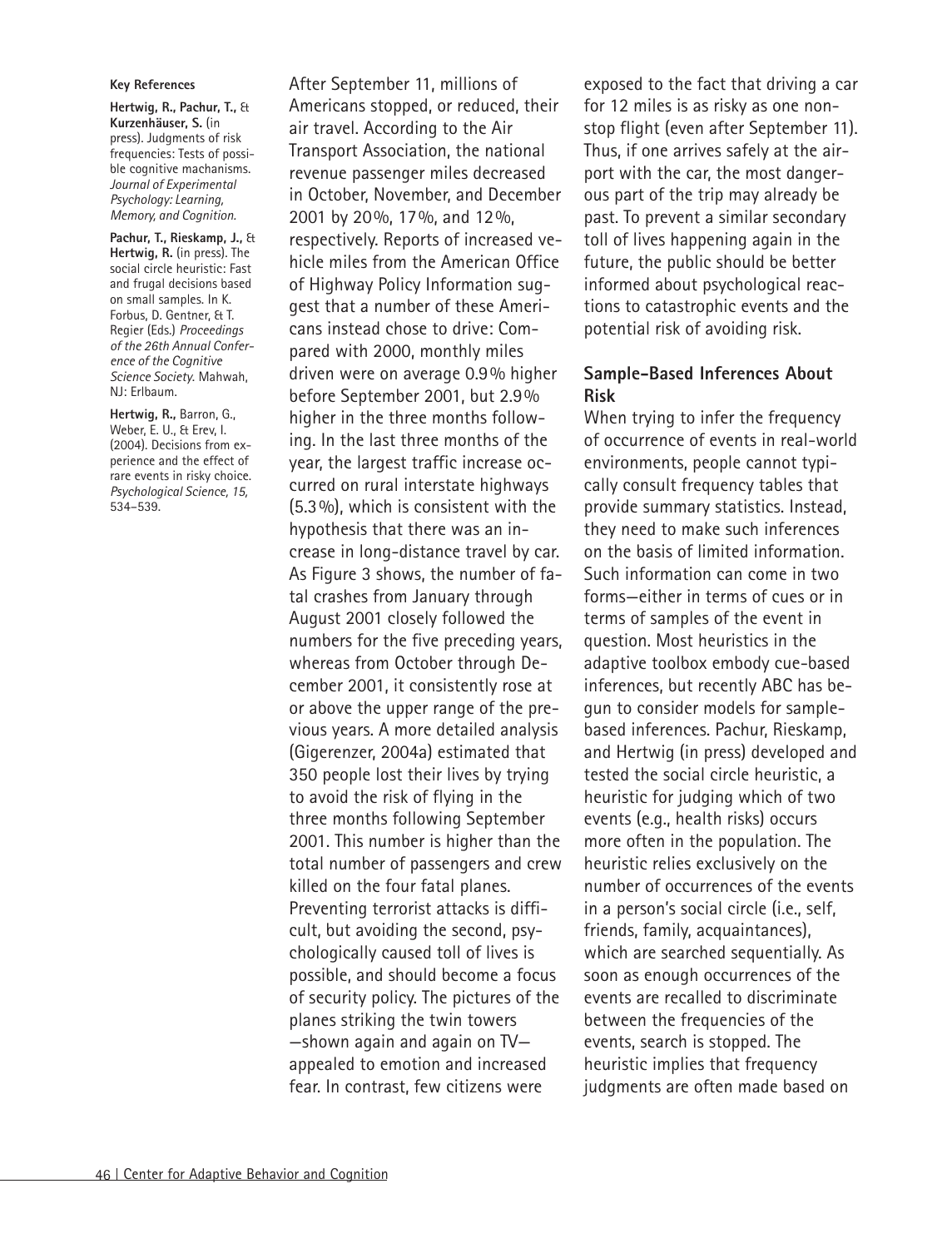very small samples. In computer simulations Pachur et al. demonstrated that the heuristic is ecologically rational: That is, in particular realworld environments, it makes as accurate judgments as models that rely on much larger samples. To what extent do people use information about the frequency of events in their social networks to make inferences about the frequency of occurrence of health risks, such as cancer, tornados, motor vehicle accidents, or tuberculosis? To investigate what mechanisms people use when judging risk frequencies, Hertwig, Pachur, and Kurzenhäuser (in press) asked participants to pick out of two health risks the more frequent one in Germany, and to estimate the number of people who are annually affected by the risks. The authors specified predictions for four different candidate mechanisms to account for these judgments. Of the four candidates, two mechanisms accounted for people's judgments best. The first, similar in spirit to the social-circle heuristic, makes frequency judgments based on the number of cases in a person's social network *(availability-by-recall)*; and the second, a mechanism that assumes that frequencies are monitored automatically and people's estimates accurately reflect actual frequencies (though slightly regressed toward the mean; *regressed-frequency*). The superior fit of these mechanisms thus suggest that people have a relatively good sensitivity to the frequencies of health risks. Sampling-based heuristics have difficulty picking up on extremely rare events. The consequences of obtaining probabilistic information by

sequential sampling rather than in a summary format was studied by Hertwig, Barron, Weber, & Erev (2004) in a context in which people are asked to decide between two lotteries (e.g., A: Get \$4 with probability .8, \$0 otherwise, or B: Get \$3 for sure). The most prominent descriptive theory of how people decide between such lotteries is the prospect theory (Kahneman & Tversky, 1979; Tversky & Kahneman, 1992). This theory posits that, relative to the objective probabilities with which an outcome can be expected to occur, people make choices as if small-probability events receive more weight than they deserve and as if large-probability events receive less weight than they deserve. Hertwig et al. (2004) argued that—in contrast to the standard paradigm for studying decisions between gambles, in which people are provided with a symbolic, usually written descriptions about the probabilities of the outcomes of gambles *(decision by description)*—we rarely have complete knowledge of the possible outcomes of our actions and their probabilities. Instead, we rely on the experience that we have accumulated over time. Hertwig et al. referred to this kind of choice as a *decision from experience.* To find out whether people behave differently when deciding from experience opposed to deciding from description, Hertwig et al. (2004) created an experimental environment in which people had to learn the outcome probabilities associated with pairs of lotteries by sampling from either distribution as many times as they wished. After they stopped sampling, they were asked which lottery they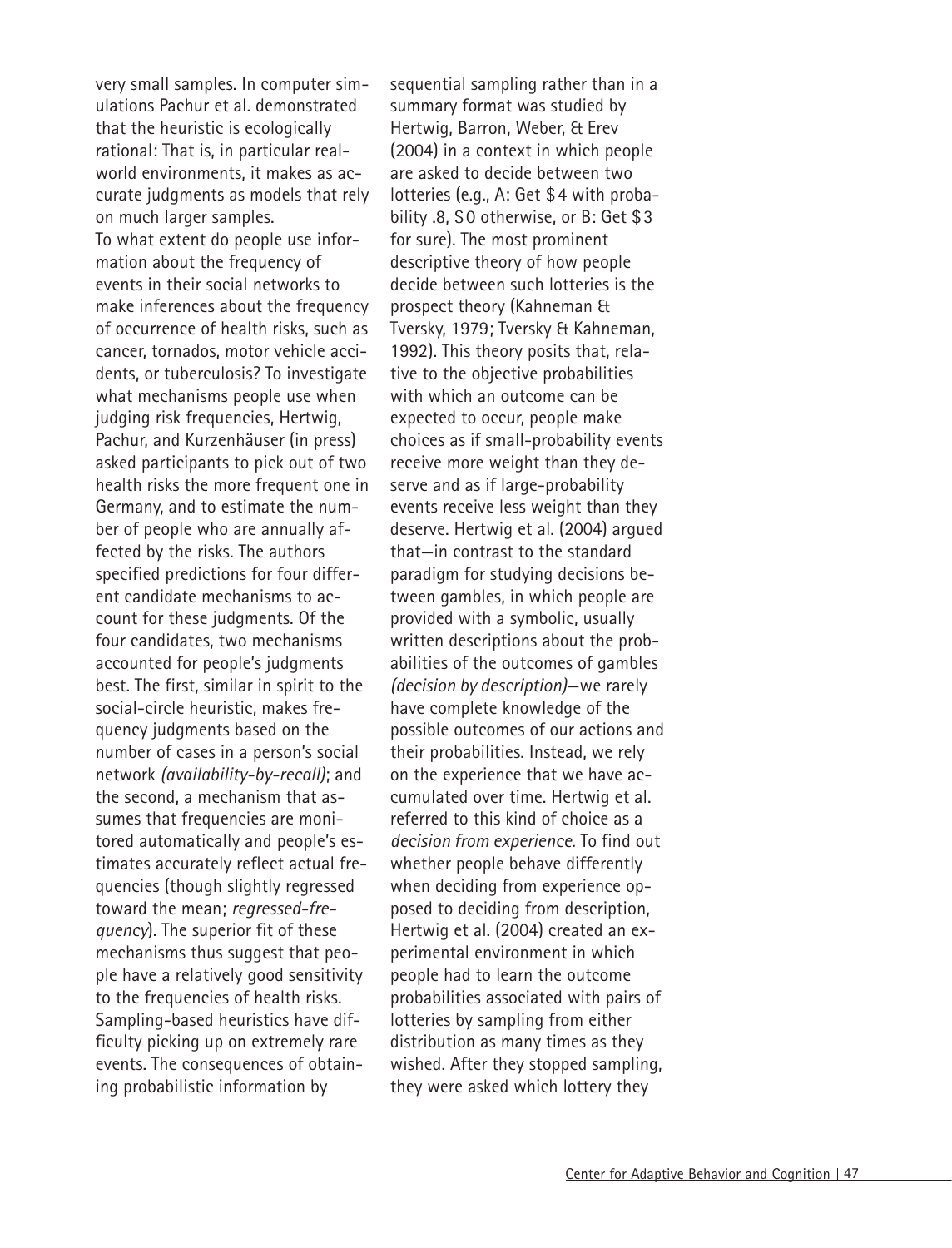#### **Key Reference**

**Hoffrage, U.,** Weber, A., **Hertwig, R.,** & Chase, V. (2003). How to keep children safe in traffic: Find the daredevils early. *Journal of Experimental Psychology: Applied, 9,* 249–260.

wanted to play for real payoffs. As it turned out, compared to the choices of respondents who received written descriptions of each option, the choices by respondents who were allowed to sample the possible outcomes freely and repeatedly suggested that rare events had less impact than they deserved (given their objective probability)—the opposite of the predictions from the prospect theory.

To account for the dramatic difference between decisions from description and decisions from experience, Hertwig and colleagues cited two factors—small samples and a recency effect. First, the experience group tended to rely on small samples of outcomes, which meant that they either never encountered the rare event or encountered it less frequently than expected on the basis of its objective probability. Second, they paid more attention to recently experienced outcomes. In contrast, having read about the rare events, the description group tend to exaggerate their importance.

## **Individual Differences in Risk Taking**

The topic of the next three sections is individual differences with respect to risk taking, and the development of measures to predict and to assess people's willingness to take risks.

## *How to Identify the Young Daredevils in Traffic*

We start with the youngest age group that we studied: 5- to 6-yearolds. The risky activity under consideration is crossing the street in front of oncoming vehicles. Is each young pedestrian similarly at risk? To find

this out, Hoffrage, Weber, Hertwig, and Chase (2003) placed 44 children on the curb of a busy one-way street in Munich where there was no traffic light or crosswalk. They then asked them to indicate when they thought it was safe to cross the street. As expected, some children were more likely than others to say they could still cross the street when it was potentially dangerous to do so. Did children's willingness to take risks in the street correlate with their willingness to take risks in the laboratory?

The researchers played two games with the children, a gambling game and a computer game. In the gambling game, each child was presented with ten wooden boxes, nine of which contained coveted stickers; the tenth box contained a little devil. The children were told to choose and open the boxes one-byone. If they chose the box with the devil, the game ended and they lost their stickers; but if they stopped the game before they found the devil's box, they were allowed to keep the stickers they had found. Children who stopped early were classified as risk avoiders, while those who pressed their luck were labeled risk

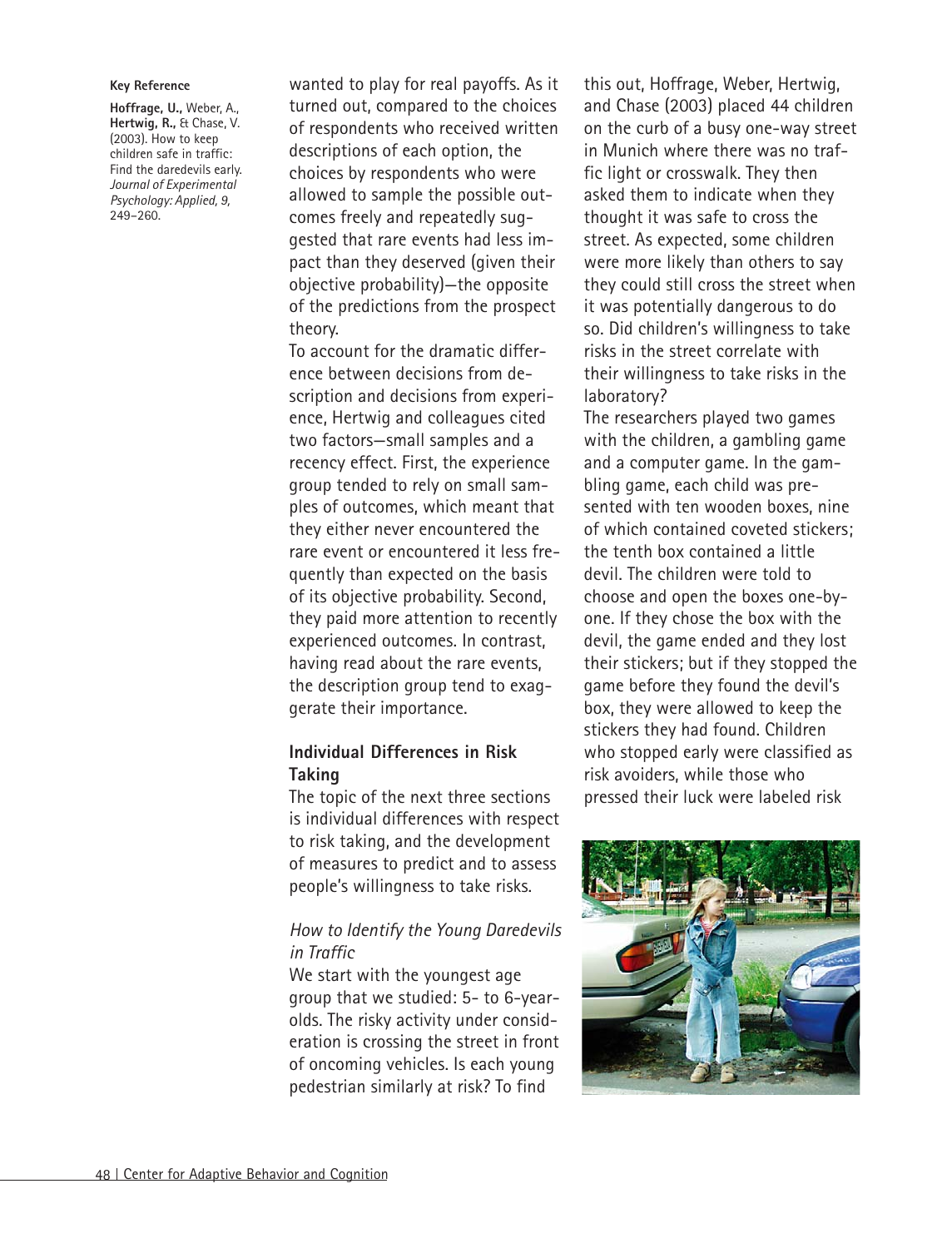takers. In the computer game, the real-traffic scenario was simulated as closely as possible. Children were seated in front of a computer monitor that depicted—from an aerial view—a stream of oncoming vehicles, with gaps of varying size between them. With a key press, the children sent a pedestrian across the street. They were told that for every successful crossing they would receive a piece of candy, whereas for every accident they would lose three. The classification of risk takers versus risk avoiders was based on their accident rates in this task. It turned out that those children who were risk takers in the gambling task made more crossing decisions, especially when the gaps between cars were of medium size—a time when it is often unclear whether a child could safely cross. Second, they tolerated shorter time intervals between initiation of the crossing decision and arrival of the next vehicle, and were more likely to cause a (hypothetical) accident. Third, they made decisions more quickly than risk avoiders. Finally, while boys were more likely than girls to make risky decisions, whether a child was a risk taker according to the gambling game was a far better predictor of their street-crossing behavior than gender. The computer game, in contrast, did not predict behavior in the real-traffic situation, which may be explained by the compensatory payoff structure: Candies lost with accidents could be compensated for with successful crossings. Finding the devil's box, however, was noncompensatory and led to loss of everything accumulated so far—as in the real-traffic situation.

## *Individual Differences in Risk Taking in Sports*

Individual players differ in the degree to which they are willing take risky decisions. A popular view is that such risky decisions can be explained by differences in personality traits. Rather than simply identifying differences in risk-taking behavior between individuals, Raab and Johnson (2004) explored the mechanisms that may underlie such differences. A basketball task was used in which participants had four options displayed on a video screen that varied in the degree of associated risk. For example, shooting to the basket was considered a high-risk option, while passing to a play maker entails relatively little risk. Different versions of a computational model of decision making, Decision Field Theory, were compared to evaluate whether behavioral differences depend on such factors as the focus of attention, the initial preference for particular behaviors, or an approach-avoidance interpretation of the task. In basketball, risky shooting behavior can be best explained by differences in the initial preferences for risky and safe options.

### *Is Risk Taking a Domain-General Phenomenon?*

How to adequately measure risktaking propensity has long been debated among researchers in psychology, economics, and other fields reflecting the importance of the construct not only to researchers but also to policy making. Two of the main problems researchers have run into are that, first, people tend not to be as generally risk seeking (or avoiding) as is often assumed, but

#### **Key Reference**

**Raab, M.,** & Johnson, J. (2004). Individual differences of action-orientation for risk-taking in sports. *Research Quarterly and Exercise Sport, 75,* 326–336.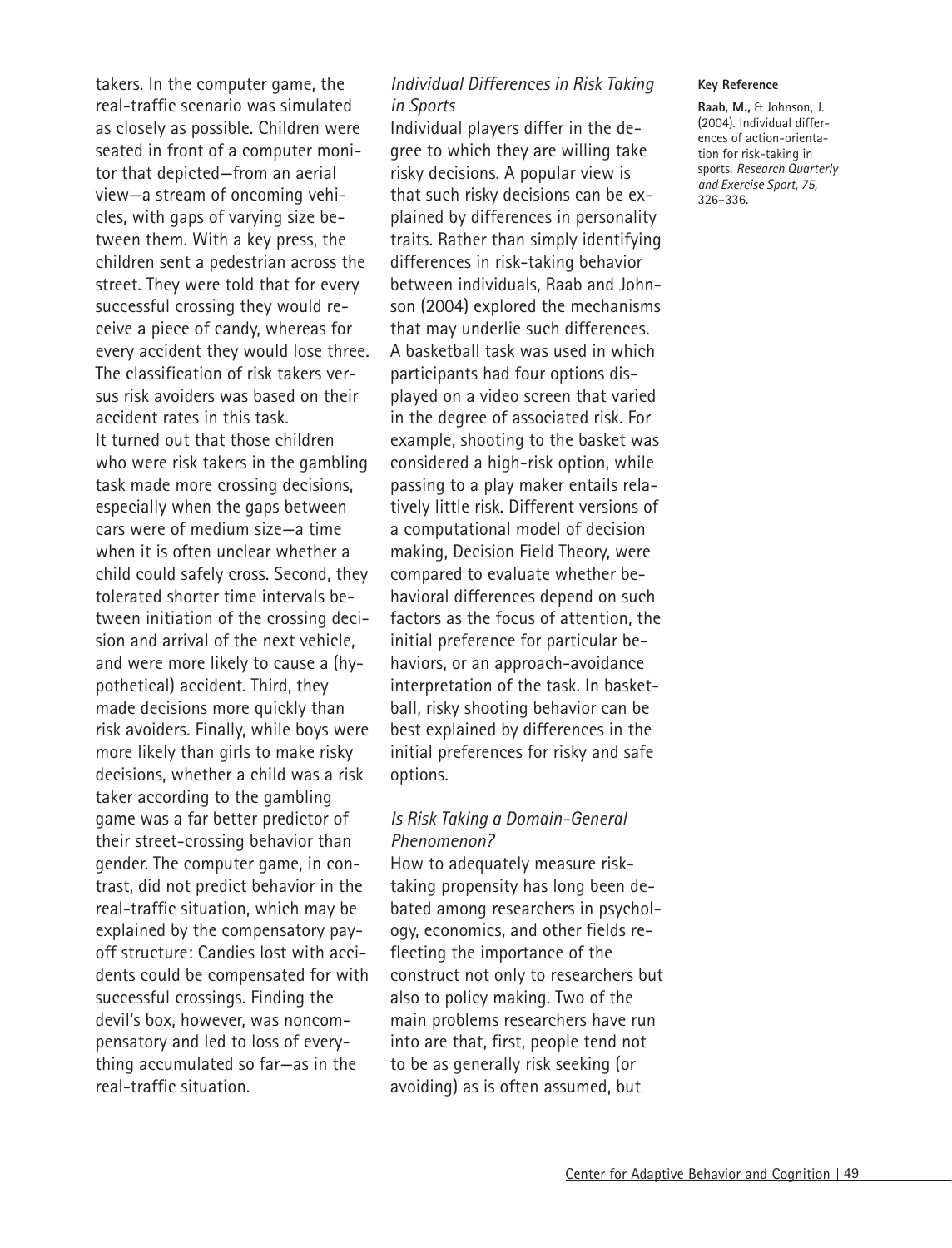#### **Key References**

**Gigerenzer, G., Hertwig, R.,** van den Broek, E., **Fasolo, B.,** & **Katsikopoulos, K.** (in press). A 30% chance of rain tomorrow. How does the public understand probabilistic weather forecasts? *Risk Analysis*..

Zhu, L., & **Gigerenzer, G.** (in press). Children can solve Bayesian problems: The role of representation in computation. *Cognition.*

Johnson, J. G., **Wilke, A.,** & Weber, E. U. (2004). Beyond a trait view of risktaking: A domain-specific scale measuring risk perceptions, expected benefits, and perceived risk attitude in German-speaking populations. *Polish Psychological Bulletin, 35,* 153–163.

**Hoffrage, U.,** Lindsey, S., **Hertwig, R.,** & **Gigerenzer, G.** (2000). Communicating statistical information. *Science, 290,* 2261–2262.

**Gigerenzer, G.,** & **Hoffrage, U.** (1995). How to improve Bayesian reasoning without instruction: Frequency formats. *Psychological Review, 102,* 684–704.

rather show differential risk taking across domains (e.g., a mountain climber who buys fire insurance) and second, that some typical risk–taking measurements (e.g., assessing risk propensity via choices made between monetary gambles) do not extend well to other risk domains or to behavior outside of the laboratory. Recently, Weber, Blais, and Betz (2002) overcame these limitations by hypothesizing domain-related within-individual differences in attitudes toward risk and developed a new psychometric instrument to distinguish risk-taking attitude and behavior in different domains. Now, Johnson, Wilke, and Weber (2004) translated and validated the English version of this domain-specific risktaking scale on more than 500 German participants. This Germanlanguage scale assesses tendencies to engage in risky behaviors as well as perceptions of risks and expected benefits from such behaviors in six distinct domains of risk taking: ethical, recreational, health, social, investing, and gambling. As in the English version, risk-taking as well as perceptions of risks and benefits were domain-specific, while perceived risk attitudes were more similar across domains, thus supporting the use of a risk-return framework for interpreting risk-taking propensity. The translation has enabled cross-cultural studies on domainspecific risk. For example, one study underway explores how risk taking in different domains is used as a possible cue in human mate choice.

### **Information Representation**

We have pursued the issue of ecological rationality in yet another

way, namely, by studying the question of representation. Representational formats constitute environments for cognition. This research has practical relevance in many domains, such as diagnostic inference or risk assessment in legal cases, where the external representation of diagnostic information influences physicians', counselors', and lawyers' performances. Probabilities and percentages are representations of uncertainty that were devised only a few hundred years ago and still cause people problems today. For instance, consider the statement: "There is a 30% chance of rain tomorrow." To investigate what this means to people, Gigerenzer, Hertwig, van den Broek, Fasolo, and Katsikopoulos (in press) surveyed citizens living in five cities of five countries: New York, Amsterdam, Berlin, Milan, and Athens, where probabilities of rain were introduced in 1965, 1975, 1990, on the Internet only, and not yet, respectively. They approached pedestrians in public squares and asked them to indicate which of three alternatives is the most and the least appropriate interpretation of the statement "There is a 30% chance of rain tomorrow." The alternatives were (i) "It will rain tomorrow in 30% of the region," (ii) "It will rain tomorrow for 30% of the time," and (iii) "It will rain on 30% of the days like tomorrow." How does the public understand a quantitative probability of rain? Figure 4 shows that two thirds of the participants in New York chose "days" as the correct reference, about one quarter chose "time," and a few "region." In contrast, in none of the European cities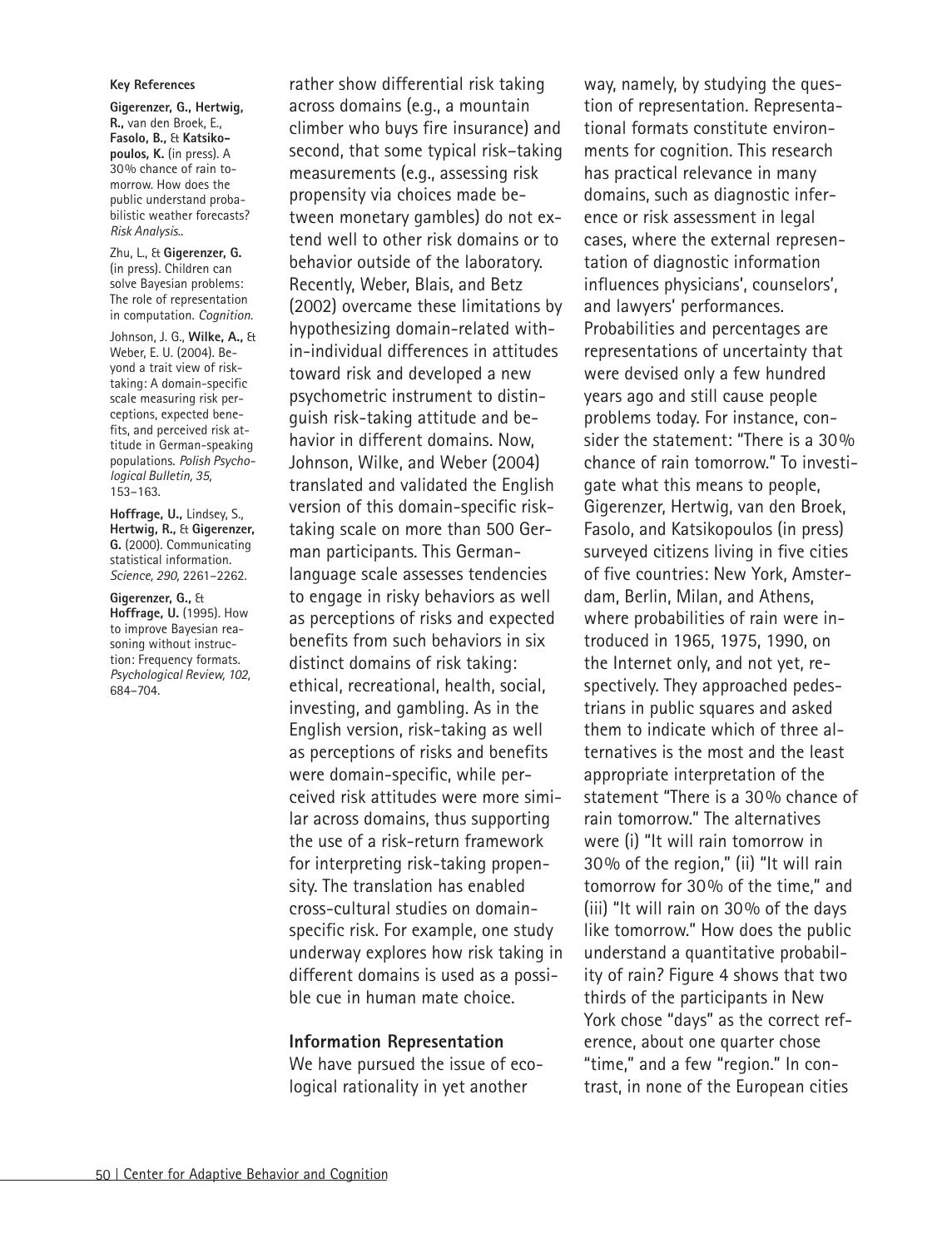

*Figure 4.* First Choice. People in New York  $(n = 103)$ . Amsterdam (*n* = 117), Berlin (*n* = 219), Milan (*n*  $= 203$ ), and Athens ( $n =$ 108) were asked what the statement "There is a 30% chance of rain tomorrow" refers to. The three alternatives were "It will rain tomorrow for 30% of the time," "in 30% of the region," and "on 30% of the days like tomorrow." Note that most Europeans misunderstood that the "30%" is intended to refer to the class of events of "days like tomorrow."

*Source.* Gigerenzer, Hertwig, van den Broek, Fasolo, & Katsikopoulos, in press.

did we find a majority for "days." The favored interpretation in Amsterdam, in Berlin, in Milan, and in Athens was "time."

Why does the public understand probabilities in such multipe ways? A forecast, such as "There is a 30% chance of rain tomorrow" conveys a single-event probability, which by definition leaves open the reference class (region, time, or days) to which it refers. For the National Weather Service, which defines the probability of precipitation "as the likelihood of occurrence (expressed as a percent) of a measurable amount of liquid precipitation … during a specified period of time at any given point in the forecast region," a 30% chance of rain does not mean that it will rain tomorrow in 30% of the region or during 30% of the time. Rather, it means that it will rain in 30% of the days with similar weather constellations as tomorrow. The problem, however, is not simply the public's lack of understanding; it is the ambiguous communication of risk to the public. When meteorologists communicate risks in terms of single-event probabilities, they leave open what class of events this percentage refers to.

The ambiguity of a single-event probability in risk communication and the resulting possibility of miscommunication is not limited to probabilities of rain. The same problem occurs, for instance, when single-event probabilities are used by expert witnesses to explain DNA evidence in the court, and by medical organizations that publicize statements, such as "If a woman participates in mammography screening, she reduces her risk of dying from breast cancer by 25%," and women systematically misunderstand this percentage. Consider another medical scenario in which a physician needs to infer the probability that an asymptomatic man has colorectal cancer (C) after he received a positive hemoccult test result (pos) in a routine screening. In terms of probabilities, the relevant information (concerning a population of men aged 50) is a base rate for colorectal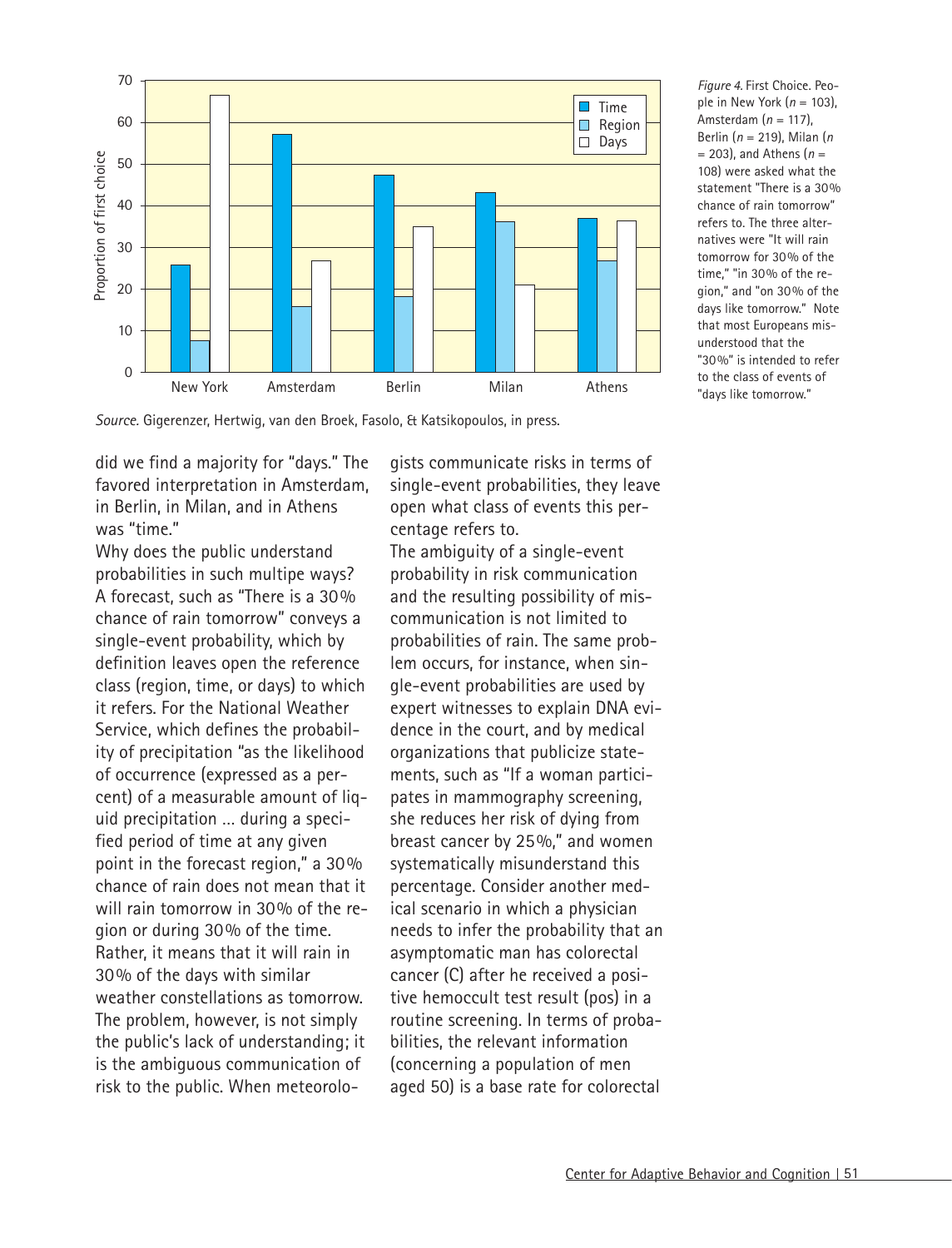#### **Key References**

**Hoffrage, U.,** Lindsey, S., **Hertwig, R.,** & **Gigerenzer, G.** (2000). Communicating statistical information. *Science, 290,* 2261–2262.

**Gigerenzer, G.,** & **Hoffrage, U.** (1995). How to improve Bayesian reasoning without instruction: Frequency formats. *Psychological Review, 102,* 684–704.

**Gigerenzer, G.** (2002). *Calculated risks: How to know when numbers deceive you*. New York: Simon & Schuster.

UK edition: *Reckoning with risk: Learning to live with uncertainty.* Penguin Books, 2003

German translation: *Das Einmaleins der Skepsis. Über den richtigen Umgang mit Zahlen und Risiken.* Berlin Verlag, 2002

Italian translation: *Quando i numeri ingannano: Imparare a vivere con l'incertezza.* Raffaelo Cortina, 2003

Japanese translation: Hayakawa Publishers, 2003.

Chinese translation: CITIC Press, in press

Portugese translation: Gradiva, in press.

cancer  $p(C) = 0.3\%$ , a sensitivity  $p(pos|C) = 50\%$ , and a false positive rate  $p(pos|C) = 3\%$ . Whereas the Bayesian answer is 4.7%, typically most lay-people (and also doctors) estimate this probability at approximately 50% or higher. This result has been interpreted as the "baserate neglect."

To evaluate and understand the performance of the human mind, one needs to look at its environment and, in particular, at the external representation of the information. For most of the time during which the human mind evolved, information was encountered in the form of natural frequencies, that is, absolute frequencies as they result from observing cases that have been representatively sampled from a population. The same information represented in terms of natural frequencies is: "Thirty out of every 10,000 people have colorectal cancer. Of these 30 people with colorectal cancer, 15 will have a positive hemoccult test. Of the remaining 9,970 people without colorectal cancer, 300 will still have a positive hemoccult test." Natural frequencies simplify Bayesian computations and, as a consequence, help people gain insight into Bayesian reasoning. This was demonstrated both with laypeople (Gigerenzer & Hoffrage, 1995) and in different fields of professional decision making (Hoffrage,

#### **Calculated Risks/Reckoning With Risk/Das Einmaleins der Skepsis**

At the beginning of the 21st century, most children have learned to read and write, but many adults still do not know how to reason about uncertainties and risk. As this book repeatedly demonstrates, physicians or legal experts often do not understand the risks either. This problem has been called innumeracy, and this book offers a remedy.

The book provides experts and lay-people with mind tools for understanding risks and communicating these effectively to others. These tools are easy to learn, and can turn innumeracy into insight. They can help reduce the widespread uninformed consent in medical, legal, and everyday situations, from mammography screening to understanding the meaning of a DNA match in a legal trial.

The book, published by Penguin in the UK and Simon & Schuster in the US, was nominated in 2003 for the Aventis prize that recognizes science books targeted at a general readership. The German translation *(Das Einmaleins der Skepsis: Über den richtigen Umgang mit Zahlen und Risiken)* has been selected the Most Informative Book of the Year by *Bild der Wissenschaft,* a major German science magazine. Japanese and Italian translations have been published, and Chinese and Portuguese translations are underway.





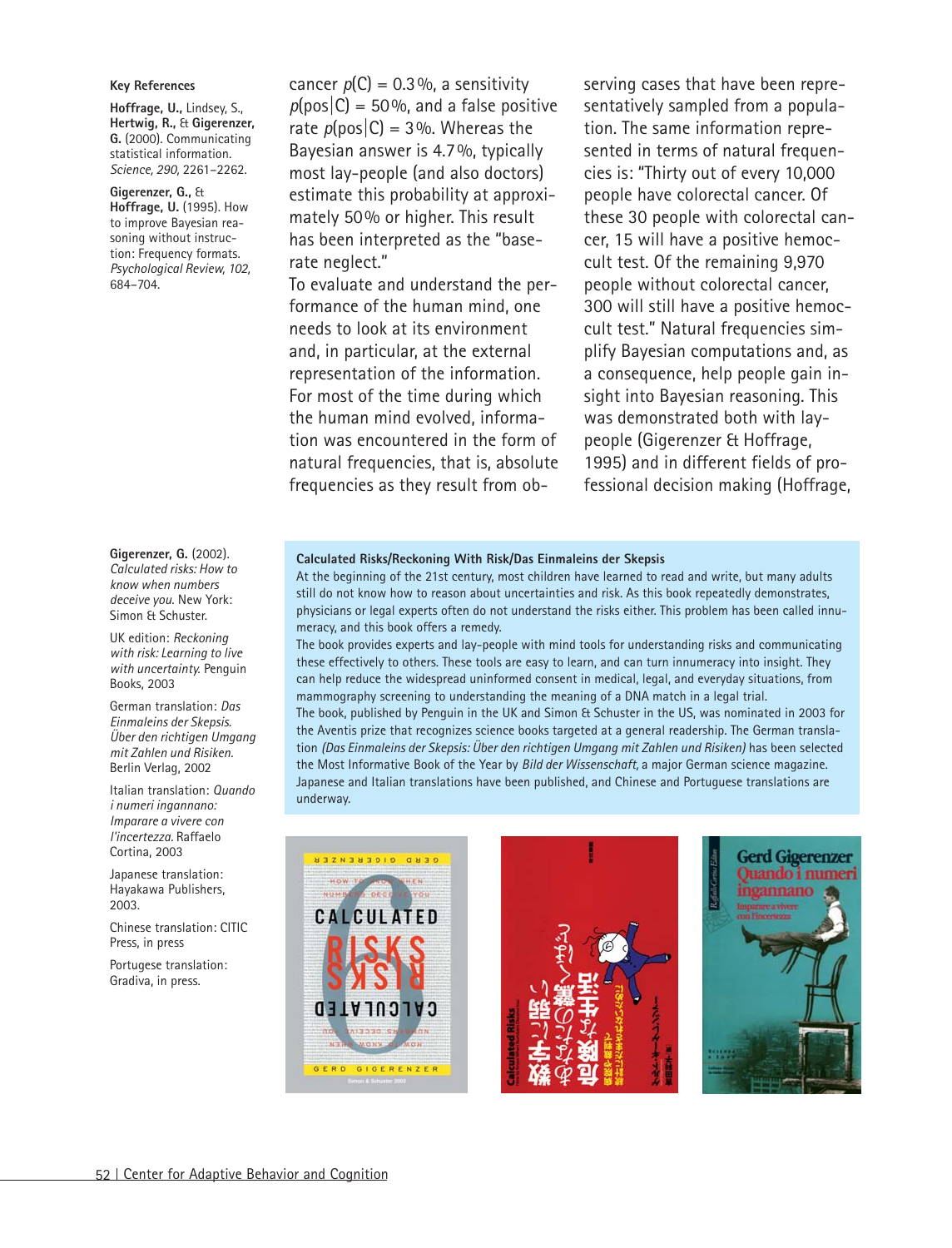Lindsey, Hertwig, & Gigerenzer, 2000). Moreover, Zhu and Gigerenzer (in press) found that even fourth, fifth, and sixth graders showed a better performance with natural frequency problems than adults with probability problems.

*Representations of Risk Reduction* Natural frequencies are also beneficial for a related problem, namely, to understand the benefit of a therapy or of participation in a screening program. Consider again the statement that mammography screening reduces the risk of dying from breast cancer by 25%. Does that mean that from 100 women who participate in the screening, 25 lives will be saved? Although many people believe this to be the case, the conclusion is not justified. This percentage, in fact, means that from 1,000 women who do not participate in the screening, 4 will die from breast cancer within ten years, whereas from 1,000 women who participate, 3 will die. The difference between 3 and 4 is the 25% "relative risk reduction." Expressed as an "absolute risk reduction," however, this means that the absolute benefit is 1 in 1,000, that is, 0.1%. Cancer organizations and health departments typically inform women of the relative risk reduction, which gives a higher number—25% compared to 0.1%—and makes the benefit of screening appear larger than if it were represented in absolute risks. Kurzenhäuser (2003b) analyzed 27 brochures that informed women about mammography screening. The main result was that the relevant statistical information about risks and benefits are, for the most part, poorly explained. Even

when information is provided, it is frequently given in terms of vague verbal descriptions rather than in precise numbers. It should thus not come as a surprise that there is also confusion in the normal population about the meaning of numbers describing costs and benefits of medical interventions. Hoffrage (2003) conducted a survey among 50- to 60-year-old women that has revealed substantial deficits in understanding the difference between absolute and relative risks in the context of hormone replacement therapy.

### *Applications in Law*

Judges also must make decisions based on probabilities. Does the representation of numerical information in natural frequencies foster Bayesian reasoning in court? Professionals and law students in Germany evaluated two criminal court case files involving rape and forensic evidence of a DNA match. Expert testimony reported the statistical information of DNA profiles and the rates of technical and human mishaps leading to false-positive results. This information was presented in two different formats, one stated as probabilities and the other as natural frequencies. When these statistics were expressed as probabilities, only 13% of the professionals and less than 1% of the law students correctly inferred the probability that the defendant was actually the source of the trace. But when the identical statistics were stated as natural frequencies, 68% and 44% of these same participants made the correct inference. Perhaps more significantly, the different ways of ex-

#### **Key References**

**Hoffrage, U.** (2003). Risikokommunikation bei Brustkrebsfrüherkennung und Hormonersatztherapie [Risk communication in the early identification of breast cancer and hormone-replacement therapy]. *Zeitschrift für Gesundheitspsychologie, 11,* 76–86.

**Kurzenhäuser, S.** (2003b). Welche Informationen vermitteln deutsche Gesundheitsbroschüren über die Screening-Mammographie? *Zeitschrift für ärztliche Fortbildung und Qualitätssicherung, 97,* 53–57.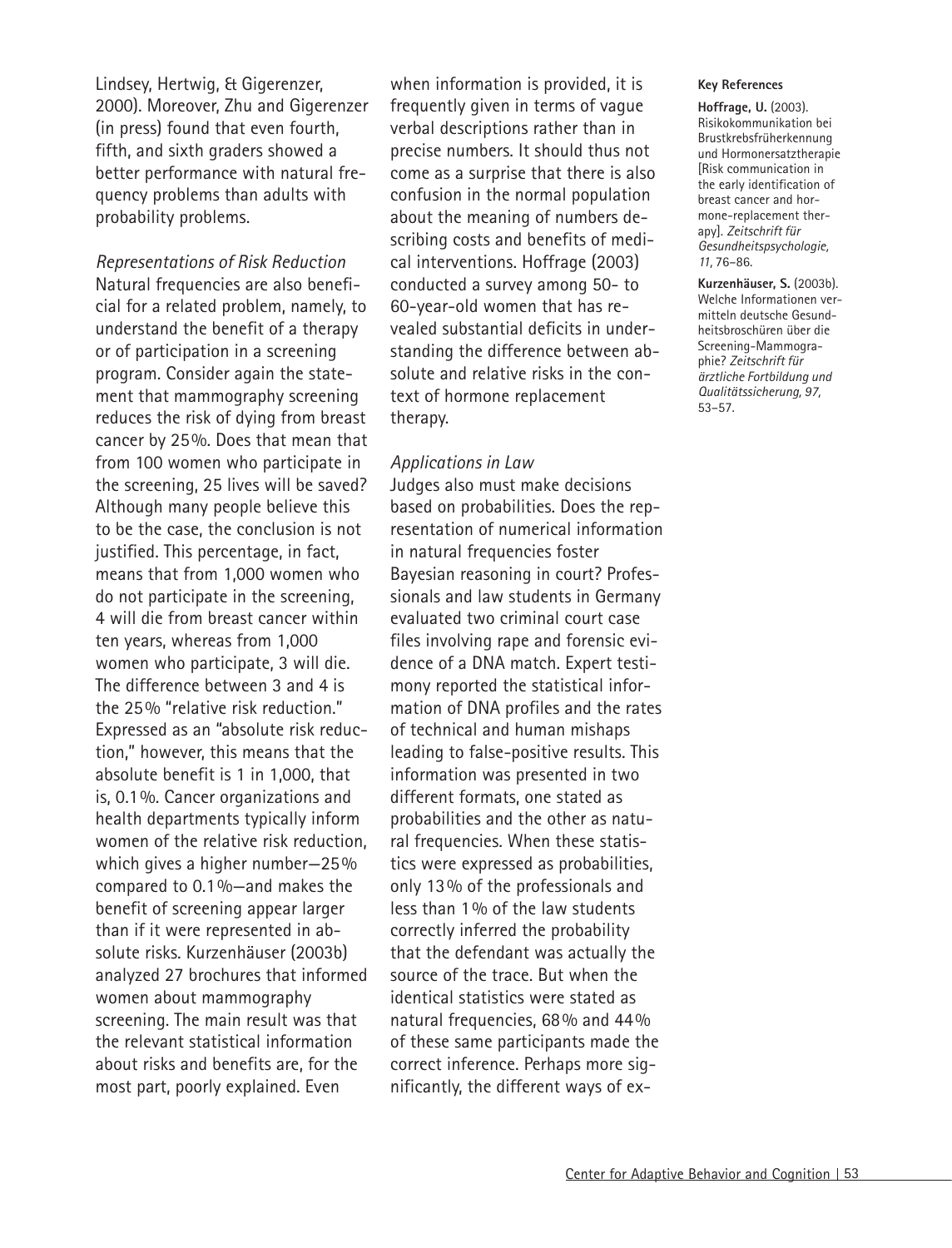#### **Key Reference**

Lindsey, S., **Hertwig, R.,** & **Gigerenzer, G.** (2003). Communicating statistical DNA evidence. *Jurimetrics, 43, 147–163,* VII-IX.

pressing the same statistical information altered the verdicts in each case. When the information was presented as probabilities, 45% of the professionals and 55% of the students rendered a verdict of guilty, but only 32% and 33% did so when the same statistics were expressed

as natural frequencies (Lindsey, Hertwig, & Gigerenzer, 2003). When verdicts hinge on statistical evidence, understanding that evidence is crucial, and pursuing such simple methods of fostering statistical insight could contribute to that goal.

### **How to Solve the Monty Hall Problem**

Base-rate neglect is an example of a so-called bias, typically revealed under conditions that differ from people's natural environments. By representing (statistical) information in a way that better fits how we encounter information in the environ-

ment, reasoning becomes not only more accurate but also more consistent with statistical or probability norms, such as Bayes' rule. Here is another example: Suppose you are on a game show and you are given the choice between three doors. Behind one door is a car; behind the others are goats. You pick, for exam-



*Figure 5.* Explanation of the solution to the Monty Hall problem: In two out of three possible car-goat arrangements the contestant would win by switching; therefore she should switch.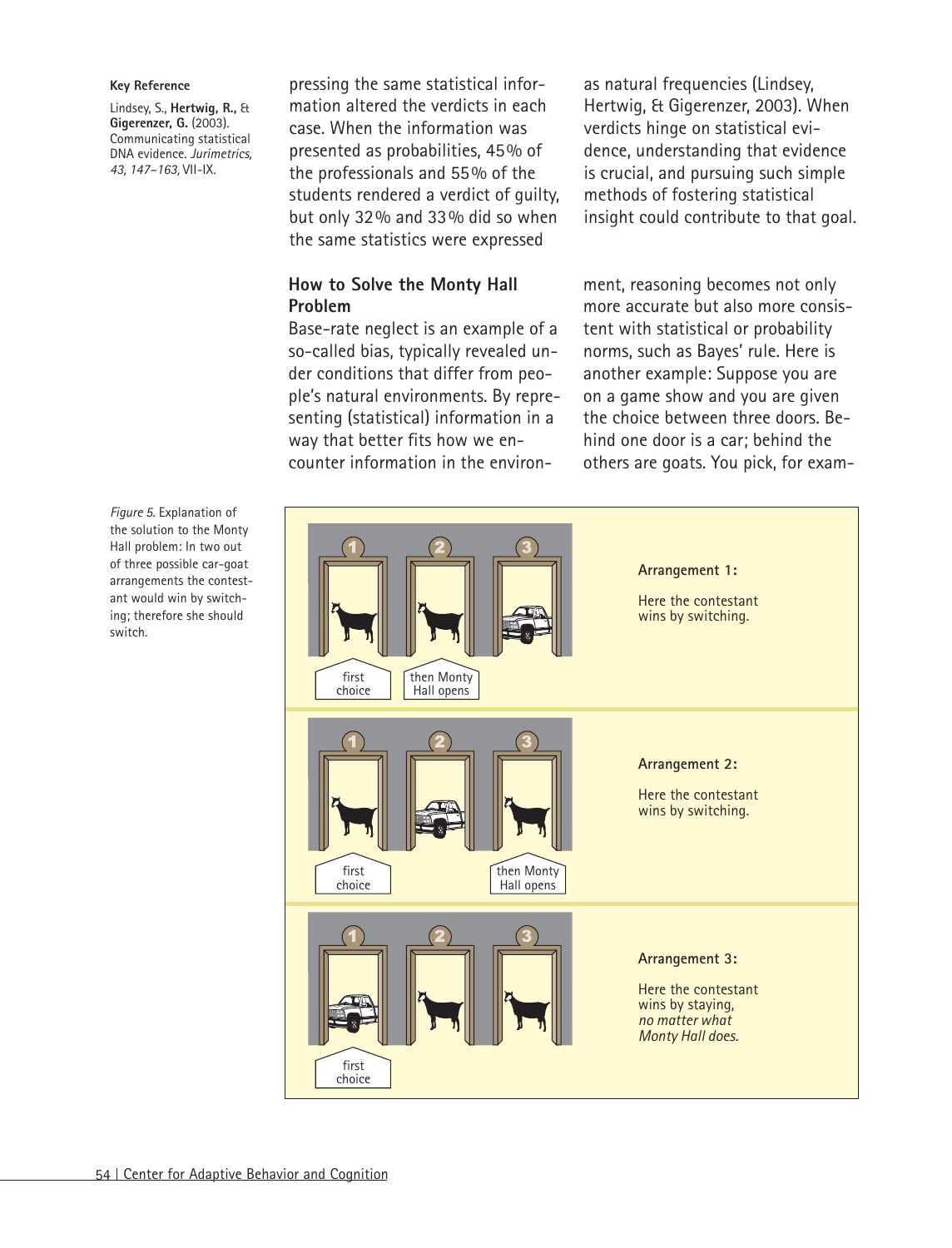ple, door number 1, and the host, who knows what is behind the doors, opens a different door, for example, door number 3, to reveal a goat. He then asks you, "Do you want to switch to door number 2?" Is it to your advantage to switch your choice? What contestants should do in this situation (known as the Monty Hall problem or the threedoor problem) sparked a heated public debate. Although it is to the advantage of the contestant to switch, until now, all experimental studies on the Monty Hall problem led to similar results: The vast majority of participants believes that switching and staying are equally good alternatives.

Piattelli-Palmarini singled out the Monty Hall problem as the most expressive example of the "cognitive illusions" or "mental tunnels" in which "even Nobel physicists systematically give the wrong answer, and (...) insist on it, and are ready to berate in print those who propose the right answer." Krauss and Wang (2003) were able to shed light into this "mental tunnel" by formulating the problem in an ecologically appropriate manner: By asking "In how many of the possible arrangements would the contestant win by switching and in how many would she win by staying?" they allowed their participants to reason in a frequentist manner (see Figure 5). By implementing further manipulations into the problem's wording (e.g., a perspective change from the perspective of the contestant to the perspective of the game show host), they could bring a substantial portion of the participants to a full understanding of the brainteasers' underlying mathematical structure.

#### **Key Reference**

**Krauss, S.,** & Wang, X. T. (2003). The psychology of the Monty Hall problem: Discovering psychological mechanisms for solving a tenacious brain teaser. *Journal of Experimental Psychology: General, 132,*  $3 - 22$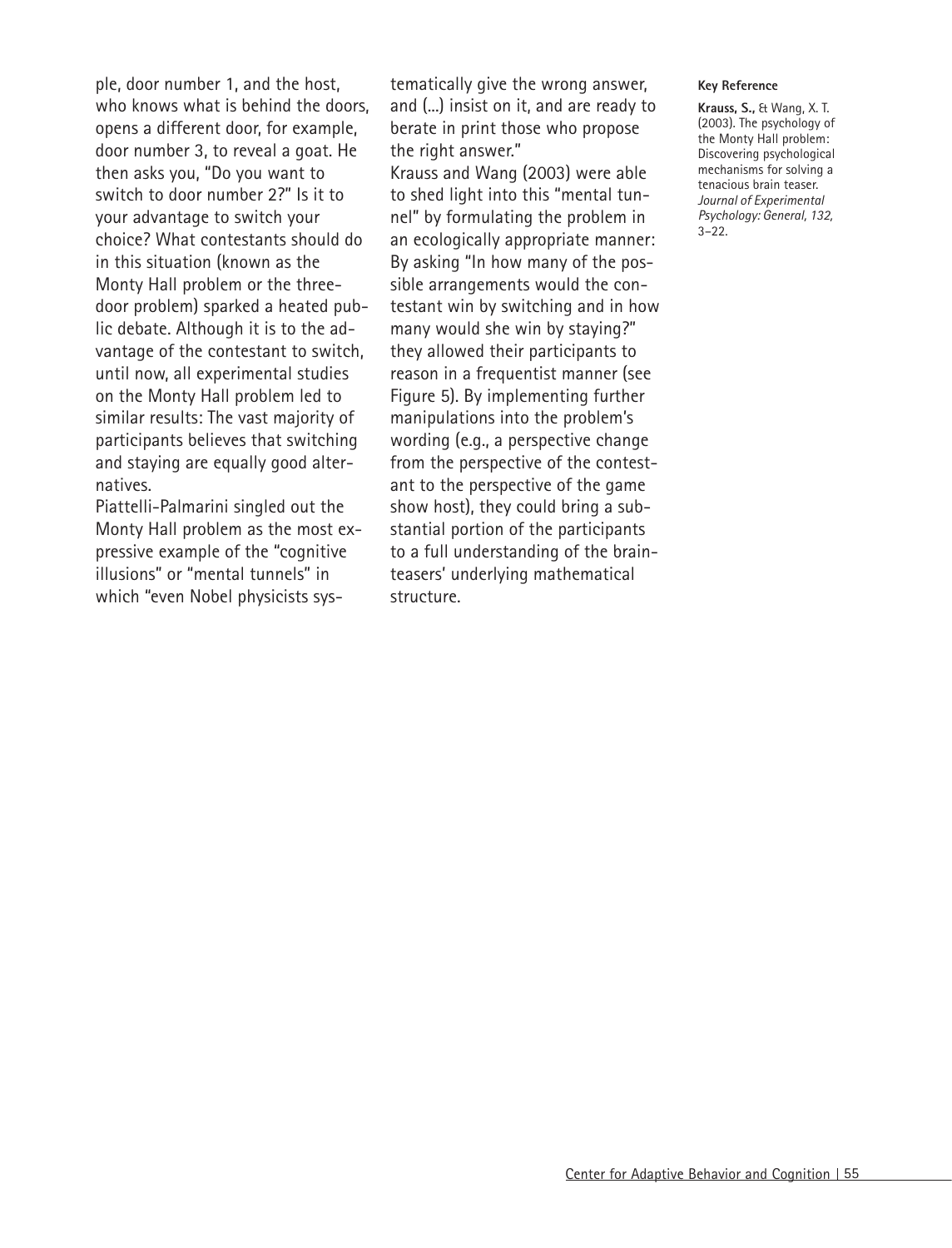# **Social Rationality**

Some of the most ambitious decisions faced by social species are those arising from an environment comprised of the decisions of conspecifics. Social environments are characterized by the speed with which they can change, and by the need to consider the decisions being made by others. These two features make social rationality an important and distinct form of ecological rationality.

### **Key References**

**Keller, M.** (2004b). Self in relationship. In D. K. Lapsley & D. Narvaez (Eds.), *Moral development, self, and identity* (pp. 267-298). Mahwah, NJ: Erlbaum.

### **Keller, M., Gummerum,**

**M.,** Wang, X. T., & Lindsey, S. (2004). Understanding perspectives and emotions in contract violation: Development of deontic and moral reasoning. *Child Development, 75,* 614–635.

**Keller, M.,** Lourenço, O., Malti, T., & Saalbach, H. (2003). The multifaceted phenomenon of "happy victimizers": A cross-cultural comparison of moral emotions. *British Journal of Developmental Psychology, 21,* 1–18.

# **Understanding Relationships and Moral Norms in a Cross-Cultural Perspective**

One focus of our research is on the development of the understanding of moral obligations and interpersonal responsibilities in a cross-cultural context from childhood into late adolescence. The developmental course of understanding in China and Western countries, in particular Iceland, reveals striking similarities in conceptions and the sequence of developmental levels both in general and situation-specific reasoning about close friendship and parentchild relationship. Children of different age groups focus on different defining properties of relationships, and seem to rely on a limited number of defining relationship structures (or cues), which lead to different behavioral responses, such as moral decisions and evaluations. In spite of the general similarities, culture modulates the specific meaning of obligations and responsibilities in close relationships (Keller & Gummerum, 2003). In the transition from early into late adolescence, understanding of close friendship in both societies reveals a developmental path from relationship intimacy to autonomy. However, young Chinese see the self and friendship embedded into society, while Icelandic adolescents focus on the psychological aspects of close friendship, for example. the friend as a therapist (Keller, 2004b).

### **Development of Moral Emotions in a Cross-Cultural Perspective**

Moral emotions, such as guilt that are associated with the consequences of moral transgressions, are important cues for the motivational acceptance of moral norms. While older children attribute guilt to a moral violator, younger children have been defined as "happy victimizers" because in spite of moral knowledge, they attribute positive feelings to moral rule violators. However, this shift in attributions has not been found consistently. We tested in a cross-cultural study whether a selfother differentiation may be an explanation for these inconsistent findings. Six- and nine-year-old German and Portuguese children had to attribute emotions to a rule violator, both in the role of self and hypothetical other (Keller, Lourenço, Malti, & Saalbach, 2003). The findings revealed a developmental shift in both roles, but moral feelings were attributed much more frequently to self as violator than to the hypothetical other. Thus, a selfother differentiation only partly account for inconsistent results in the attribution of emotions to others. We are presently analyzing Chinese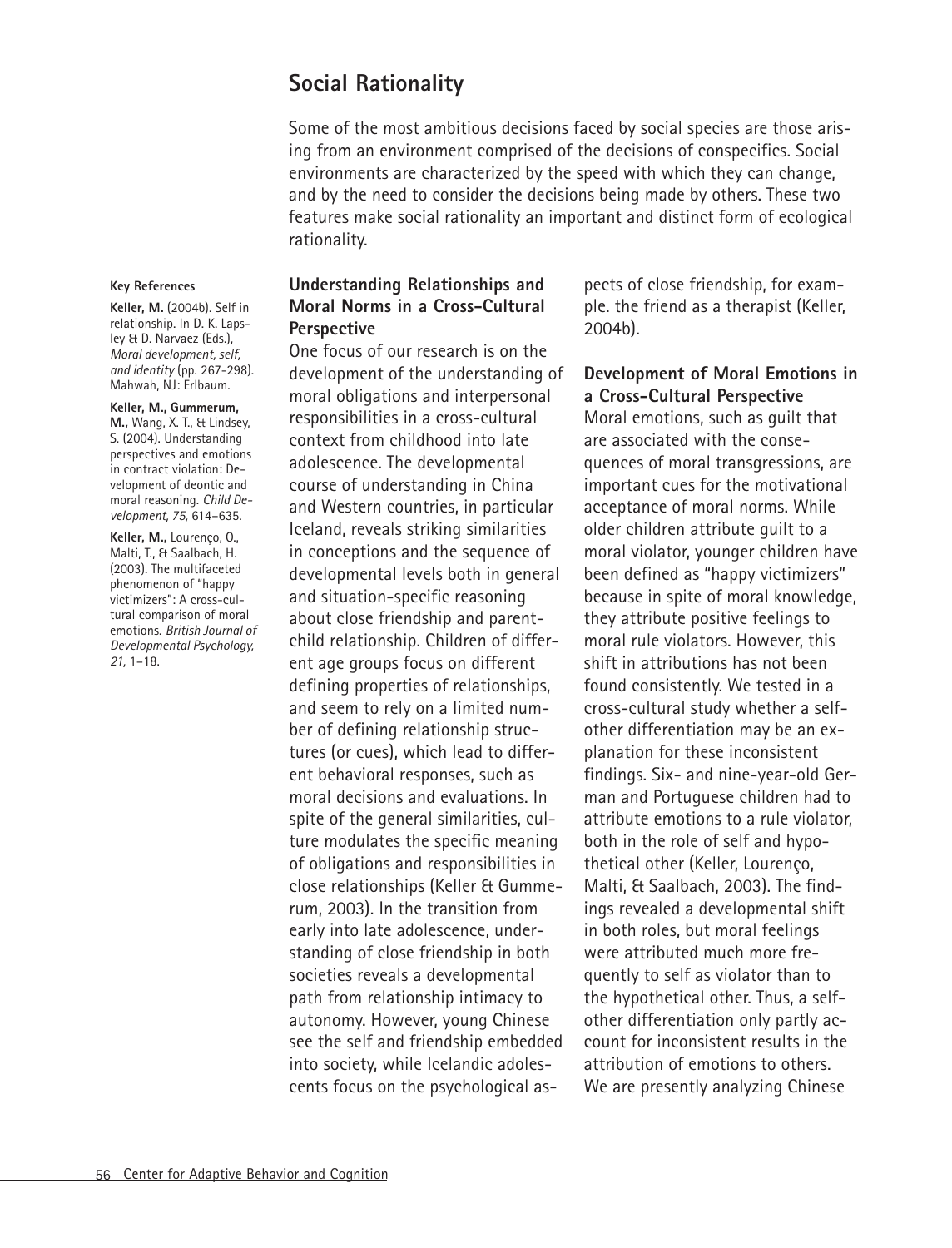data in which no emotional shift obtained for other. Thus, our research shows that not only different age groups but children from different cultures rely on different cues in the interpretation of the emotional consequences of moral transgressions. Two other studies have been performed to follow up on the phenomenon of moral emotions in different contexts. The first study interconnects deontic reasoning about contracts and contract violation with the attribution of emotions in a developmental perspective (Keller, Gummerum, Wang, & Lindsey, 2004). Already, young children from the age of 5 to 6 years on can understand contract violation from the two different perspectives of the contractors in parent-child and peer relationships. However, relationship cues influence the understanding of emotions of contract violators. In the symmetrical peer relationship, older children attributed moral feelings much more frequently than the younger children. In the asymmetrical parent-child relationship this linear increase was supported for the attribution of guilt feelings to the mother as contract violator. However, even the oldest children tended to attribute positive feelings to the child who is a violator. We concluded that moral feelings in the case of contract violation are specific to the type of relationship. Thus, we cannot conclude that there is one cheating detection device which helps identify contract violation in all kinds of relationships, but that this device has to be adapted to the domains of different relationships. This question is presently followed up in a further study controlling systematically for type of relationship and type of contract.

# **The Roles of Cognition and Emotion in Cooperation**

The details of what cues and algorithms are involved in altruism, friendship, and general good will as well as the potential functions of emotional states in these algorithms, have been the subject of a good amount of speculation and research. For a recent Dahlem Conference volume, McElreath et al. (2003) reviewed the empirical evidence and theory about the cognitive nature of heuristics for cooperation, and the role of emotion and affect in regulating such behaviors. This literature has important implications for interpreting natural history (for animals ranging from bats to hermaphrodite fish), and for predicting the effects of institutional design on patterns of human cooperation.

### **Honor and the Regulation of Conflict**

In many societies, people value their public standing or "honor," and other individuals recognize this standing as predictive of how others will behave when threatened or exploited. Such cultures of honor have existed in many places and times, seem to arise quickly, and have enduring properties. Yet the logic of honorable strategies is poorly understood. Social strategies of this type are impossible for individuals to decide upon rationally: When individuals pay attention to the behavior of others, the distributed effects of individual actions are very complex. A good amount of speculation and induction from historical and ethno-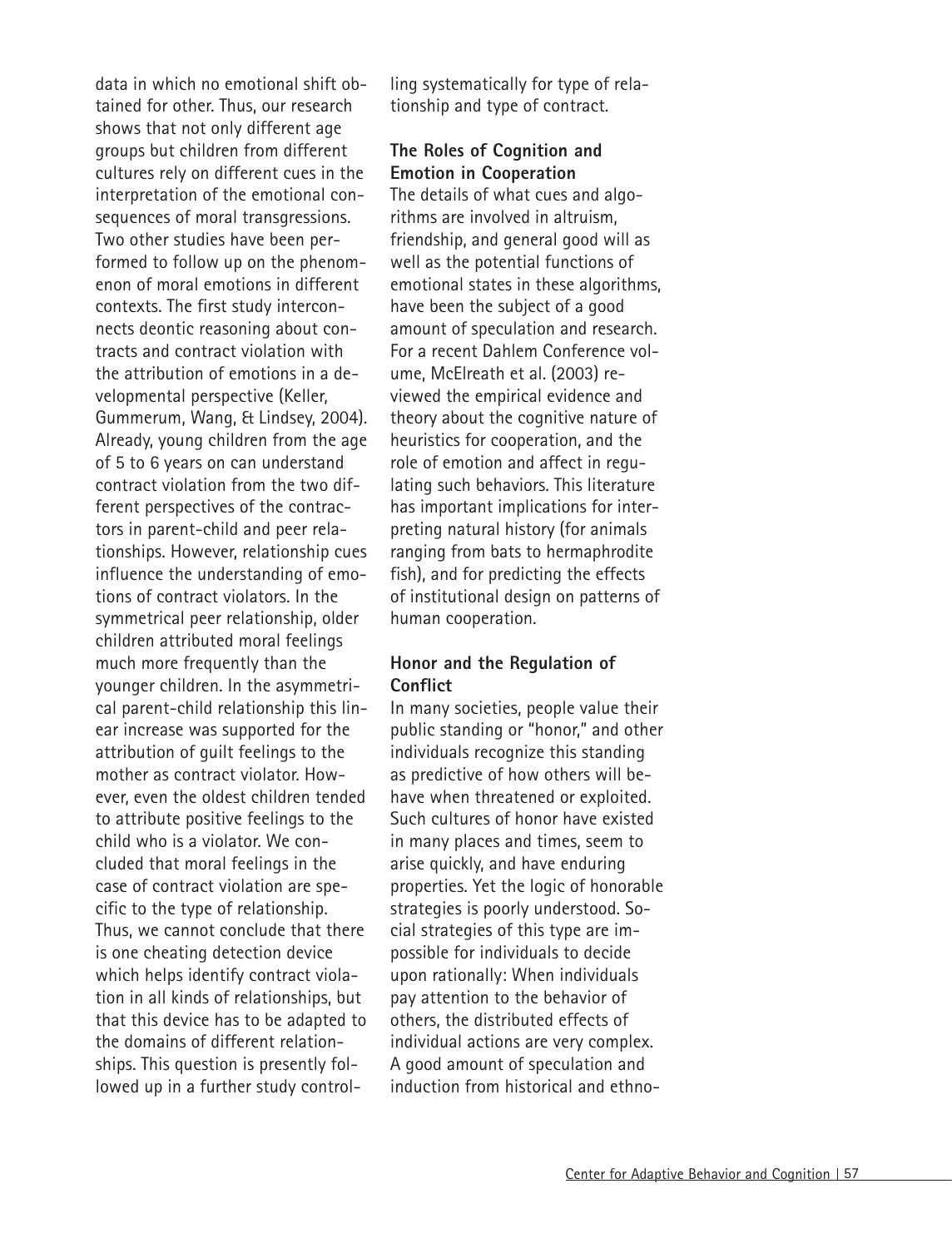#### **Key References**

**Reimer, T.,** & **Hoffrage, U.** (in press). Can simple group heuristics detect hidden profiles in randomly generated environments? *Swiss Journal of Psychology.*

**Reimer, T.,** & **Katsikopoulos, K. V**. (2004). The use of recognition in group decision making. *Cognitive Science, 28,* 1009–1029.

graphic cases exists, but deductive analysis of these arguments has been lacking. Thus, the function and value of the attitudes that generate cultures of honor are unclear. McElreath (in press) analyzed a formal model of conflict management strategies that track and value personal honor, to explore the material incentives and community structures that might lead to and maintain them. The analyses indicate that, unlike models of public standing for regulating cooperation, simple honor-attentive strategies perform well even when information about the standing of others is poor. The results may also explain the persistence of cultures of honor in situations where the material incentives that may have lead to the values arising are no longer present.

## **Adaptive Foundations of an Egalitarian Social Norm**

One of the important problems of social rationality is to explain how a social norm will emerge from the interactions among socially rational agents who adopt their behaviors and cognitions in response to current social environments. As an illustration, we focused on the emergence of an egalitarian distributive norm widely observed in primordial societies. It has been argued that communal sharing has emerged because it is a social device reducing uncertainty that is inherent in resource acquisition, but this cannot explain how the so-called free-rider problem is solved. Through a series of evolutionary computer simulations, it was shown that communal sharing norms can emerge, and are sustained when there is asynchronous uncertainty on food acquisition (Kameda, Takezawa, & Hastie, 2003). We further extended the results, and hypothesized that this environment structure may work as a cue to induce a sharing behavior: When a resource acquisition is framed as uncertain, people may tend to share such a resource with the others. This hypothesis was confirmed in different cultures under different settings (vignette and laboratory experiments in Japan and the US; Kameda, Takezawa, Tindale, & Smith, 2001). In a new project by Keller, Takezawa, and Gummerum, the sharing of resources is studied with children in the context of cooperative games.

# **Recognition and Group Decision Making**

Reimer and Katsikopoulos (2004) studied how recognition affects group decision making, by conducting a laboratory experiment in which three individuals discussed and inferred as a group which of two cities has a larger population. First, they asked whether members who use the recognition heuristic have more, less, or equal influence in the combination of individual inferences, compared to members who do not use the heuristic. Overall, the recognition heuristic was more accurate than other cues, and users of the heuristic were more influential. For example, consider the case where one individual is partially ignorant, recognizing only city A, while two individuals recognized both cities A and B; furthermore, both more knowledgeable members inferred that B was larger. The group decided that A was larger in 59% of the comparisons. The authors found less-is-more effects in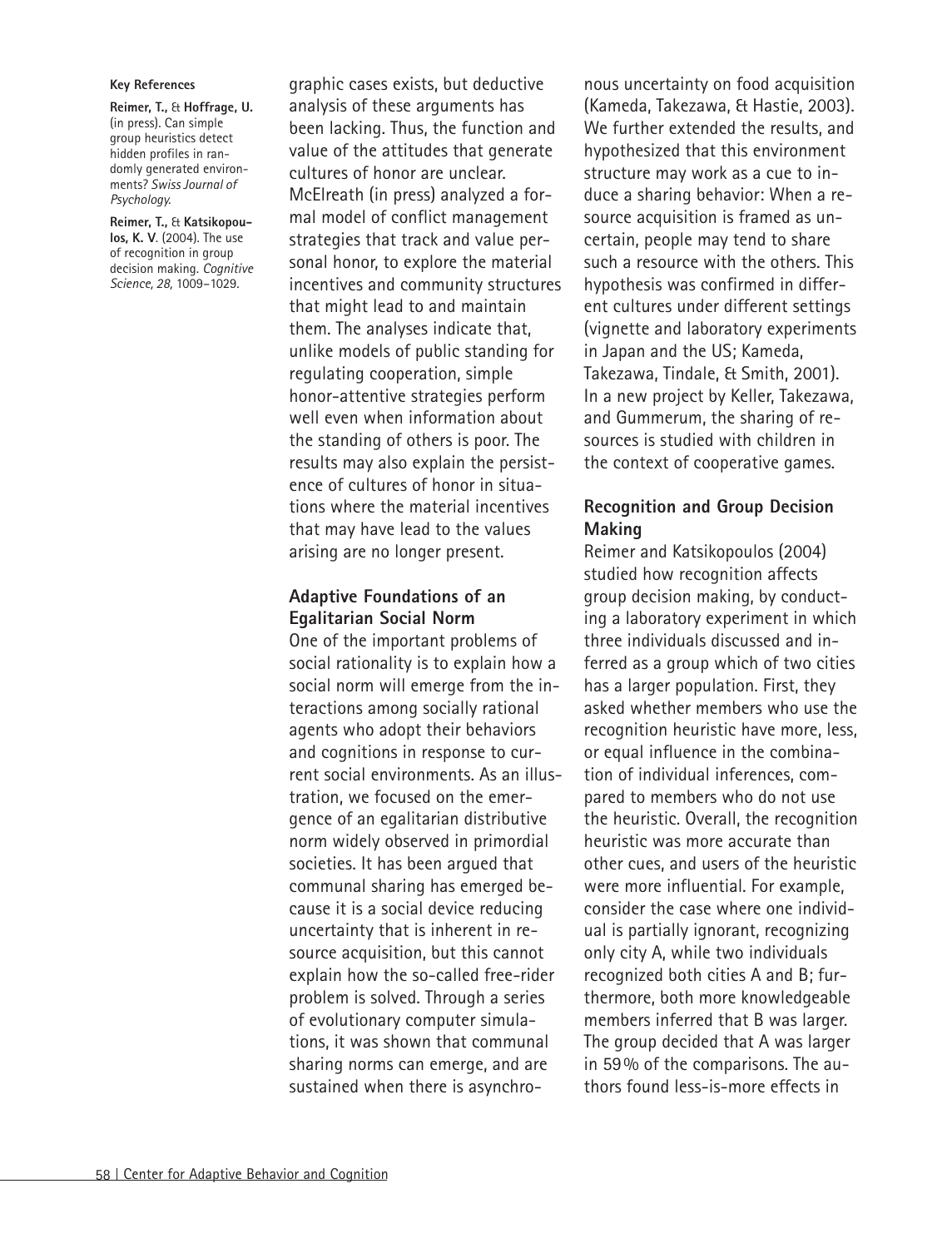group decision making. For example, a group that recognized only 60% of the cities was correct on 83% of the comparisons, while a group that recognized 80% of the cities was correct on 75% of the comparisons. Consistently, the data revealed that lower recognition rates were correlated with higher levels of accuracy. It was formally shown that less-ismore effects are predicted by a range of ways of aggregating individual inferences.

How does group decision making compare to individual decision making? This question has been extensively studied with the "hidden-profile" paradigm. Consider the following situation: Two candidates, *A* and *B,* apply for a position, and a fourmember committee has to select one of them. Overall, most arguments are in favor of candidate *A.* However, no single group member is aware of this because information is distributed among the committee members in a biased way, such that each group

member has more arguments in favor of candidate *B.* Are groups able to detect the hidden profile, that is, are they able to detect that there are more arguments in favor of candidate *A* overall? Experimental evidence suggests that the answer is "no"—in the present example, most groups would decide for candidate *B.* According to the most prominent explanation for this so-called hidden-profile effect, groups fail to pool and integrate all available pieces of information. However, the question of how the information should be processed by the group has been rarely asked in this literature. In several of our own simulation studies, it turned out that a group version of Take The Best very effectively identifies concealed alternatives in the hidden-profile task, thereby demonstrating that the detection of a hidden profile does not necessarily require exhaustive information processing (Reimer & Hoffrage, in press).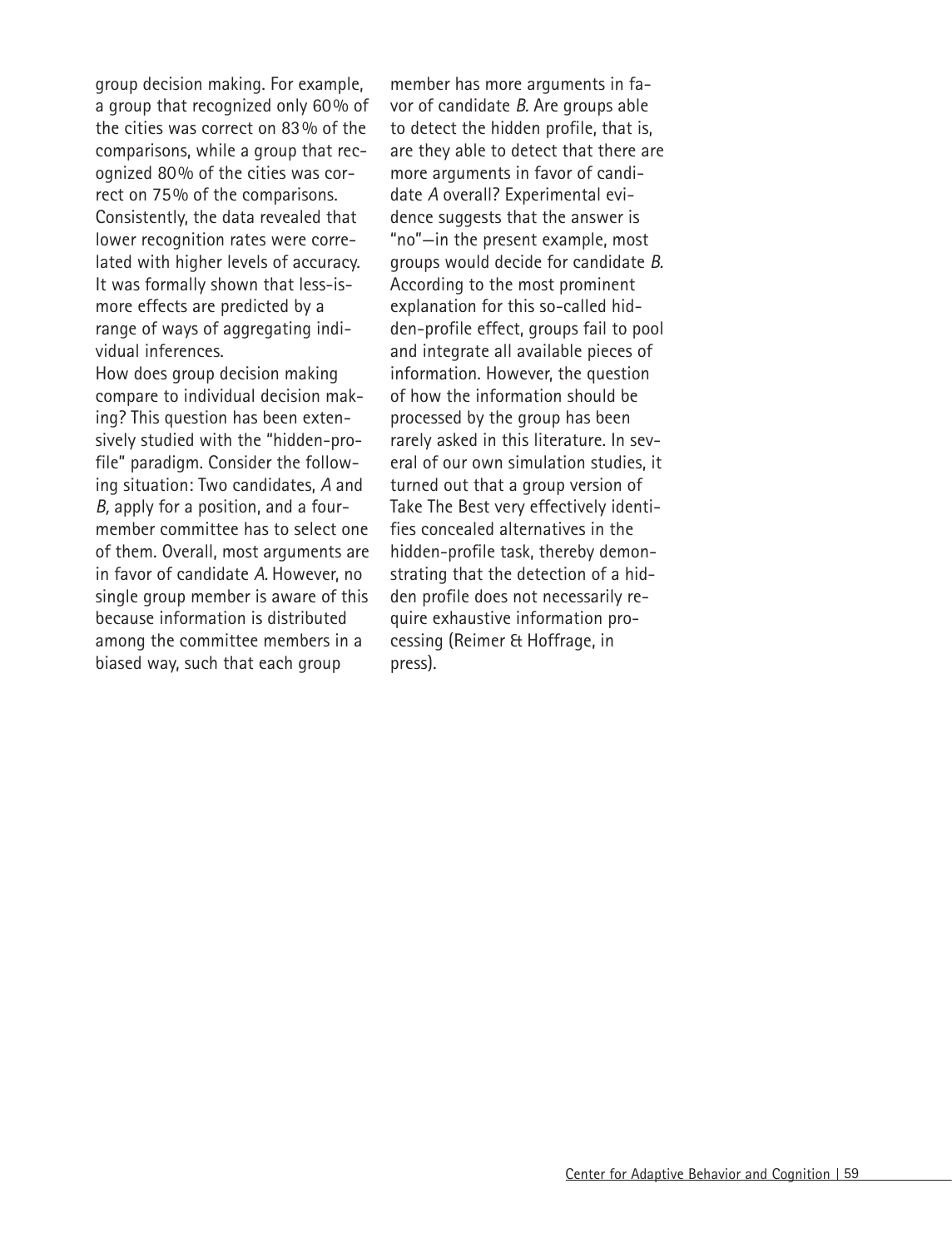#### **Key References**

**Hoffrage, U.** (in press-a). Evolutionäre Ansätze in der kognitiven Psychologie. In P. Frensch & J. Funke (Eds.). *Handbuch der Psychologie: Kognition.* Göttingen: Hogrefe.

**Todd, P. M.,** Billari, F. C., & Simão, J. (in press). Modeling the emergence of social marriage patterns produced by individual matesearch heuristics. *Demography.*

**Todd, P. M., Hertwig, R.,** & **Hoffrage, U.** (in press). Evolutionary cognitive psychology. In D. Buss (Ed.), *Handbook of Evolutionary Psychology.*

**Hutchinson, J. M. C.,** & Halupka, K. (2004). Mate choice when males are in patches: Optimal strategies and good rules of thumb. *Journal of Theoretical Biology, 231,* 129–151*.*

**Hoffrage, U.,** & Vitouch, O. (2002). Evolutionspsychologie des Denkens und Problemlösens. In W. Prinz & J. Müsseler (Eds.), *Allgemeine Psychologie* (pp. 734–794). Heidelberg: Spektrum Akademischer Verlag.

# **Evolutionary Psychology**

Evolutionary psychology lies at the heart of many research projects undertaken by the ABC research group, providing a motivation for bounded rationality, supporting the significance of the environment in ecological rationality, and emphasizing the importance of the social interactions that lead to evolutionary change in social rationality. At the same time, evolutionary psychology is grounded in ecological rationality: It assumes that our minds were designed by natural selection to solve practical problems in an efficient and effective manner. While evolutionary psychology focuses specifically on ancestral environments and practical problems with fitness consequences, ecological rationality additionally encompasses decision making in present environments without privileging problems with fitness consequences. Recently, Hoffrage and Vitouch (2002) wrote a chapter on these and other issues in evolutionary psychology for a textbook on general psychology, which is notable for being one of the first accounts of this topic in such a German textbook (see also Hoffrage, in press-a).

As Todd, Hertwig, and Hoffrage (in press) argue in a new chapter upcoming in an important handbook of evolutionary psychology, a set of broad forces operating on multiple domains can also impact on the design of specific cognitive systems. They discuss how the costs of gathering information, and of using too much information, can be reduced by decision mechanisms that rely on as little information as possible—or even a lack of information—to come to their choices. They also explore how the pressures to use small amounts of appropriate information may have produced particular patterns of forgetting in long-term memory and particular limits of capacity in shortterm memory. Finally, they show how selection for being able to think about past sets of events has given us humans reasoning mechanisms best able to handle information represented as samples or frequencies of experience rather than as probabilities—another recurring theme of the ABC group's research.

### **Mate Choice**

One of the most evolutionarily important decisions is mate choice. By definition, sexual reproduction entails combining one's own genes with another individual's genes to produce offspring. Through mate choice decisions made on the basis of perceived cues, individuals can influence the quality of the genes passed on to their offspring, and the quality of the parental care their offspring will receive (see van den Broek, & Todd, 2003, for an application of this idea to the evolution of rhythmic songs as mate quality signals; Miranda, Kirby, & Todd, 2003, for related investigations). For many species, including humans, potential mates are not encountered simultaneously, but rather sequentially. When individuals find a potential mate, they must decide whether the prospect is good enough to have offspring with. This sequential search problem can be addressed through the use of simple satisficing heuristics, which establish a threshold as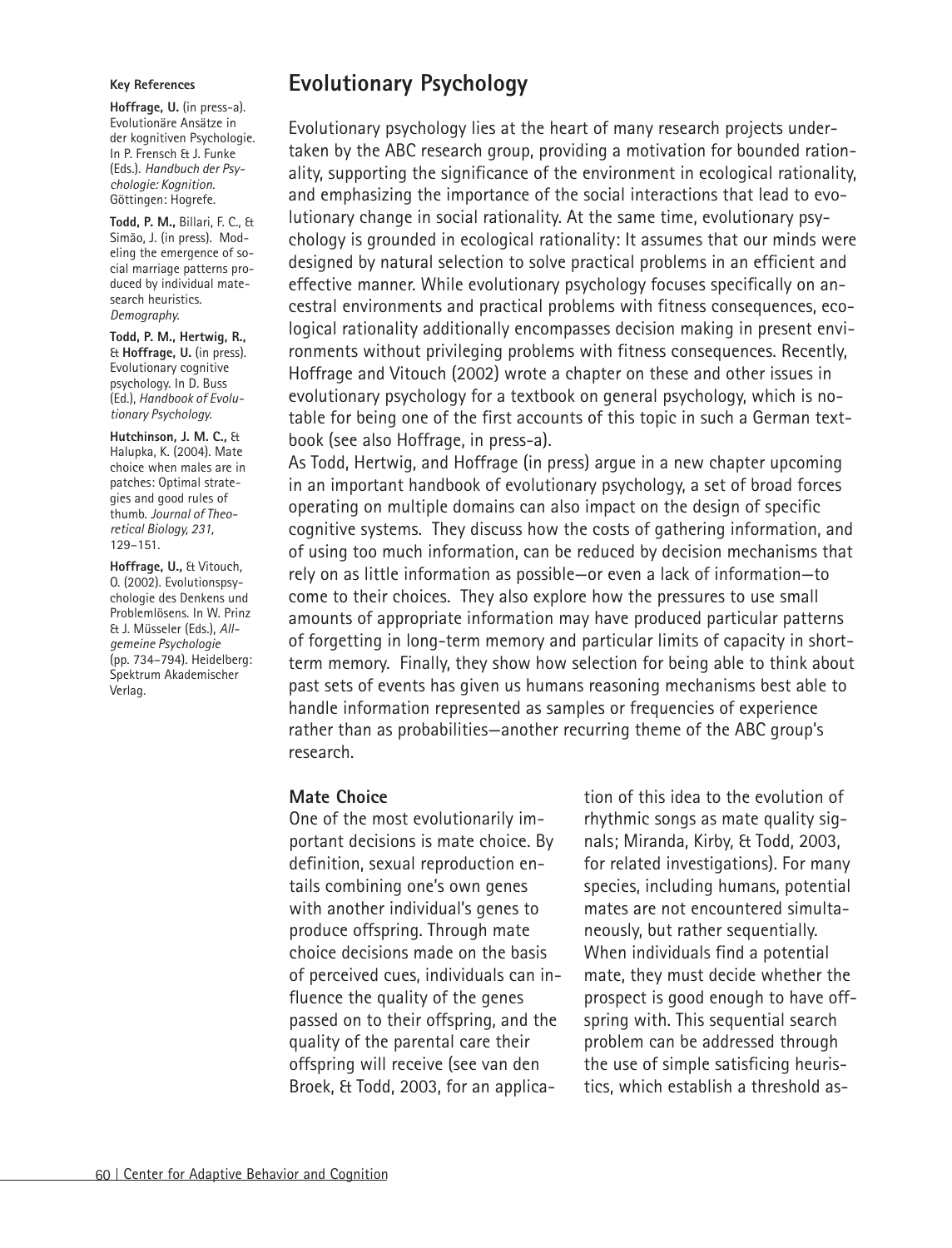piration level that enables the straightforward judgment of the acceptability of a given potential mate. Simão and Todd (2003) have explored ways in which this aspiration level can be set, based on the experience of the individual searching for a mate, finding that simple threshold-adjustment mechanisms can outperform complex optimizing methods in this domain, as in others. The decision mechanisms that may have evolved to help us solve adaptive problems, such as mate choice, rely on the structure of the environment to make appropriate choices, and they will not work as well when the environment is different from what they expect (i.e., constantly being confronted with images of beautiful people through mass media may skew our mate preferences in ways that lead to poorer individual choices).

In modern Western societies, deciding when to get married seems like a highly personal and individual choice. We may feel that we are considering options and weighing possibilities that nobody else has ever had to think about in the same way. Furthermore, much research has pointed out the societal and economic constraints that impact on even these personal decisions. Indeed, when viewed from the aggregate level, the distribution of the ages at which people first get married shows surprising regularity across populations, following a right-skewed bell shape (see Figure 6, showing the similarly-shaped pattern across different countries and times, despite differences in overall marriage rates that affect the maximum height of the curve). Somehow, what people are doing in the mating game at the individual level seems to be following systematic rules that generate distinct patterns at the population level. But how? And how can we find out?



*Figure 6.* Hazard function for marriage (Number of first marriages of people who attain a given age x in a year by the number of still-unmarried individuals of age x-1 at the beginning of the year). These curves show a similar pattern across different countries and times, despite differences in overall marriage rates that affect the maximum height of the curve. Todd, Billari, & Simão (in press) demonstrate that curves like these can emerge when large numbers of simulated agents choose mates according to simple and psychologically plausible rules.

Source. Todd, Billari, & Simão, in press.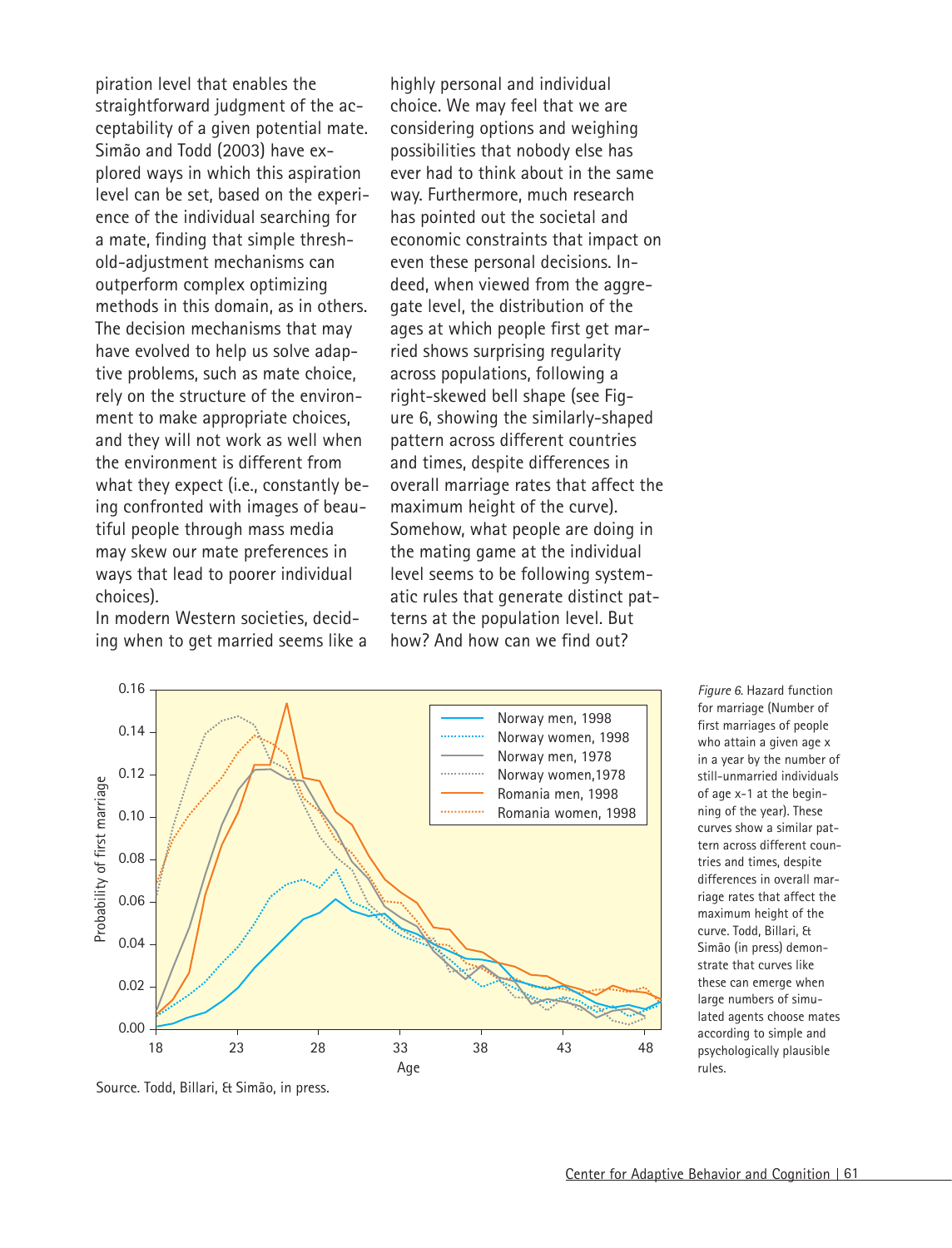Todd, Billari, and Simão (in press) accounted for these patterns by developing agent-based models that simulate the aggregate behavior of individuals searching for marriage partners. In contrast to past models from demography and economics assuming fully rational agents with complete knowledge of the marriage market, their simulated agents use psychologically plausible simple heuristic search rules that adjust aspiration levels on the basis of a sequence of encounters with potential partners. They found that while these simple rules could indeed account for demographic-level outcomes in terms of aggregated individual behaviors, substantial individual variation had to be included in the models to account for the demographically observed age-atmarriage patterns.

This work shows that decision mechanisms not only exploit environment structure, they also initially help to create it: In this case, mate-choice mechanisms affect the population of available mates for others to choose from, which in turn can be seen in population-level measures of mating success, such as the age at which individuals mate. Studies such as this

close the loop from environment structure to evolved behavioral mechanisms, back to behaviorally influenced environment structure, further strengthening the connection that evolutionary psychology focuses on, between the mind and the world. Hutchinson and Halupka (2004) revisited the problem of sequential mate choice, introducing the realistic complication that in many species males occur in clumps. The paper first derived the optimal behavior in a simplified environment when there should be just two quality thresholds above which a male should be accepted, one when there are males left to inspect in the current patch and a lower one when inspecting new males requires moving to a patch. Optimal policies in more complex and realistic environments were derived, and their performance compared with that of the twothreshold policy and of other simple heuristics proposed in the literature. Usually the best heuristic was the simple two-threshold policy, suggesting that deriving heuristics from optima in simplified environments might sometimes be superior to more ad hoc approaches.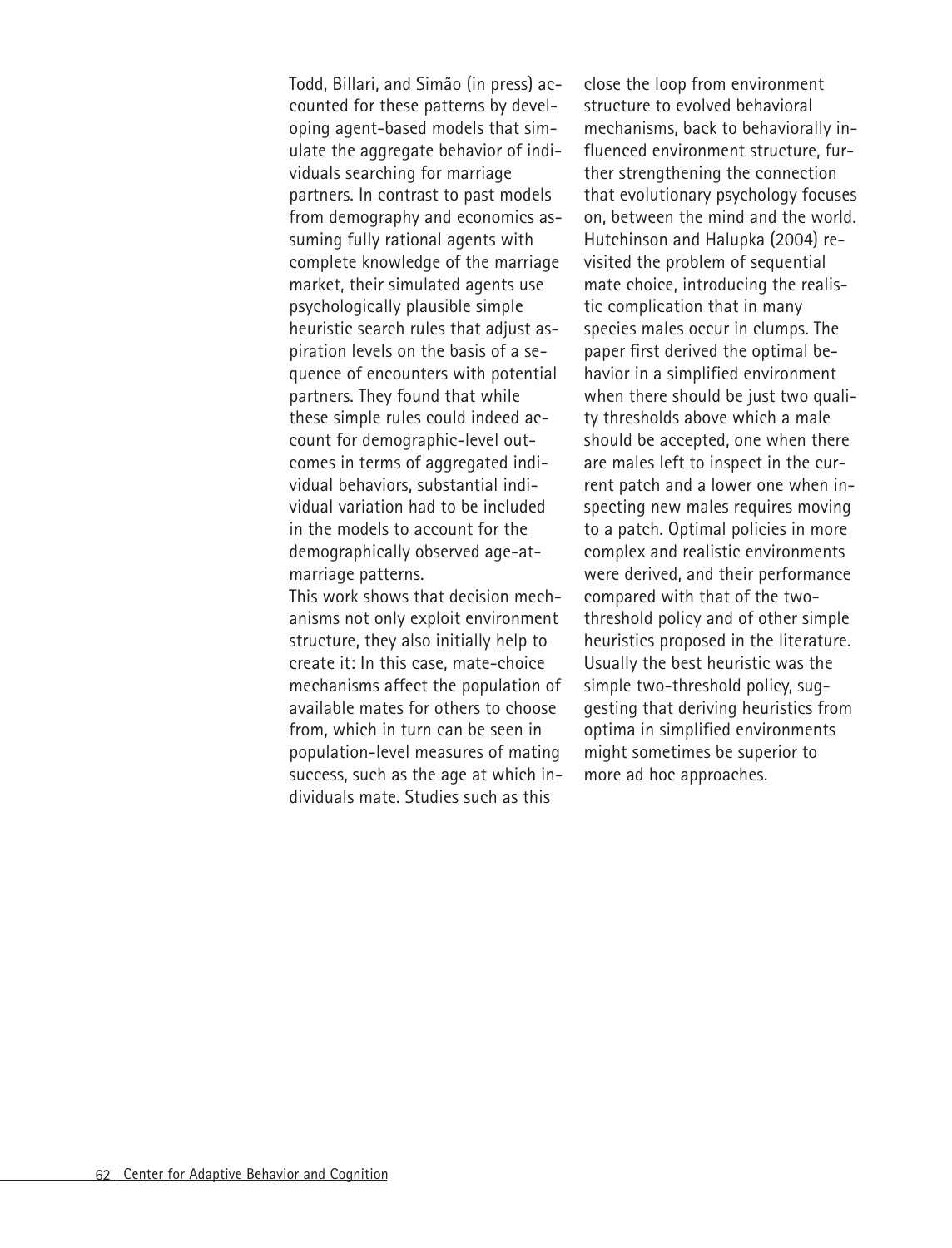# **Methods, Metaphors, and Theory Construction**

In spite of the fact that most scientists search for universal truths, scientific "truths" are contingent in important ways on the statistical and experimental tools used to discover and test them. From different starting points and based on different case studies, we converge on the same general issue in this project area, namely, the detection and understanding of the limitations and powers of scientists' tools.

## **Where Do Cognitive Theories Come From?**

Scientific inquiry is often divided into two great domains, the context of discovery and the context of justification. Philosophers, logicians, and mathematicians claimed justification as a part of their territory and dismissed the context of discovery as none of their business, or even as "irrelevant to the logical analysis of scientific knowledge" (Popper, 1935/1959, p. 31). Discovery continues to exist in a mystical darkness where imagination and intuition reign, or so it is claimed. In earlier work, Gigerenzer (1991) argued that the mystical veil can be lifted. Specifically, new tools for data analysis (justification) can inspire new theories. This tools-to-theories thesis is twofold:

- *Generation of new theories:* The tools a scientist uses can suggest new metaphors, leading to new theoretical concepts and principles.
- *Acceptance of new theories within scientific communities:* The new theoretical concepts and assumptions are more likely to be accepted by the scientific community if the members of the community are also users of the new tools. Examples include Fisher's analysis of variance, which provided the structure for Kelley's causal attribution

theory; Neyman-Pearson's statistics, which turned into signal detection theory, multidimensional scaling turned into exemplar theories of categorization; and the digital computer, which provided the structure of Simon's mind-as-computer view (Gigerenzer, 2003). In each case, scientific practice preceded theory generation; methods of justification inspire discovery. In recent work, Sturm and Gigerenzer (in press) analyzed the implications of this work on the philosophical discussions of the discovery/justification distinction as well as on the attacks on it by Thomas Kuhn and others. If new methods inspire new theories, which in turn inspire new kinds of data, this process sets the importance of scientific practice in the foreground and provides new insights into a deep circularity in the relationship between method, theory, and data.

## **We Need Statistical Thinking, Not Statistical Rituals**

Future historians of psychology will be puzzled by an odd ritual: the routine testing of null hypotheses, which largely eliminates statistical thinking. Textbooks and curricula almost never teach the statistical toolbox, which contains tools, such as descriptive statistics, Tukey's exploratory methods, Bayesian statistics, Neyman-Pearson's decision the-

### **Key References**

Sturm, T., & **Gigerenzer, G.** (in press). How can we use the distinction between discovery and justification? On weaknesses of the strong programme in the sociology of science. In J. Schickore & F. Steinle (Eds.), *Revisiting discovery and justification.* Dordrecht, Netherlands: Kluwer.

**Gigerenzer, G**. (1991). From tools to theories: A heuristic of discovery in cognitive psychology. *Psychological Review, 98* (2), 254–267.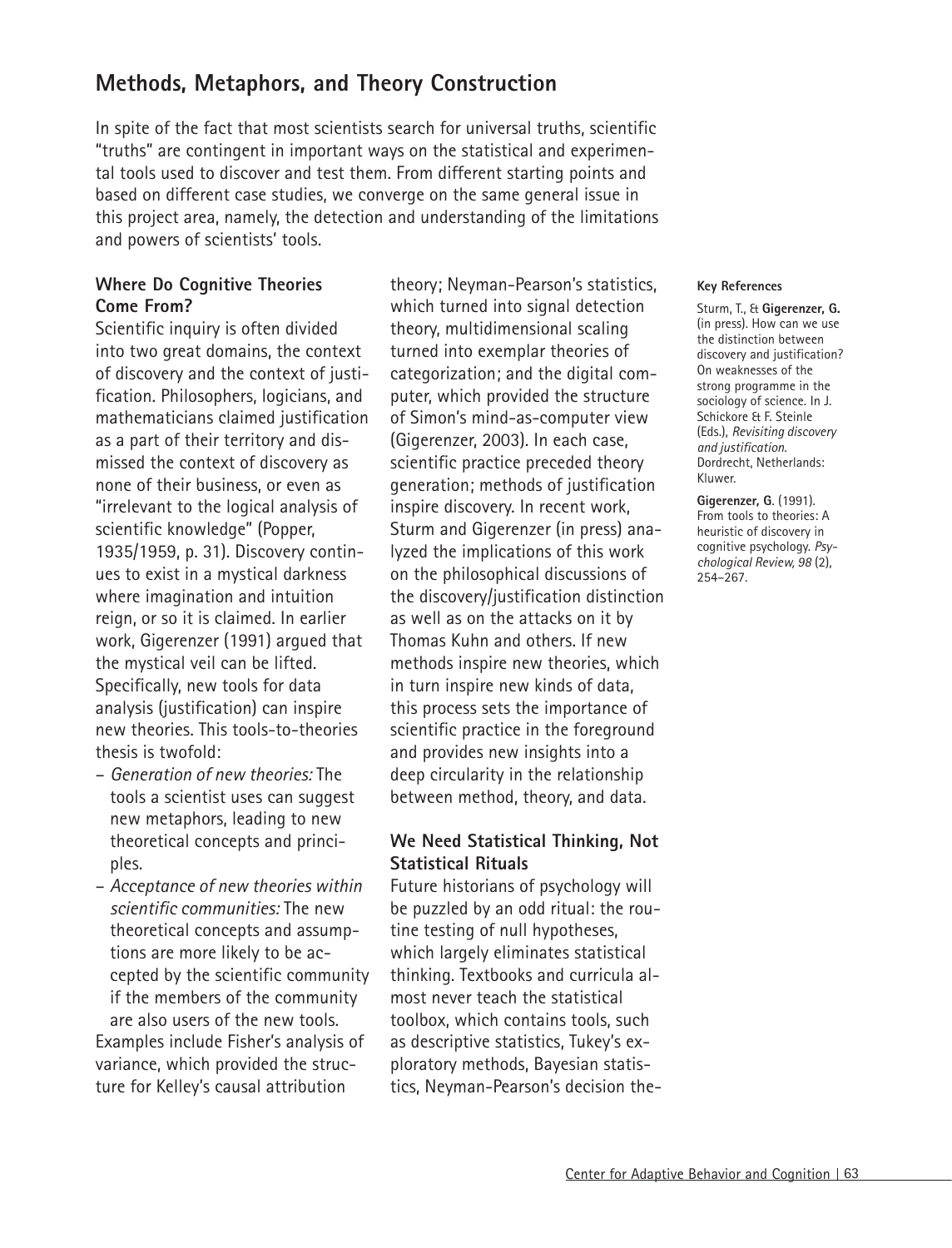#### **Key References**

**Berg, N.** (2004). No-Decision classification: An alternative to testing for statistical significance. *Journal of Socio-Economics, 33,* 631–650.

**Gigerenzer, G.** (2004e). Mindless statistics. *Journal of Socio-Economics, 33,* 587–606.

**Gigerenzer, G., Krauss, S.,** & Vitouch, O. (2004). The null ritual: What you always wanted to know about significance testing but were afraid to ask. In D. Kaplan (Ed.), *The Sage handbook of quantitative methodology for the social sciences* (pp. 391–408). Thousand Oaks, CA: Sage.

ory, and Wald's sequential analysis. Instead, texts tend to feature one single 3 step procedure: *The Null Ritual:*

(1) Set up a statistical null hypothesis of "no mean difference" or "zero correlation." Don't specify the predictions of your research hypothesis or of any alternative substantive hypotheses.

(2) Use 5% as a convention for rejecting the null. If significant, accept your research hypothesis. Report the result as *p* < .05, *p* < .01, or *p* < .001, whichever comes next to the obtained *p*-value.

(3) Always perform this procedure. This procedure (also called Null Hypothesis Significance Testing, NHST) is inconsistent with every existing statistical theory, including Fisher's theory of null hypothesis testing with which it is often confused (Gigerenzer, 2004e).

Gigerenzer argued that the Null Ritual undermines the theoretical progress in psychology by giving researchers no incentive to specify their hypotheses. By focusing only on significance, researchers tend to have a blind spot for effect size, power, and other relevant properties of data—and the exclusive reliance on significance tends to foster collective illusions about what significance actually means. Gigerenzer, Krauss, and Vitouch (2004) tested whether students and teachers from six German universities understand what a *p*-value means. *"Suppose you use a simple independent means ttest and your result is significant (t = 2.7, df = 18, p = .01)."*

The correct answer is that this *p*value is the probability of the observed data (or of more extreme data points), given that the null hypothesis  $H_0$  is true, defined in symbols as  $p(D|H_0)$ . The most frequent illusions include that the *p*-value specifies the probability that the null hypothesis is correct, that the alternative hypothesis is correct with 99% probability, or that if one repeated the experiment many times, a significant result would be obtained in 99% of the cases.

After successfully completing one or more statistics courses in which significance testing was taught, 100% of the students believed in at least one of these illusions (*n* = 44). But 90% of lecturers and professors of psychology (*n* = 39), and 80% (!) of statistics teachers (*n* = 30) also believed into at least one of the illusions. The ritual and its associated illusions seem to be culturally transmitted from those who teach statistics in psychology departments (who typically have no degree in statistics) to the students. Gigerenzer (in press) reviewed the attempts of statisticians, editors, and outside observers (such as the physicist Richard Feynman) to replace the existing statistical rituals by statistical thinking. Berg (2004) proposes a constructive technique for eliciting key scientific judgments from the user. The technique addresses the question of which of two theories is better supported by a given set of data, while allowing for the possibility of drawing no conclusion at all. Procedurally similar to the classical hypothesis test, the proposed No-Decision Classification technique features three, as opposed to two, mutually exclusive data classifications: reject the null, reject the alternative, and no decision. In contrast to the classical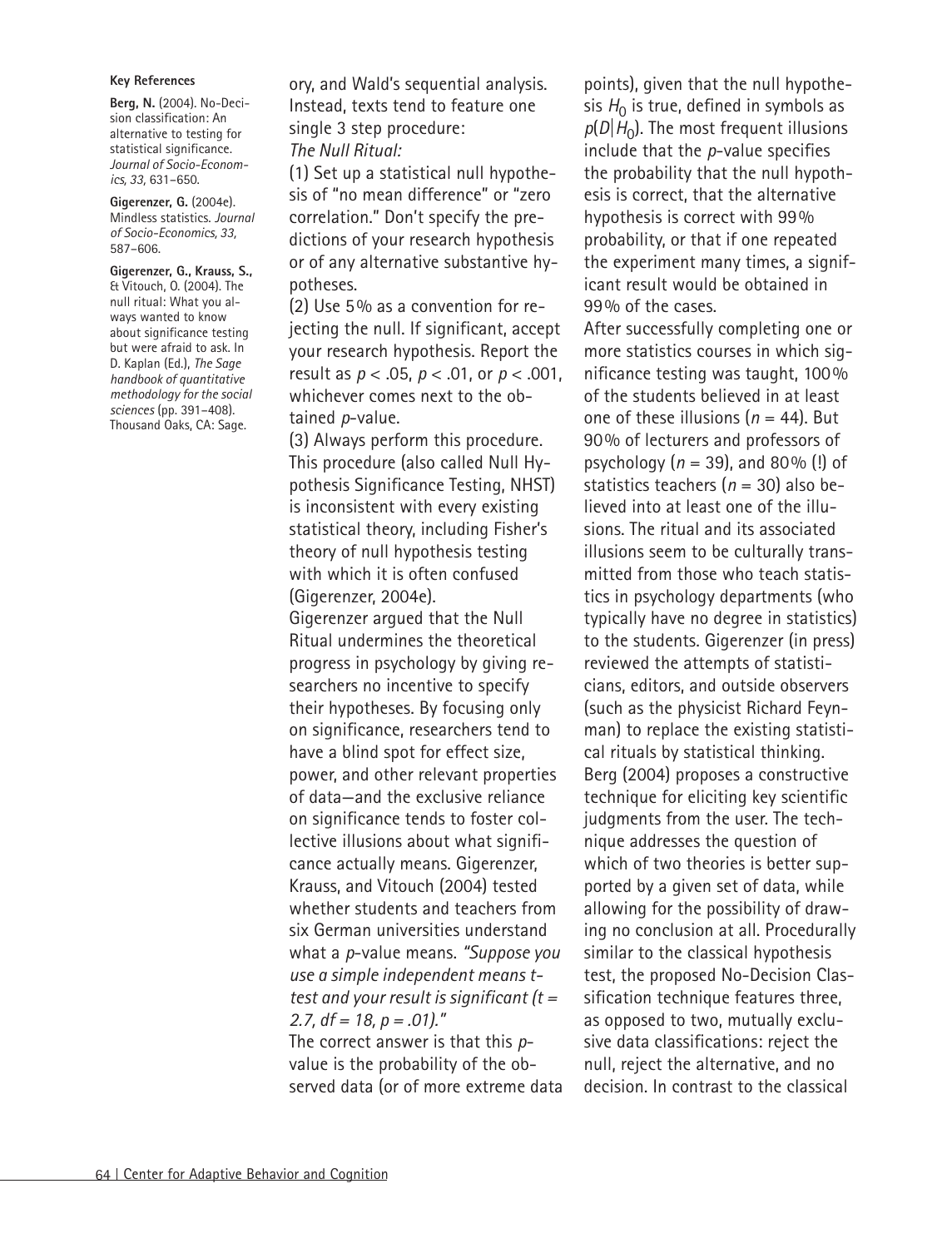hypothesis test, No-Decision Classification allows users to control both Type I and Type II errors by specifying desired probabilities for each. Thus, No-Decision Classification integrates judgments about the economic significance of estimated magnitudes and the shape of the loss function into a familiar procedural form.

## **We Need to Use the Appropriate Performance Measures**

Whether a particular measure used to assess experimental data is appropriate depends on the processes that generated the data. Schooler and Shiffrin (in press) explore what happens when the measure does not match the underlying processes. Through extensive simulations, they demonstrate that such mismatches can lead to the misinterpretation of experimental results. They generated hypothetical experimental data, according to the model underlying a *d'* analysis (Green & Swets, 1966). There, the assumption is that each stimulus results in a single numerical value that is used as evidence. If this value exceeds a criterion, subjects respond "signal," and if it falls below this point they respond "noise." Many researchers, including some who hold to the *d'* model, analyze such signal detection experiments by subtracting false alarms (e.g., saying the stimulus was present, when it was not) from hits (e.g., saying the stimulus was present, when in fact it was). Such a mismatch could lead researchers to incorrectly interpret what are differences in response bias (i.e., how prone subjects are to say that a signal is present) to differences in sensitivity (i.e., the ability to detect the signal when it is present). Moreover, when the data are sparse, a *d'* analysis can also lead to incorrect interpretations of data. The authors suggest analysis methods that help to remedy these problems.

## **The Role of Representative Design in an Ecological Approach to Cognition**

Half a century ago, Egon Brunswik stressed that psychological processes are adapted to the uncertain environments in which they evolved and function. He argued that psychology's accepted methodological paradigm of systematic design was incapable of fully examining the processes of vicarious functioning and achievement. As an alternative, he proposed the method of representative design. Representative design involves randomly sampling real stimuli from the environment or creating stimuli in which environmental properties are preserved. Thus, it departs from the tradition of systematic design endorsed in research texts. Dhami, Hertwig, and Hoffrage (2004) reviewed the development of representative design, from Brunswik's original ideas, and how they were adapted and modified by neo-Brunswikians and others. In the second part of this paper, Dhami et al. focused on the research practices of those who have been committed to the notion of representative design. Two major findings emerged from the review of neo-Brunswikian policy-capturing research. First, most of the studies that presented participants with real cases satisfied Brunswik's recommendation of probability or nonprobability sampling of stimuli. Sec-

#### **Key References**

**Hoffrage, U.,** & **Hertwig, R**. (in press). Which world should be represented in representative design? In K. Fiedler, & P. Juslin (Eds.), *Information sampling and adaptive cognition.* Cambridge, NY: Cambridge University Press.

**Schooler, L. J.,** & Shiffrin, R. M. (in press). Efficiently measuring recognition memory performance with sparse data. *Behavior Research Methods, Instruments, & Computers.*

Dhami, M., **Hertwig, R.,** & **Hoffrage, U.** (2004). The role of representative design in an ecological approach to cognition. *Psychological Bulletin, 130,* 959–988.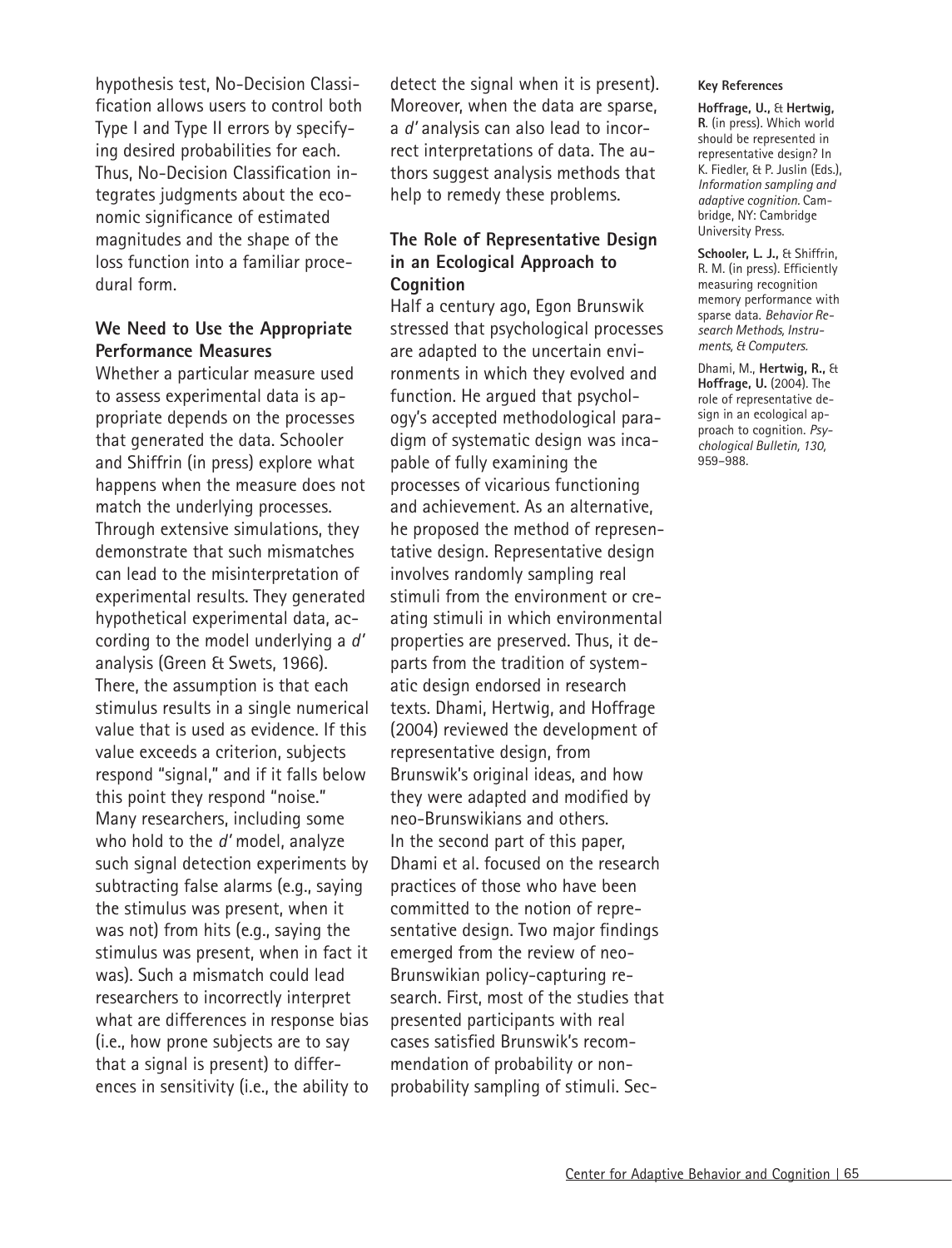ond, there was a striking discrepancy between Brunswik's ideal and the research practices of most neo-Brunswikian studies that presented participants with hypothetical cases. Neo-Brunswikians often failed to represent important aspects of the ecology toward which their generalizations were intended. In the third part, they discussed whether or not representative sampling matters for the results obtained. Unfortunately, only a small body of research has compared judgment policies captured under representative and unrepresentative conditions, and their results are mixed. Whereas some studies reported that representative conditions affected judgment policies, for instance, in terms of cue weights, others concluded that captured policies were independent of the representativeness of the stimuli. To date, the strongest evidence for the effect of representative stimulus sampling stems from research on the overconfidence effect and on hindsight bias. With regard to the former, a recent review of studies that manipulated the sampling procedure of experimental stimuli demonstrated that representative item sampling reduces, in fact, almost eliminates, the overconfidence effect—although Hoffrage and Hertwig (in press) have shown that this not only depends on the sampling procedure but also on a factor that has most often been overlooked, namely, the size of the reference class from which the stimuli are sampled.

#### **Key Reference**

Kurz-Milcke, E., & **Gigerenzer, G.** (Eds.). (2004). Experts in science and society. New York: Kluwer.

### **EXPERTS IN SCIENCE AND SOCIETY**

**Edited by Elke Kurz-Milcke** and Gerd Gigerenzer



#### **Experts in Science and Society**

How do experts balance their commitment to science with that to society? How does a society actually determine who counts as an expert? What makes new forms of expertise emerge? These and related questions are addressed in *Experts in Science and Society* (edited by Elke Kurz-Milcke and Gerd Gigerenzer), a book based on a Schloessmann Seminar sponsored by the Max Planck Society. One recurring focus of the book is on the cultural differences of the environment in which the expert acts –social, historical, and legal. The arguments made include that in many areas, including criminal law, expertise is not wanted, and experts are mainly called in when the scientific basis is weak; and that we will witness an emerging new profession, the philosopher as a moral coach. The topics examined include experts in the fields of politics, science, medicine, and the law.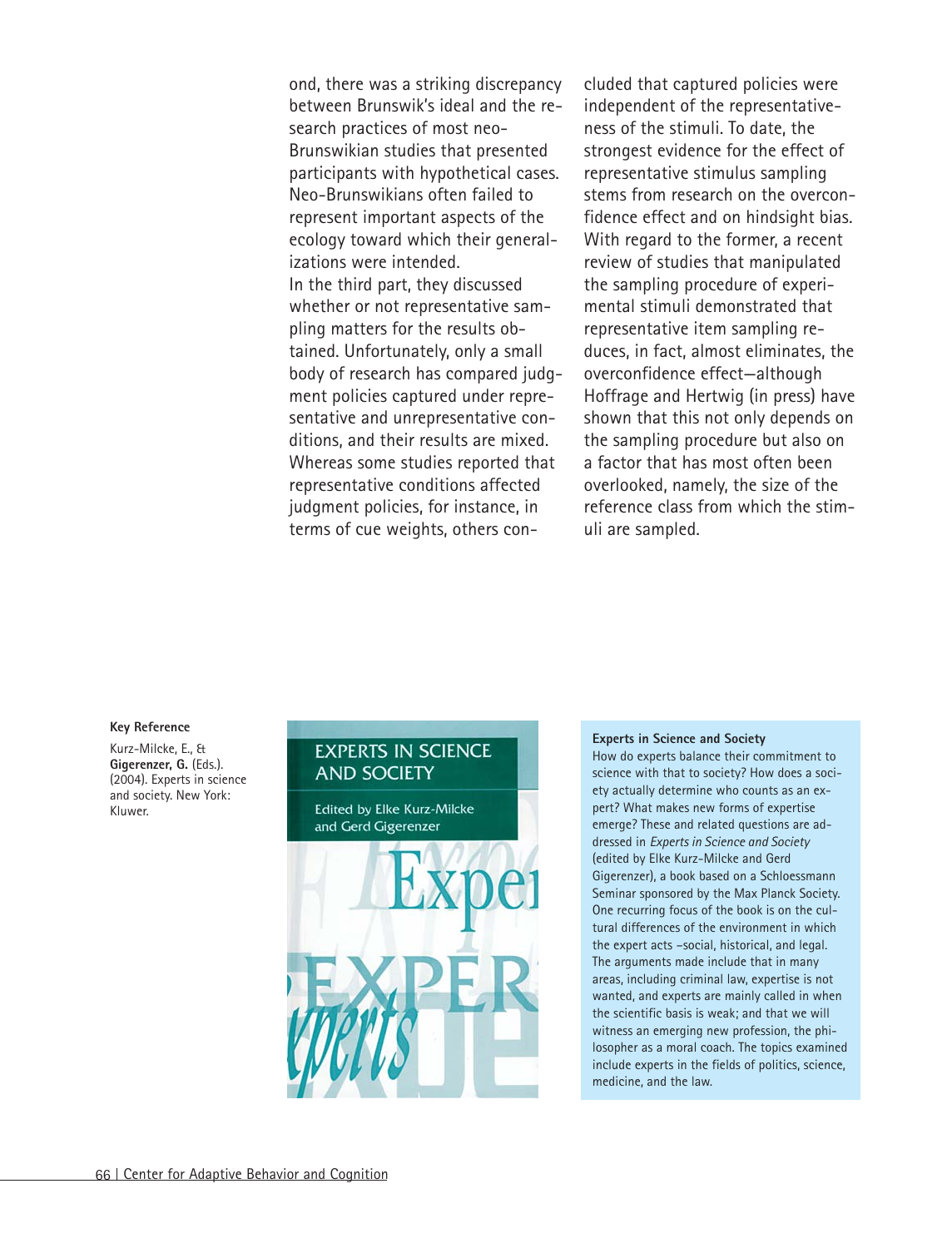### **Future Directions**

A major goal for the near future is to finish our collective new book on the match between heuristics and environments, thereby highlighting the interconnection between research on bounded rationality and ecological rationality. Another goal is to explore how heuristics are shaped and shape institutions. For example, what are the legal implications of (the use of) heuristics and the way information is communicated. To this end, we continue our active collaboration with the Max Planck Institute for Research on Collective Goods in Bonn. With this institute and Max Planck Institute for Research Into Economic Systems in Jena, we are developing a proposal for an international Max Planck Research School on Bounded Rationality. In collaboration with Max Planck Institute for Human Cognitive and Brain Sciences in Leipzig, we have begun to search for neural correlates of the use and application of the recognition heuristic. We hope to expand this promising avenue of research by thoroughly grounding the heuristics we study in basic cognitive and brain processes.

#### **Summer and Winter Institutes on Bounded Rationality**

The Summer and Winter Institutes on Bounded Rationality promote a view of decision making that is anchored in the psychological possibilities of humans rather than in the fictional construct of homo economicus. The third Summer Institute in 2003, in collaboration with Pompea Fabra University, Barcelona, and the University of Nottingham, UK, with support from the VW Stiftung, focused on applications in the law. In 2004, the fourth Summer Institute, supported by the Deutsche Forschungsgemeinschaft, was in collaboration with Max Planck Institute for Research Into Economic Systems, Jena, where the fifth Summer Institute is scheduled to be hosted in the summer of 2005. For the first time, members of the ABC group, with the support of *Der Deutsche Akademische Austausch-Dienst,* held a Winter Institute on Bounded Rationality in Psychology and Management at the Indian Institute of Management in Bangalore. Students and professors came together from across India for this twoweek intensive course.



Winter Institute on Bounded Rationality in Bangalore, India.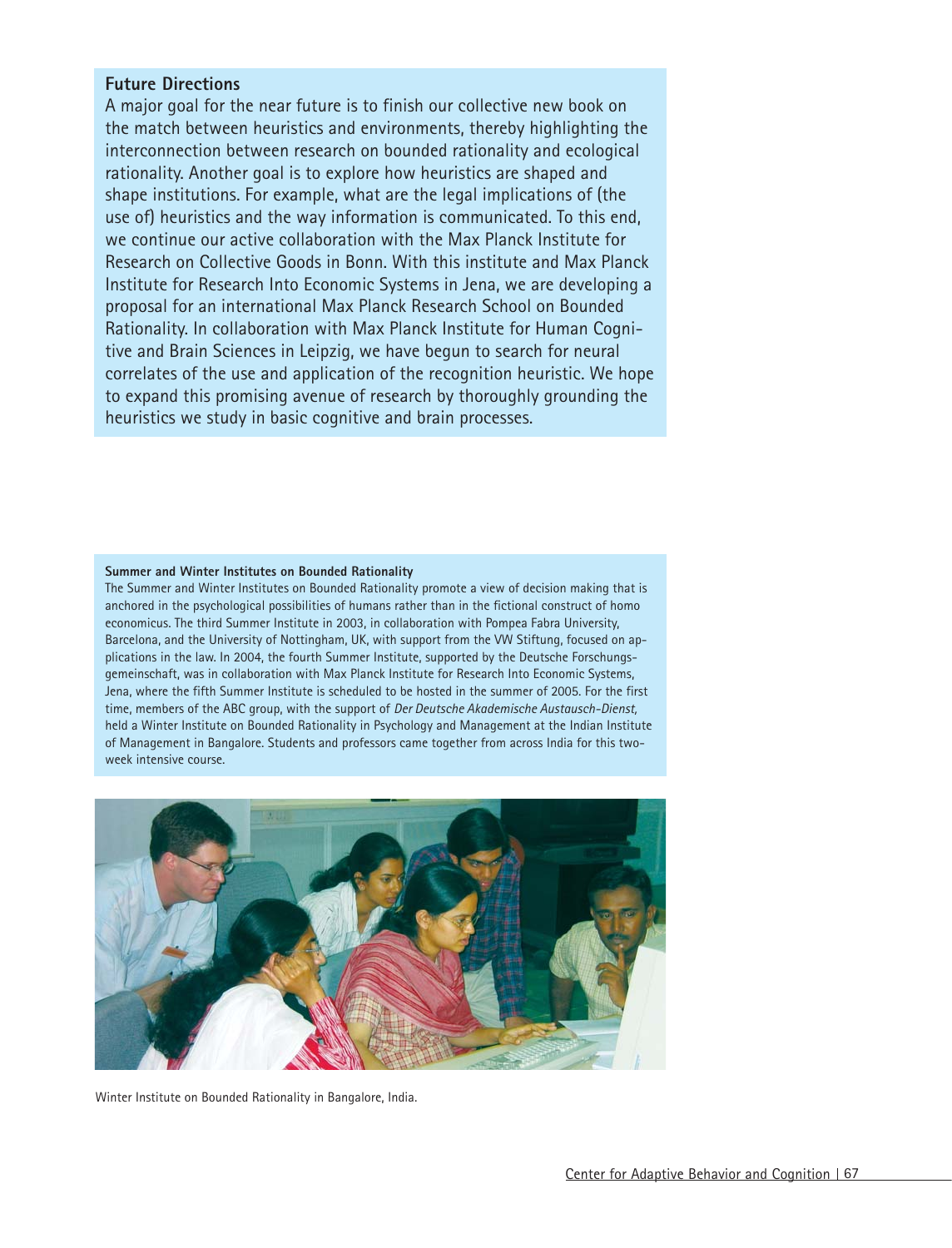# **Publications 2003–2004**

Barrett, H. C., **Todd, P. M.,** & Blythe, P. W. (in press). Accurate judgments of intention from motion cues alone. *Evolution and Human Behavior.*

Betsch, T., Hoffmann, K., **Hoffrage, U.,** & Plessner, H. (2003). Intuition beyond recognition: When less familiar events are liked more. *Experimental Psychology, 50,* 49–54.

**Baumert, J., Gigerenzer, G.,** & **Martignon, L.** (Eds.). (2004). Stochastisches Denken. *Unterrichtswissenschaft, 32* (1) (Themenheft).

Borges, B., Goldstein, D. G., & **Gigerenzer, G.** (in press). Recognition heuristic: A fast and frugal way to investment choice? In C. R. Plott & V. L. Smith (Eds.), *Handbook of experimental economics results.* Amsterdam: Elsevier/North-Holland.

Brand, S., **Reimer, T.,** & Opwis, K. (2003). Effects of metacognitive thinking and knowledge acquisition in dyads on individual problem solving and transfer performance. *Swiss Journal of Psychology, 62,* 251–261.

**Czienskowski, U.** (2003). Meta-Analysis—Not just research synthesis! In R. Schulze, H. Holling, & D. Böhning (Eds.), *Metaanalysis: New developments and applications in medical and social sciences* (pp. 141–152). Göttingen: Hogrefe & Huber.

Demmel, R., & **Schrenk, J.** (2003). Sensory evaluation of alcohol-related and neutral stimuli: Psychophysical assessment of stimulus intensity. *Addictive Behaviors, 28,* 353–360.

Dhami, M. K., **Hertwig, R.,** & **Hoffrage, U.** (2004). The role of representative design in an ecological approach to cognition. *Psychological Bulletin, 130,* 959–988.

**Dieckmann, A.,** & **Todd, P. M.** (in press). Simple ways to construct search order. In K. Forbus, D. Gentner, & T. Regier

(Eds.), *Proceedings of the 26th Annual Conference of the Cognitive Science Society.* Mahwah, NJ: Erlbaum.

Engel, C., & **Gigerenzer, G.** (Eds.). (in press). *Heuristics and the law.* Cambridge, MA: MIT Press.

Fang, G., Fang, F.-X., **Keller, M., Edelstein, W.,** Kehle, T. J., & Bray, M. A. (2003). Social moral reasoning in Chinese children: A developmental study. *Psychology in the Schools, 40,* 125–138.

**Fasolo, B.** (in press). The role of attribute correlations in online decisions. *European Advances in Consumer Research*.

**Fasolo, B.,** McClelland, G. H., & Lange, K. A. (in press). The effect of site design and inattribute correlations on interactive web-based decisions. In C. P. Haugtvedt, K. Machleit, & R. Yalch (Eds.), *Online consumer psychology: Understanding and influencing behavior in the virtual world.* Mahwah, NJ: Erlbaum.

**Fasolo, B.,** McClelland, G. H., & **Todd, P. M.** (in press). Escaping the tyranny of choice: When fewer attributes make choice easier. *Marketing Theory* (Special Issue on Judgement and Decision Making).

**Fasolo, B.,** Misuraca, R., & McClelland, G. H. (2003). Individual differences in adaptive choice strategies. *Research in Economics, 57,* 219–233.

**Fasolo, B.,** Motta, M., & Misuraca, R. (in press). Processi e modelli decisionali online: Rassegna di studi empirici e "decision websites" statunitensi ed italiane. *Giornale Italiano di Psicologia.* 

**Fiddick, L.** (2004). Domains of deontic reasoning: Resolving the discrepancy between the cognitive and moral reasoning literatures. *The Quarterly Journal of Experimental Psychology, 57A,* 447–474.

**Gaißmaier, W.** (in press). Learning and strategy selection in probabilistic environments [Abstract]. In C. D. Schunn, M. C. Lovett, C. Lebiere, & P. Munro (Eds.), *Proceedings of the Sixth International Conference on Cognitive Modeling* (pp. 406–407). Mahwah, NJ: Erlbaum.

**Gaißmaier, W., Schooler, L.,** & **Rieskamp, R.** (in press-a). A critique of the small sample account of covariation detection [Abstract]. In K. Forbus, D. Gentner, & T. Regier (Eds.), *Proceedings of the 26th Annual Conference of the Cognitive Science Society.* Mahwah, NJ: Erlbaum.

• (in press-b). Lernen von Zusammenhängen in einer dynamischen Umwelt [Abstract]. In T. Rammsayer, S. Grabianowski, & S. Troche (Eds.), *44. Kongress der Deutschen Gesellschaft für Psychologie: 100 Jahre Deutsche Gesellschaft für Psychologie.* Lengerich: Pabst.

• (in press-c). Wie kann der Zusammenhang zwischen Gedächtniskapazität und Kovariationslernen erklärt werden? [Abstract]. In D. Kerzel, V. Franz, & K. Gegenfurtner (Eds.), *Beiträge zur 46. Tagung experimentell arbeitender Psychologen.* Lengerich: Pabst.

Gerhardus, A., Christ, M., Gadzicki, D., Haverkamp A., **Hoffrage, U.,** Krauth, C., et al. (in press). *Die molekulargenetische Diagnostik des erblichen Brust- und Eierstockkrebs—BRCA: Beratungsprozesse—Testverfahren— Kosten. Ein Health Technology Assessment für den Bundesverband der AOK.* Hannover: Medizinische Hochschule Hannover.

**Gigerenzer, G.** (in press-a). Bounded and rational. In R. Stainton (Ed.), *Contemporary debates in cognitive science.* Oxford, UK: Blackwell. • (in press-b). *Calculated risks: How to know when numbers deceive you* [In Chinese]. CITIC. • (in press-c). *Calculated risks: How to know when numbers*

*deceive you* [In Portugese]. Gradiva.

• (in press-d) Heuristics. In C. Engel & G. Gigerenzer (Eds.), *Heuristics and the law.* Cambridge, MA: MIT Press.

• (in press-e). I think, therefore I err. *Social Research.*

• (in press-f). What's in a sample? In K. Fiedler & P. Juslin (Eds.), *In the beginning there is a sample: Information sampling as a key to understand adaptive cognition.* Cambridge, UK: Cambridge University Press.

• (2005). Is the mind irrational or ecologically rational? In F. Parisi & V. L. Smith (Eds.), *The law and economics of irrational behavior* (pp. 37–67). Stanford, CA: Stanford University Press.

• (2004a). Dread risk, September 11, and fatal traffic accidents. *Psychological Science, 15,* 286–287.

• (2004b). Die Evolution des statistischen Denkens. *Unterrichtswissenschaft, 32,* 4–22.

• (2004c). Fast and frugal heuristics: The tools of bounded rationality. In D. Koehler & N. Harvey (Eds.), *Blackwell handbook of judgment and decision making* (pp. 62–88). Oxford, UK: Blackwell.

• (2004d). The irrationality paradox. *Behavioral and Brain Sciences, 27,* 336–338.

• (2004e). Mindless statistics. *The Journal of Socio-Economics, 33,* 587–606.

• (2004f). Striking a blow for sanity in theories of rationality. In M. Augier & J. G. March (Eds.), *Models of a man: Essays in memory of Herbert A. Simon* (pp. 389–409). Cambridge, MA: MIT Press.

• (2004g). Wie kommuniziert man Risiken? *Gen-ethischer Informationsdienst, 161,* 6–8. • (2003a). The adaptive toolbox and life span development: Common questions? In U. M. Staudinger & U. Lindenberger (Eds.), *Understanding human development: Dialogues with lifespan psychology* (pp. 423– 435). Boston: Kluwer.

• (2003b). *Calculated risks: How to know when numbers deceive you* [In Japanese]. Tokyo: Hayakawa.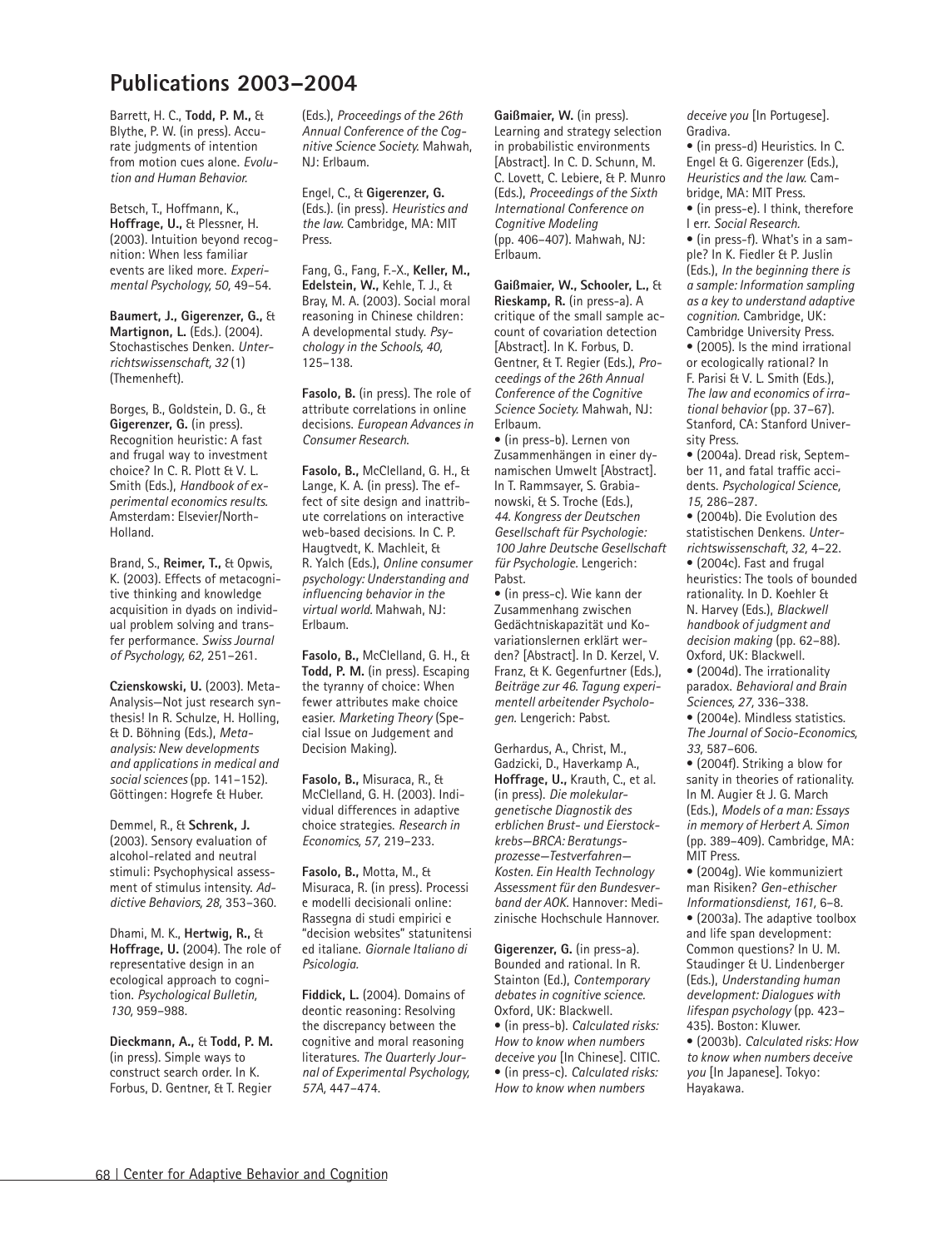

• (2003c). *Quando i numeri ingannano: Imparare a vivere con l'incertezza.* Milano: Cortina. • (2003d). Where do new ideas come from? A heuristics of discovery in the cognitive sciences. In M. C. Galavotti (Ed.), *Observation and experiment in the natural and social sciences* (pp. 99–139). Dordrecht: Kluwer (Boston Studies in the Philosophy of Science 232). • (2003e). Why does framing influence judgment? *Journal of General Internal Medicine, 18,* 960–961.

**Gigerenzer, G.,** & Edwards, A. (2003). Simple tools for understanding risks: From innumeracy to insight. *British Medical Journal, 327,* 741–744.

**Gigerenzer, G.,** & **Gaißmaier, W.** (in press). Denken und Urteilen unter Unsicherheit: Kognitive Heuristiken. In J. Funke (Ed.), *Enzyklopädie der Psychologie, C-II-8: Denken und Problemlösen.* Göttingen: Hogrefe.

**Gigerenzer, G., Hertwig, R., Hoffrage, U.,** & Sedlmeier, P. (in press). Cognitive illusions reconsidered. In C. R. Plott & V. L. Smith (Eds.), *Handbook of results in experimental economics.* Amsterdam: Elsevier/North-Holland.

**Gigerenzer, G., Hertwig, R.,** Van den Broek, E., **Fasolo, B.,** & **Katsikopoulos, K.** (in press). "A 30% chance of rain tomorrow": How does the public understand probabilistic weather forecasts? *Risk Analysis.*

**Gigerenzer, G., Hoffrage, U., Martignon, L.,** Czerlinski, J., Goldstein, D. G., & **Rieskamp, J.** (in press). One-reason decision making. In C. R. Plott & V. L. Smith (Eds.), *Handbook of experimental economics results.* Amsterdam: Elsevier/North-Holland.

**Gigerenzer, G., Krauss, S.,** & Vitouch, O. (2004). The null ritual: What you always wanted to know about significance testing but were afraid to ask. In D. Kaplan (Ed.), *The Sage handbook of quantitative methodology for the social sciences* (pp. 391–408). Thousand Oaks, CA: Sage.

**Gigerenzer, G.,** & **Kurzenhäuser, S.** (2005). Fast and frugal heuristics in medical decision making. In R. Bibace, J. D. Laird, K. L. Noller, & J. Valsiner (Eds.), *Science and medicine in dialogue: Thinking through particulars and universals* (pp. 3–15). Westport, CT: Praeger.

**Gigerenzer, G., Martignon, L., Hoffrage, U., Rieskamp, J., Czerlinski, J.,** & Goldstein, D. G. (in press). One-reason decision making. In C. R. Plott & V. L. Smith (Eds.), *Handbook of results in experimental economics.* Amsterdam: Elsevier/North-Holland.

**Gigerenzer, G.,** & **McElreath, R.** (2003). Social intelligence in games: Comment. *Journal of Institutional and Theoretical Economics, 159,* 188–194.

**Gigerenzer, G.,** & Sturm, T.  $(in$  press). Tools = theories = data? On some circular dynamics in cognitive science. In M. G. Ash & T. Sturm (Eds.), *Psychology's territories: Historical and contemporary perspectives from different disciplines.* APA Press.

**Gigerenzer, G.,** & **Todd, P. M.** (in press). Rationality the fast and frugal way: Introduction. In C. R. Plott & V. L. Smith (Eds.), *Handbook of experimental economics results.* Amsterdam: Elsevier/North-Holland.

Goldstein, D. G., & **Gigerenzer, G.** (in press). Ignorance-based decision making and the lessis-more paradox. In C. R. Plott & V. L. Smith (Eds.), *Handbook of experimental economics results.* Amsterdam: Elsevier/ North-Holland.

Gula, B., & **Raab, M.** (in press). Hot hand belief and hot hand behavior: A comment on Koehler and Conley. *Journal of Sport and Exercise Psychology, 26,* 167–170.

**Gummerum, M., Keller, M.,** & **Takezawa, M.** (in press). A stage for the rational tail of the emotional dog: Roles of moral reasoning in group decisionmaking. In P. M. Kappeler, C. Fichtel, & M. Schwibbe (Eds.), *Proceedings of the 4th Göttinger Freilandtage on Cooperation in Primates and Humans: Mechanisms and Evolution.*

**Hanoch, Y.** (in press-a). Improving doctor-patient understanding of probability in communicating cancer-screening test findings. *Journal of Health Communication.*

• (in press-b). One theory to fit them all: The search hypothesis of emotion revisited. *The British Journal for the Philosophy of Science.*

**Hanoch, Y.,** & **Pachur, T.** (2004). Nurses as information providers: Facilitating understanding and communication of statistical information. *Nurse Education Today, 24,* 236–243.

**Hanoch, Y.,** & Vitouch, O. (2004). When less is more: Information, emotional arousal and the ecological reframing of the Yerkes-Dodson law. *Theory and Psychology, 14,* 427–452.

**Hanoch, Y.,** & **Wallin, A.** (2003). The "wicked" and the "kind" [Review of the book "Educating intuition"]. *Applied Cognitive Psychology, 17,*  $122 - 124$ .

Hell, W., Fiedler, K., & **Gigerenzer, G.** (Eds.). (in press). *Kognitive Täuschungen.* Heidelberg: Spektrum.

Henrich, J., …, **McElreath, R.,** et al. (2004). Overview and synthesis. In J. Henrich, R. Boyd, S. Bowles, C. Camerer, E. Fehr, & H. Gintis (Eds.), *Foundations of human sociality: Economic experiments and ethnographic evidence from fifteen smallscale societies* (pp. 8–54). Oxford: Oxford University Press.

Henrich, J., & **McElreath, R.** (2003). The evolution of cultural evolution. *Evolutionary Anthropology, 12,* 123–135.

**Hertwig, R.,** Barron, G., Weber, E. U., & Erev, I. (2004). Decisions from experience and the effect of rare events in risky choice. *Psychological Science, 15,* 534–539.

**Hertwig, R., Fanselow, C.,** & **Hoffrage, U.** (2003). Hindsight bias: How knowledge and heuristics affect our reconstruction of the past. *Memory, 11,* 357–377.

**Hertwig, R.,** & Ortmann, A. (2003). Economists' and psychologists' experimental practices: How they differ, why they differ, and how they could converge. In I. Brocas & J. D. Carillo (Eds.), *The psychology of economic decisions*: *Vol. 1. Rationality and well-being* (pp. 253– 272). Oxford: Oxford University Press.

**Hertwig, R.**, **Pachur, T.,** & **Kurzenhäuser, S.** (in press). Judgments of risk frequencies: Tests of possible cognitive mechanisms. *Journal of Experimental Psychology: Learning, Memory, and Cognition.*

**Hertwig, R.,** & **Todd, P. M.** (2003). More is not always  $b$ etter: The benefits of cognitive limits. In D. Hardman & L. Macchi (Eds.), *Thinking: Psychological perspectives on reasoning, judgment and decision making* (pp. 213–231). Chichester, UK: Wiley.

**Hertwig, R.,** & **Wallin, A.** (in press). Out of the theoretical cul-de-sac. *Behavioral and Brain Sciences, 27* (3).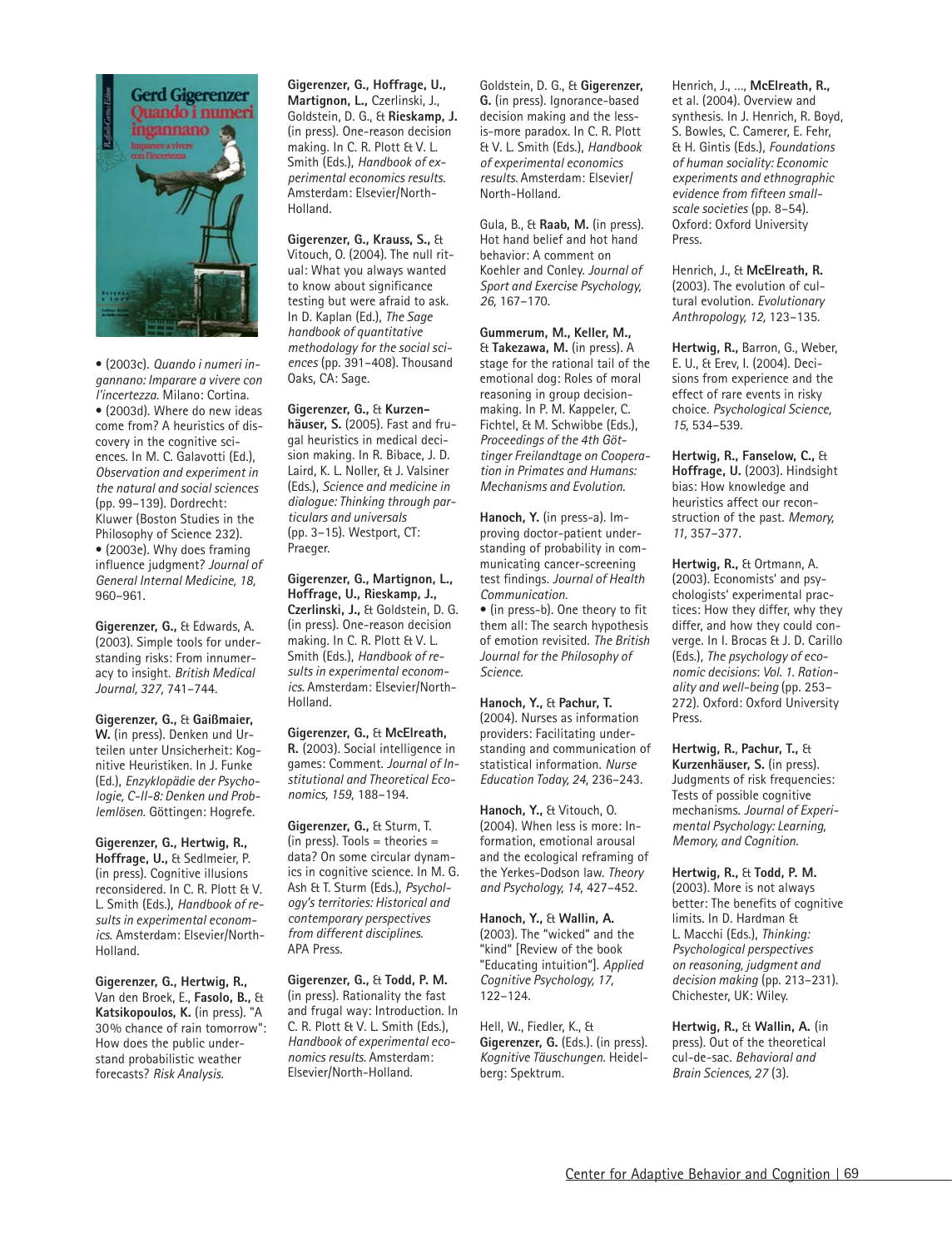**Hoffrage, U.** (in press-a). Evolutionäre Ansätze in der kognitiven Psychologie. In P. Frensch & J. Funke (Eds.), *Handbuch der Psychologie: Kognition.* Göttingen: Hogrefe.

• (in press-b). Heuristics. In B. Everitt & D. Howell (Eds.), *Encyclopedia of statistics in behavioral science.* Chichester, UK: Wiley.

• (in press-c). Heuristics: Fast and frugal. In B. Everitt & D. Howell (Eds.), *Encyclopedia of statistics in behavioral science.* Chichester, UK: Wiley.

• (2004). Overconfidence. In R. F. Pohl (Ed.), *Cognitive illusions: A handbook of fallacies and biases in thinking, judgement and memory* (pp. 235–254). Hove: Psychology Press.

• (2003). Risikokommunikation bei Brustkrebsfrüherkennung und Hormonersatztherapie. *Zeitschrift für Gesundheitspsychologie, 11,* 76–86.

**Hoffrage, U.,** & **Gigerenzer, G.** (2004). How to improve the diagnostic inferences of medical experts. In E. Kurz-Milcke & G. Gigerenzer (Eds.), *Experts in science and society* (pp. 249–268). New York: Kluwer/Plenum.

**Hoffrage, U.,** & **Hertwig, R.** (in press). Which world should be represented in representative design? In K. Fiedler & P. Juslin (Eds.), *Information sampling and adaptive cognition.* Cambridge, NY: Cambridge University Press.

**Hoffrage, U., Hertwig, R.,** & Fanselow, C. (2003). Modeling the hindsight bias. In F. Detje, D. Dörner, & H. Schaub (Eds.), *The logic of cognitive systems: Proceedings of the Fifth International Conference on Cognitive Modeling* (pp. 259–260). Bamberg: Universitäts-Verlag.

**Hoffrage, U., Hertwig, R.,** & **Gigerenzer, G.** (in press). Die ökologische Rationalität einfacher Entscheidungs- und Urteilsheuristiken. In H. Siegenthaler (Ed.), *Evolution, Tradition und Rationalität.* Tübingen: Mohr Siebeck.

**Hoffrage, U., Kurzenhäuser, S.,** & **Gigerenzer, G.** (2005).

Understanding the results of medical tests: Why the representation of statistical information matters. In R. Bibace, J. D. Laird, K. L. Noller, & J. Valsiner (Eds.), *Science and medicine in dialogue: Thinking through particulars and universals* (pp. 83– 98). Westport, CT: Praeger.



**Hoffrage, U.,** & Pohl, R. F. (2003). Research on hindsight bias: A rich past, a productive present, and a challenging future. *Memory, 11,* 329–335. • (Eds.). (2003). Special issue on hindsight bias. *Memory, 11,* 329–505.

**Hoffrage, U.,** & **Reimer, T.** (2004). Models of bounded rationality: The approach of fast and frugal heuristics. *Management Revue, 15* (4), 437–459.

**Hoffrage, U.,** Weber, A., **Hertwig, R.,** & Chase, V. M. (2003). How to keep children safe in traffic: Find the daredevils early. *Journal of Experimental Psychology: Applied, 9,* 249–260.

**Hutchinson, J. M. C.** (2005). Is more choice always desirable? Evidence and arguments from leks, food selection, and environmental enrichment. *Biological Reviews, 80* (1), 73–92.

**Hutchinson, J. M. C.,** & **Gigerenzer, G.** (in press-a). Response to commentaries. *Behavioural Processes.* • (in press-b). Simple heuristics and rules of thumb: Where psychologists and biologists might meet. *Behavioural Processes.*

**Hutchinson, J. M.,** & Halupka, K. (2004). Mate choice when males are in patches: Optimal strategies and good rules of thumb. *Journal of Theoretical Biology, 231* (23), 129–151.

Johnson, J. G., & **Raab, M.** (2003). Take the first: Optiongeneration and resulting choices. *Organizational Behavior and Human Decision Processes, 91,* 215–229.

Johnson, J. G., **Wilke, A.,** & Weber, E. U. (2004). Beyond a trait view of risk taking: A domain-specific scale measuring risk perceptions, expected benefits, and perceived-risk attitudes in German-speaking populations. *Polish Psychological Bulletin, 35,* 153–163.

Kameda, T., **Takezawa, M.,** & Hastie, R. (2003). The logic of social sharing: An evolutionary game analysis of adaptive norm development. *Personality and Social Psychology Review, 7,*  $2 - 19$ 

**Katsikopoulos, K. V.,** & Engelbrecht, S. E. (2003). Markov decision processes with delays and asynchronus cost collection. *IEEE Transactions on Automatic Control, 48* (4), 568–574.

**Keller, M.** (in press). Pädagogik und Ethik. In D. Horster & J. Oelkers (Eds.), Moralentwicklung und moralische Sozialisation. Wiesbaden: VS Verlag für Souialwissenschaften.

• (2004a). A cross-cultural perspective on friendship-research. *ISSBD Newsletter, 46,* 10–11, 14. • (2004b). Self in relationship.

In D. K. Lapsley & D. Narvaez (Eds.), *Moral development, self, and identity* (pp. 267–298). Mahwah, NJ: Erlbaum.

• (2003a). Die Entwicklung von Verpflichtungen und Verantwortungen in Beziehungen: Eine kulturvergleichende Perspektive. In W. Schneider & M. Knopf (Eds.), *Entwicklung, Lehren und Lernen: Zum Gedenken an Franz Emanuel Weinert* (pp. 147–165). Göttingen: Hogrefe. • (2003b). Moralische Entwicklung als Voraussetzung für

soziale Partizipation. In D. Sturzbecher & H. Grossmann (Eds.), *Soziale Partizipation im Vor- und Grundschulalter: Grundlagen* (pp. 143–172). München: Reinhardt.

**Keller, M.,** & **Gummerum, M.** (2003). Freundschaft und Verwandtschaft—Beziehungsvorstellungen im Entwicklungsverlauf und im Kulturvergleich. *sozialer sinn, 1,* 95–121.

**Keller, M., Gummerum, M.,** Wang, X. T., & Lindsey, S. (2004). Understanding perspectives and emotions in contract violation: Development of deontic and moral reasoning. *Child Development, 75,* 614–635.

**Keller, M.,** & Krettenauer, T. (in press). Moral im Kulturvergleich. In G. Trommsdorf & H. J. Kornadt (Eds.), *Enzyklopädie der Psychologie: Kulturvergleichende Psychologie.* Göttingen: Hogrefe.

**Keller, M.,** Lourenço, O., Malti, T., & Saalbach, H. (2003). The multifaceted phenomenon of "happy victimizers": A crosscultural comparison. *British Journal of Developmental Psychology, 21,* 1–18.

Krämer, W., & **Gigerenzer, G.** (in press). How to confuse with statistics: The use and misuse of conditional probabilities. *Statistical Science.*

**Krauss, S.** (2003). Wie man das Verständnis von Wahrscheinlichkeiten verbessern kann: Das "Haufigkeitskonzept". *Stochastik in der Schule, 23,* 2–9.

**Krauss, S.,** & Atmaca, S. (2004). Wie man Schülern Einsicht in schwierige stochastische Probleme vermitteln kann. Eine Fallstudie über das "Drei-Türen-Problem". *Unterrichtswissenschaft, 1,* 38–57.

**Krauss, S.,** & Wang, X. T. (2003). The psychology of the Monty Hall problem: Discovering psychological mechanisms for solving a tenacious brain teaser. *Journal of Experimental Psychology: General, 132,* 3–22.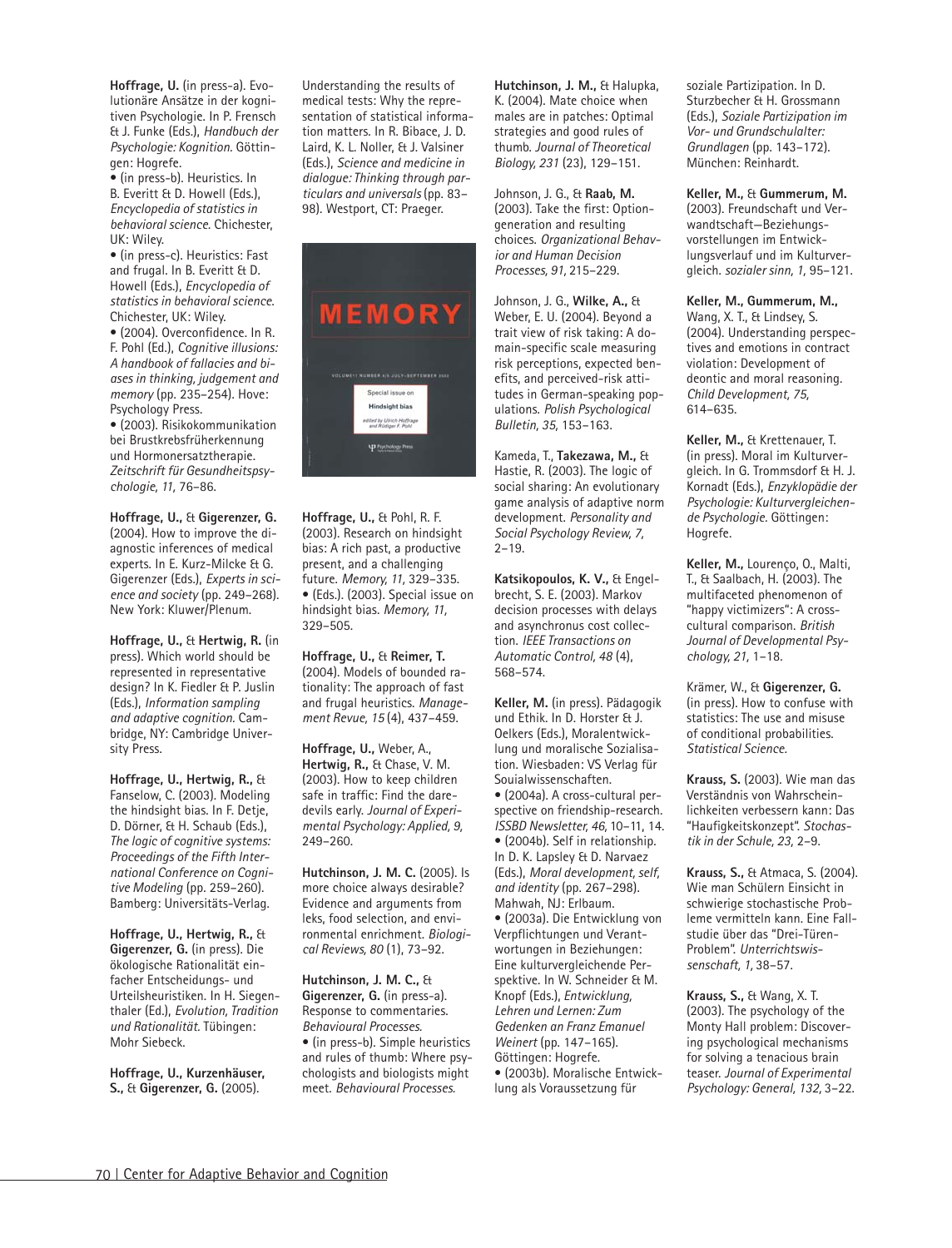**Kurzenhäuser, S.** (2003a). *Natural frequencies in medical risk communication: Applications of a simple mental tool to improve statistical thinking in physicians and patients.* Doctoral dissertation, Free University of Berlin. • (2003b). Welche Informationen vermitteln deutsche Gesundheitsbroschüren über die Screening-Mammographie? *Zeitschrift für ärztliche Fortbildung und Qualitätssicherung, 97,* 53–57.

Kurz-Milcke, E., & **Gigerenzer, G.** (Eds.). (2004). *Experts in science and society.* New York: Kluwer/Plenum.



Kurz-Milcke, E. M., **Gigerenzer, G.,** & **Hoffrage, U.** (2004). Representations of uncertainty and change: Three case studies with experts. In K. Smith, J. Shanteau, & P. Johnson (Eds.), *Psychological investigations of competence in decision making* (pp. 188–225). Cambridge, UK: Cambridge University Press.

**Kurzenhäuser, S.,** & Lücking, A. (2004). Statistical formats in Bayesian inference. In R. F. Pohl (Ed.), *Cognitive illusions: A handbook of fallacies and biases in thinking, judgement and memory* (pp. 61–77). Hove: Psychology Press.

Lindsey, S., **Hertwig, R.,** & **Gigerenzer, G.** (2003). Communicating statistical DNA evidence. *Jurimetrics, 43, 147–163,* VII-IX.

**Machery, E.** (in press-a). Catégorisation et attribution de propriétés. *Les Cahiers Philosophiques de Strasbourg, Concepts et Catégories, 17,* 119–147.

• (in press-b). Pour une approche évolutionniste de la cognition animale. *Dialogue, 43* (4), 1–15.

• (in press-c). You don't know how you think: Introspection and language of thought. *The British Journal for the Philosophy of Science.*

Marsh, B., **Todd, P. M.,** & **Gigerenzer, G.** (2004). Cognitive heuristics: Reasoning the fast and frugal way. In J. P. Leighton & R. J. Sternberg (Eds.), *The nature of reasoning* (pp. 273–287). New York: Cambridge University Press.

**Martignon, L.** (in press-a). A Bayesian view on fast and frugal decision schemes. *International Journal of Artificial Intelligence in Education.* • (in press-b). The debate over

cognitive illusions. *Synthese.* • (in press-c). Fast and frugal trees for categorization and decision: A mathematical characterization. *IEEE: Transactions on Systems, Man and Cybernetics.*

**Martignon, L.,** Foster, M., Vitouch, O., & **Takezawa, M.** (2003). Simple heuristics versus complex predictive instruments: Which is better and why? In D. Hardman & L. Macchi (Eds.), *Thinking: Psychological perspectives on reasoning, judgment and decision making* (pp. 189–211). Chichester, UK: Wiley.

**Martignon, L.,** & **Krauss, S.** (2003). Can l'homme eclairé be fast and frugal? Reconciling Bayesianism and bounded rationality. In S. Schneider & J. Shanteau (Eds.), *Emerging perspectives on judgment and decision research* (pp. 108–122). Cambridge, UK: Cambridge University Press.

**Martignon, L.,** Vitouch, O., **Takezawa, M.,** & Forster, M. R. (2003). Naive and yet enlightened: From natural frequencies to fast and frugal decision

trees. In D. Hardman & L. Macchi (Eds.), *Thinking: Psychological perspectives on reasoning, judgment and decision making* (pp. 189–211). Chichester, UK: Wiley.

**Mata, R.** (in press). How the central system works? It uses fast and frugal heuristics. In K. Forbus, D. Gentner, & T. Regier (Eds.), *Proceedings of the 26th Annual Conference of the Cognitive Science Society.* Mahwah, NJ: Erlbaum.

**Mata, R., Wilke, A.,** & **Todd, P. M.** (in press). Adding the missing link back into mate choice research: Commentary on D. Schmitt, Sociosexuality from Argentina to Zimbabwe. A 48 nation study of sex, culture, and strategies of human mating. *Behavioral and Brain Sciences.*

**McElreath, R.** (2004). Community structure, mobility, and the strength of norms in an African society: The Sangu of Tanzania. In J. Henrich, R. Boyd, S. Bowles, C. Camerer, E. Fehr, & H. Gintis (Eds.), *Foundations of human sociality: Economic experiments and ethnographic evidence from fifteen smallscale societies* (pp. 335–355). Oxford: Oxford University Press. • (2003). Reputation and the evolution of conflict. *Journal of Theoretical Biology, 220,* 345–357.

**McElreath, R.,** Boyd, R., & Richerson, P. J. (2003). Shared norms and the evolution of ethnic markers. *Current Anthropology, 44,* 122–129.

**McElreath, R.,** & Camerer, C. (2004). Appendix: Estimating risk-aversion from ultimatum game data. In J. Henrich, R. Boyd, S. Bowles, C. Camerer, E. Fehr, & H. Gintis (Eds.), *Foundations of human sociality: Economic experiments and ethnographic evidence from fifteen small-scale societies* (pp. 436–438). Oxford: Oxford University Press.

**McElreath, R.,** Clutton-Brock, T. H., Fehr, E., Ressler, D. M. T., Hagen, E. H., Hammerstein, P.,

et al. (2003). Group report: The role of cognition and emotion in cooperation. In P. Hammerstein (Ed.), *The genetic and cultural evolution of cooperation* (pp. 125–152). Cambridge, MA: MIT Press.

Miranda, E. R., Kirby, S., & **Todd, P. M.** (2003). On computational models of the evolution of music: From the origins of musical taste to the emergence of grammars. *Contemporary Music Review, 22,* 91–111.

Muramatsu, R., & **Hanoch, Y.** (in press). Emotion as a mechanism for bounded rational agents: The fast and frugal way. *Journal of Economic Psychology.*

**Pachur, T., Rieskamp, J.,** & **Hertwig, R.** (in press). The social circle heuristic: Fast and frugal decisions based on small samples. In K. Forbus, D. Gentner, & T. Regier (Eds.), *Proceedings of the 26th Annual Conference of the Cognitive Science Society.* Mahwah, NJ: Erlbaum.

**Raab, M.** (2003). Decision making in sports: Influence of complexity on implicit and explicit learning. *International Journal of Sport and Exercise Psychology, 1,* 406–433.

**Raab, M.,** & **Gigerenzer, G.** (in press). Intelligence: The adaptive toolbox. In R. J. Sternberg & J. Pretz (Eds.), *Cognition and intelligence: Identifying the mechanisms of the mind.* New York: Cambridge University Press.

**Raab, M.,** & Johnson, J. (in press). Individual differences of action-orientation for risk-taking in sports. *Research Quarterly and Exercise Sport*.

**Raab, M.,** & Magill, R. A. (2003). Motorisches Gedächtnis, Behalten und Vergessen. In H. Mechling & J. Munzert (Eds.), *Handbuch Bewegungswissenschaft—Bewegungslehre* (pp. 231–241). Schorndorf: Hofmann.

**Reimer, T.** (2003). Direkte und indirekte Effekte der Argument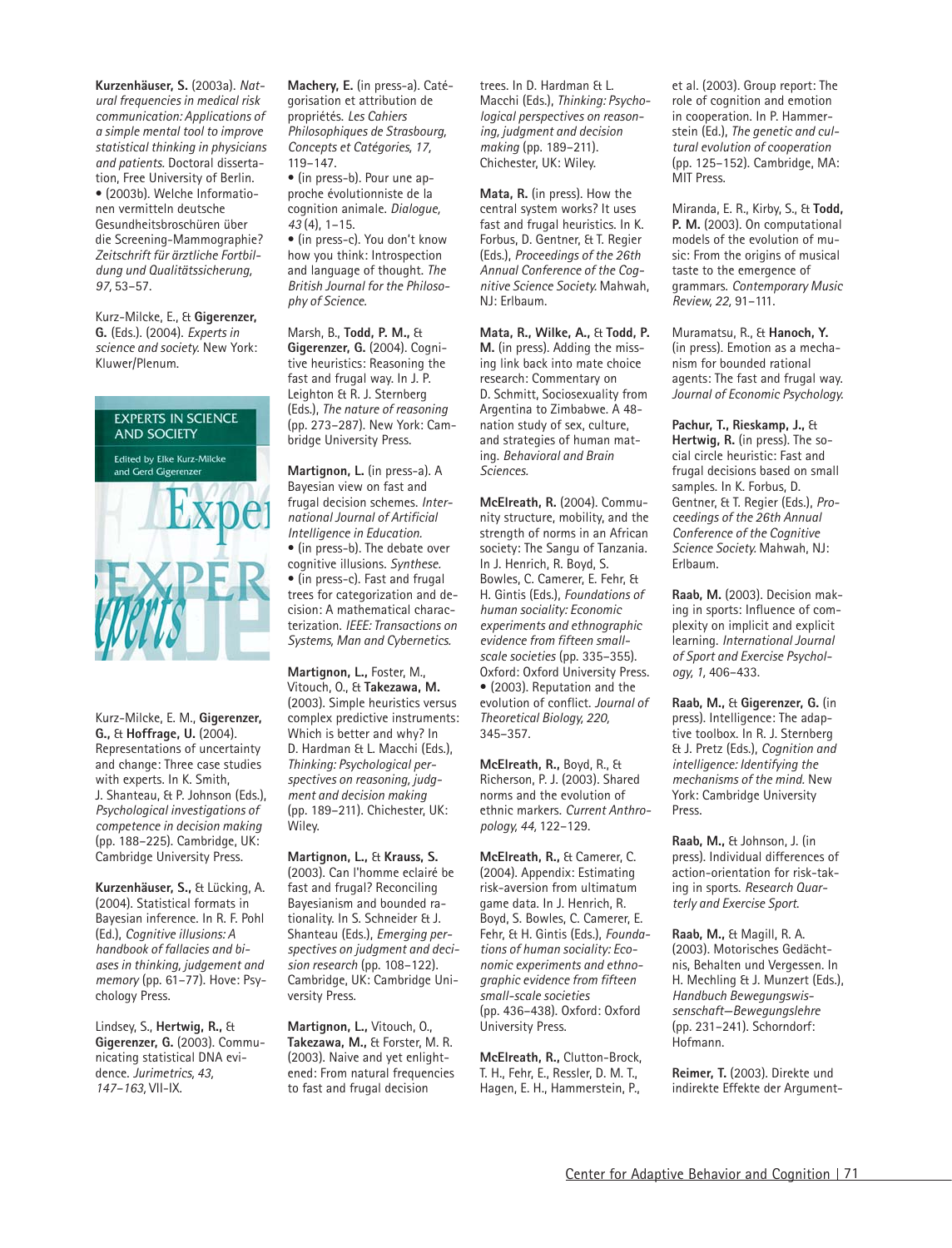qualität: Der Einfluss der Argumentstärke auf die wahrgenommene Expertise eines Kommunikators. *Zeitschrift für Sozialpsychologie, 34,* 243–255.

**Reimer, T.,** & **Hoffrage, U.** (in press). Can simple group heuristics detect hidden profiles in randomly generated environments? *Swiss Journal of Psychology.*

**•** (2003). Information aggregation in groups: The approach of simple group heuristics (SIGH). In R. Alterman & D. Kirsch (Eds.), *Proceedings of the Twenty-Fifth Annual Conference of the Cognitive Science Society* (pp. 1–6). Mahwah, NJ: Erlbaum.

**Reimer, T.,** & **Katsikopoulos, K. V.** (2004). The use of recognition in group decision-making. *Cognitive Science, 28,* 1009– 1029.

**Reimer, T., Mata, R.,** & Stoecklin, M. (in press). The use of heuristics in persuasion: Deriving cues on communicator expertise from message quality. *Social Psychology, 10,* 69–83.

Reise, H., **Hutchinson, J. M. C.,** & Robinson, D. G. (in press). *Two introduced pest slugs: Tandonia Budapestensis new to the Americas, and Deroceras panormitanum new to the Eastern USA.*

**Rieskamp, J.,** Busemeyer, J. R., & Laine, T. (2003). How do people learn to allocate resources? Comparing two learning theories. *Journal of Experimental Psychology: Learning, Memory, and Cognition, 29,* 1066–1081.

Schlegelberger, B., & **Hoffrage, U.** (in press). Implikationen der

genetischen Beratung bei Hochrisiko-Familien für erblichen Brust- und Eierstockkrebs. In A. Gerhardus, M. Christ, D. Gadzicki, A. Haverkamp, U. Hoffrage, C. Krauth, et al. (Eds.), *Die molekulargenetische Diagnostik des erblichen Brustund Eierstockkrebs—BRCA: Beratungsprozesse—Testverfahren—Kosten. Ein Health Technology Assessment für den Bundesverband der AOK.* Hannover: Medizinische Hochschule Hannover.

**Schooler, L. J.,** & **Hertwig, R.** (in press). How forgetting aids heuristic inference. *Psychological Review.*

**Schooler, L. J.,** & Shiffrin, R. M. (in press). Efficiently measuring recognition memory performance with sparse data. *Behavior, Research Methods, Instruments and Computers.*

Simão, J., & **Todd, P. M.** (2003). Emergent patterns of mate choice in human populations. *Artificial Life, 9,* 403–417.

Sturm, T., & **Gigerenzer, G.** (in press). How can we use the distinction between discovery and justification? On weaknesses of the strong programme in the sociology of science. In J. Schickore & F. Steinle (Eds.), *Revisiting discovery and justification.* New York: Kluwer.

**Takezawa, M., Gummerum, M.,** & **Keller, M.** (in press). A stage for the rational tail of the emotional dog: Roles of moral reasoning in group decisionmaking. *Journal of Economic Psychology.*

**Todd, P. M.** (in press). A new AI meets the machine musician

[Review of Robert Rowe: Machine Musicianship]. *Musicae Scientiae.*

**Todd, P. M.,** & Billari, F. C. (2003). Population-wide marriage patterns produced by individual mate-search heuristics. In F. C. Billari & A. Prskawetz (Eds.), *Agent-based computational demography: Using simulation to improve our understanding of demographic behaviour* (pp. 117–137). Heidelberg: Physica-Springer.

**Todd, P. M.,** Billari, F. C., & Simão, J. (in press). Modeling the emergence of social marriage patterns produced by individual mate-search heuristics. *Demography.*

**Todd, P. M.,** & **Gigerenzer, G.** (in press). Social rationality. In C. R. Plott & V. L. Smith (Eds.), *Handbook of results in experimental economics.* Amsterdam: Elsevier/North-Holland. • (2003). Bounding rationality to the world. *Journal of Economic Psychology, 24,* 143–165.

**Todd, P. M., Hertwig, R.,** & **Hoffrage, U.** (in press). Evolutionary cognitive psychology. In D. Buss (Ed.), *Handbook of evolutionary psychology.* Chichester, UK: Wiley.

**Todd, P. M.,** & Miranda, E. (in press). Putting some (artificial) life into models of musical creativity. In I. Deliege & G. Wiggins (Eds.), Musical creativity: Current research in theory and practise. *Psychology Press.*

**Todd, P. M., Rieskamp, J.,** & **Gigerenzer, G.** (in press). Social heuristics. In C. R. Plott & V. L. Smith (Eds.), *Handbook of experimental economics results.*

Amsterdam: Elsevier/North-Holland.

Van den Broek, E., & **Todd, P. M.** (2003). Piep piep piep—ich hab' Dich lieb: Rhythm as an indicator of mate quality. In W. Banzhaf, T. Christaller, P. Dittrich, J. T. Kim, & J. Ziegler (Eds.), *Advances in artificial life: 7th European conference proceedings* (ECAL 2003) (pp. 425–433). Berlin: Springer.

**Wilke, A., Hutchinson, J. M. C.,** & **Todd, P. M.** (in press). Testing simple rules for human foraging in patchy environments. In K. Forbus, D. Gentner, & T. Regier (Eds.), *Proceedings of the 26th Annual Conference of the Cognitive Science Society.* Mahwah, NJ: Erlbaum.

**Wilke, A.,** & **Mata, R.** (2004). Review of how homo became sapiens: On the evolution of thinking by Peter Gärdenfors. *Evolutionary Psychology, 2,* 24–27.

Yongfang, L., **Gigerenzer, G.,** & **Todd, P. M.** (2003). Fast and frugal heuristics: Simple decision rules based on bounded and ecological rationality [In Chinese]. *Chinese Journal of Psychological Science, 26,* 56–60.

Zhu, L., & **Gigerenzer, G.** (in press). Children can solve Bayesian problems: The role of representation in mental computation. *Cognition.*